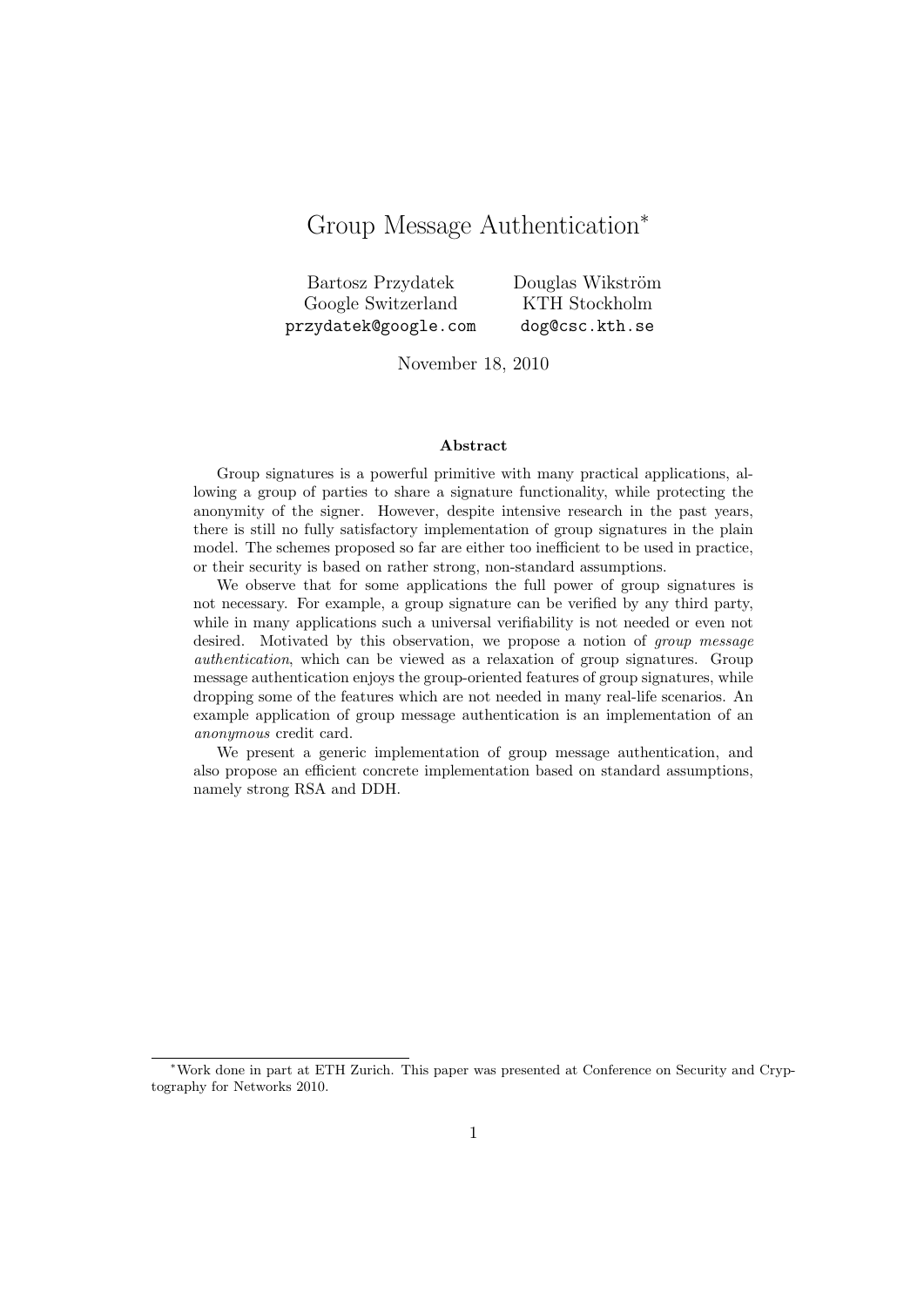# Contents

| 1        | Introduction                                                                                 | 3              |
|----------|----------------------------------------------------------------------------------------------|----------------|
|          | 1.1                                                                                          | $\overline{4}$ |
|          | 1.2                                                                                          | $\overline{5}$ |
|          | 1.3                                                                                          | $\overline{5}$ |
| $\bf{2}$ | <b>Notation</b>                                                                              | 5              |
| 3        | <b>Group Message Authentication Schemes</b>                                                  | 6              |
|          | 3.1                                                                                          | $\overline{7}$ |
|          | 3.1.1                                                                                        | 7              |
|          | 3.1.2                                                                                        | 7              |
| 4        | <b>Tools</b>                                                                                 | 9              |
|          | 4.1                                                                                          | 9              |
|          | 4.2                                                                                          | 9              |
|          | 4.3<br>Cramer-Shoup Cryptosystems In Groups of Composite Orders                              | 10             |
|          | A Relaxed Notion of Computational Soundness<br>4.4                                           | 14             |
|          | A Relaxed Notion of Computational Zero-Knowledge<br>4.5                                      | 14             |
|          | 4.6                                                                                          | 16             |
| 5        | A Generic Construction                                                                       | 17             |
|          | 5.1                                                                                          | 17             |
|          | Proof of Security (Proposition 23) $\ldots \ldots \ldots \ldots \ldots \ldots \ldots$<br>5.2 | 18             |
|          | 5.2.1                                                                                        | 18             |
|          | 5.2.2                                                                                        | 20             |
| 6        | An Efficient Instantiation                                                                   | 24             |
|          | 6.1                                                                                          | 24             |
|          | 6.2                                                                                          | 25             |
|          | 6.3                                                                                          | 26             |
|          | 6.4                                                                                          | 28             |
|          | 6.5                                                                                          | 32             |
| 7        | Conclusion                                                                                   | 33             |
|          | A Proof of Proposition 31                                                                    | 36             |
|          | <b>B</b> Assumptions                                                                         | 37             |
|          | B.1                                                                                          | 37             |
|          | B.2                                                                                          | 37             |
|          | C Program Used To Estimate the Complexity                                                    | 37             |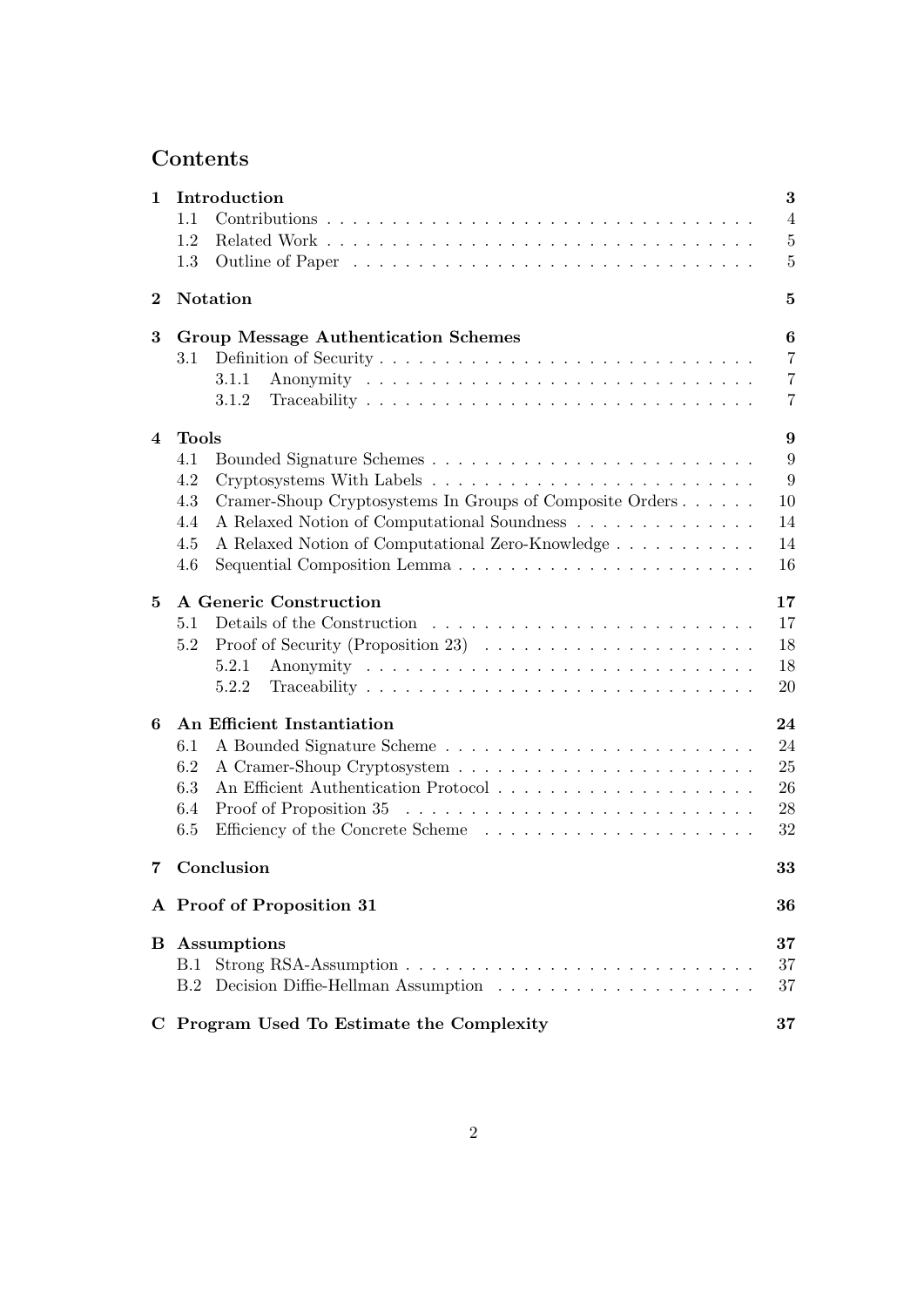## 1 Introduction

A typical sequence of events in an offline credit card purchase is the following. The card holder authenticates himself using his card and leaves a receipt of purchase to the merchant. The merchant then gives the receipt to the bank and the bank transfers money from the card holder's account to the merchant's account.

A natural way to improve the security of this scheme is to use smartcards and let a smartcard digitally authenticate each purchase transaction on behalf of the card holder. Message authentication can be achieved using a digital signature scheme. A drawback of this approach, and also of the original scheme, is that it reveals the identity of the card holder to the merchant.

Chaum and van Heyst [11] introduced group signatures to resolve this, and other similar privacy problems. When using a group signature scheme the signatures computed by different signers are indistinguishable, i.e., they provide unlinkability and anonymity within the group of signers. On the other hand a special party, called the group manager, has the ability to open any valid signature and identify the signer. In the application described above, the bank would play the role of the group manager and each credit card would use a unique signing key. This solution still reveals the correspondence between purchases and card holders to the bank, but in practice this is not a serious problem. Not only would customers leave a bank if it did not treat customer information carefully, but in most countries banks are required to do so by law and they are typically under supervision of some authority.

In principle, group signatures can be constructed under general assumptions [4], but these constructions are prohibitively inefficient for practical purposes. There are efficient schemes, e.g., Ateniese *et al.* [1] or Boyen and Waters  $[6]$ , but the security of these schemes rests on non-standard pairing-based assumptions, which are still controversial in the cryptographic community. There are also efficient and provably secure realizations of group signatures in the random oracle model, e.g., the scheme given by Camenisch and Groth [7], but the random oracle model is not sound [9]. Thus, a proof of security in this model does not necessarily imply that the scheme is secure when the random oracle is instantiated by an efficiently computable function.

To summarize, despite intensive research there is still no efficient group signature scheme provably secure in the *plain model* under *standard* assumptions. This motivates the study of relaxed notions for special applications of group signatures that allows for a simpler solution.

A closer look at our motivating anonymous credit cards problem reveals that group signatures provide several features that are not essential to solve this problem:

- Signatures are publicly verifiable, while in our setting only the merchant and the bank must be able to verify the authenticity of a transaction, as no other party even receives a signature.
- Group signatures are non-interactive. This is crucial for the bank, since it may receive a large number of transactions from the numerous senders. However, in many applications it is not essential that the merchant is able to verify the authenticity of a transaction without interacting with the sender.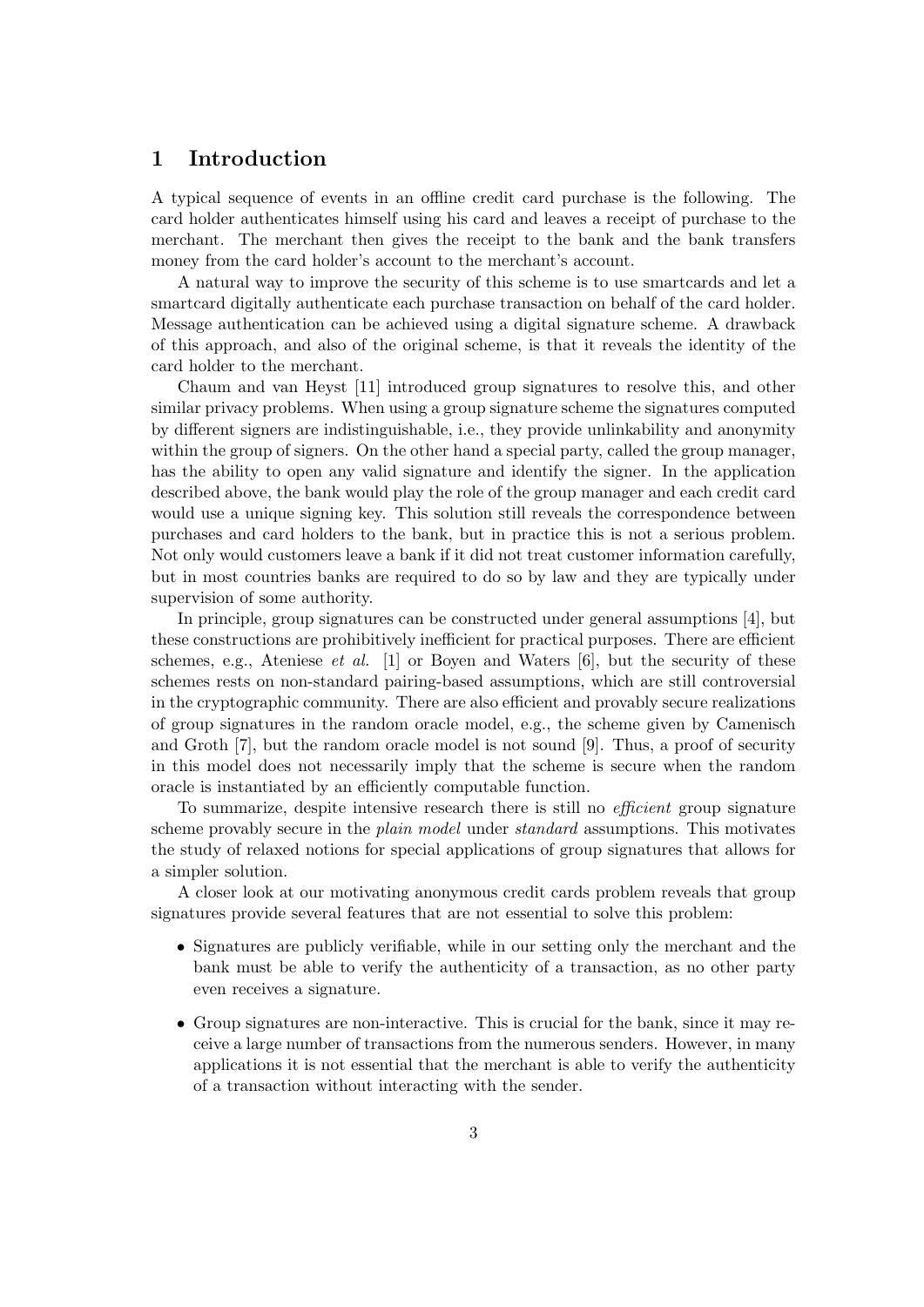• Although there are exceptions, it is typically required from a group signature scheme that the group manager is unable to frame signers, i.e., he cannot compute signatures on their behalf. This property is not essential in a credit card system, since the bank is trusted to manage all the transactions properly anyway, and would quickly lose all customers if it framed a few of them.

## 1.1 Contributions

Our main contribution is threefold:

- Motivated by our observation that in some classical applications of group signatures a fully blown group signature scheme is not really needed, we formalize a relaxed notion that we call group message authentication.
- We give a generic construction of a group message authentication scheme that satisfies our relaxed security definitions.
- We instantiate the generic construction efficiently and in a provably secure way in the plain model under the decision Diffie-Hellman assumption and the strong RSA assumption.

Thus, for an important special case of the original motivating application of group signatures we give the first fully satisfactory solution. We also give the first reduction of the security of the Cramer-Shoup cryptosystem with labels over a cyclic group of composite order to its security over each subgroup. A direct proof can be achieved by adapting the original proof due to Cramer and Shoup (cf. [29]), but we think our analysis is of independent interest.

In group signatures in the random oracle model (cf. [7]), the signer encrypts a token and gives a non-interactive Fiat-Shamir [18] proof, with the message as a prefix to the hashfunction, that the ciphertext was formed in this way. It is tempting to conclude that if we skip the Fiat-Shamir transform, we get a secure group message authentication scheme, but this does not work, since the random oracle is used for three purposes: (a) to embed the message and provide unforgeability, (b) to prove that a ciphertext contains a token, and (c) to prove knowledge of an encrypted valid token and thereby provide the CCA2-like security needed in group signature schemes. One can use a CCA2-secure cryptosystem to avoid (c), but without the Fiat-Shamir proof there is nowhere to embed the message. We could (along the lines of  $[4]$ ) encrypt a *standard* signature of the message along with the signer's public key and a certificate thereof, but no efficient proof that a plaintext has this form is known. We instead use a CCA2-secure cryptosystem with labels and embed the message in the label.

Even taken as a group signature scheme (using Fiat-Shamir to eliminate interaction), our construction is novel and, interestingly, its security holds in the *plain* model when the group manager plays the role of the verifier, i.e., signatures forged due to the Fiat-Shamir heuristic failing can be detected by the group manager.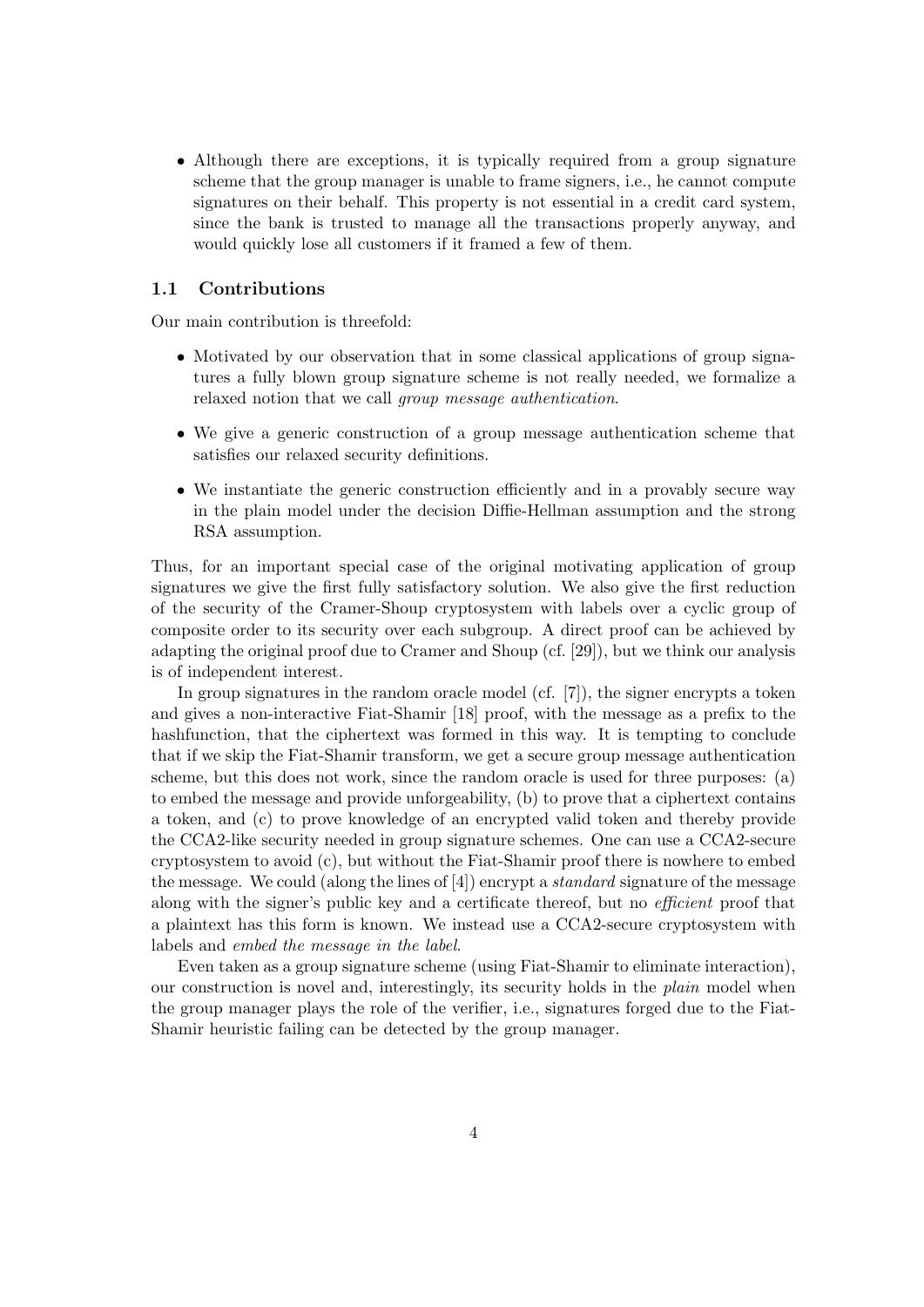## 1.2 Related Work

In addition to the intensive work on group signatures mentioned above, there has been substantial interest in other aspects of group-oriented cryptography.<sup>1</sup> In particular, many researchers have explored numerous variations of group signatures with additional properties such as: traceable signatures [24], multi-group and subgroup signatures [2, 27], or hierarchical group signatures [35]. In contrast to these various extensions of group signatures, group message authentication is actually a relaxation of group signatures, as pointed out above.

Another related primitive is identity escrow [26], which applies key-escrow ideas to the problem of user identification. In contrast to group signatures or group message authentication, identity escrow does not allow any form of signing a message. More precisely, identity escrow employs an identity token allows the holder to anonymously authenticate itself as a member of a group, but it does not allow the holder to sign any messages. Furthermore, identity escrow introduces an additional party, escrow agent, and requires separability: the agent remains dormant during normal operation of the identification system, and is "woken up" only when there is a request to revoke anonymity. This feature and the requirement of resistance to impersonation imply that not every group signature scheme can be used as an identity escrow scheme.

Other notions related to group message authentication include designated verifier signatures  $[23]$  and designated confirmer signatures  $[10]$ . Recently, Kiayias *et al.*  $[25]$ and Qin et al. [32] proposed a group-oriented notion of cryptosystems.

## 1.3 Outline of Paper

We first give notation in Section 2. Then we define the notion of group message authentication and capture its security in Section 3. In Section 4 we recall the definitions of standard notions and provide definitions of relaxed notions that are used in the remainder of the paper, and give the new proof of security of the Cramer-Shoup cryptosystem. In Section 5 we present and prove the security of a generic construction of a group message authentication scheme. We then give a detailed description of an efficient instantiation of the generic scheme in Section 6.

# 2 Notation

We denote the set  $\{j, j+1, j+2, \ldots, k\}$  of integers by  $[j, k]$ . We write:  $\mathbb{Z}_N$  for the integers modulo N,  $\mathbb{Z}_N^*$  for its multiplicative group, and  $SQ_N$  for the subgroup of squares in  $\mathbb{Z}_N^*$ . We say that a prime q is safe if  $(q-1)/2$  is prime. We use n as our main security parameter and say that a function  $\epsilon(n)$  is negligible if for every constant c,  $\epsilon(n) < n^{-c}$  for every sufficiently large n. We say that the probability of an event is overwhelming if it is at least  $1-\epsilon(n)$ , where  $\epsilon(n)$  is negligible. Given a public key cpk of a cryptosystem we denote the plaintext space by  $\mathcal{M}_{cpk}$ , the ciphertext space by  $\mathcal{C}_{cpk}$ , and the randomizer space by  $\mathcal{R}_{cpk}$ . We use PT to denote the set of deterministic polynomial

<sup>&</sup>lt;sup>1</sup>In independent work, Laur and Pasini [28] use the term "group message authentication" in a different context.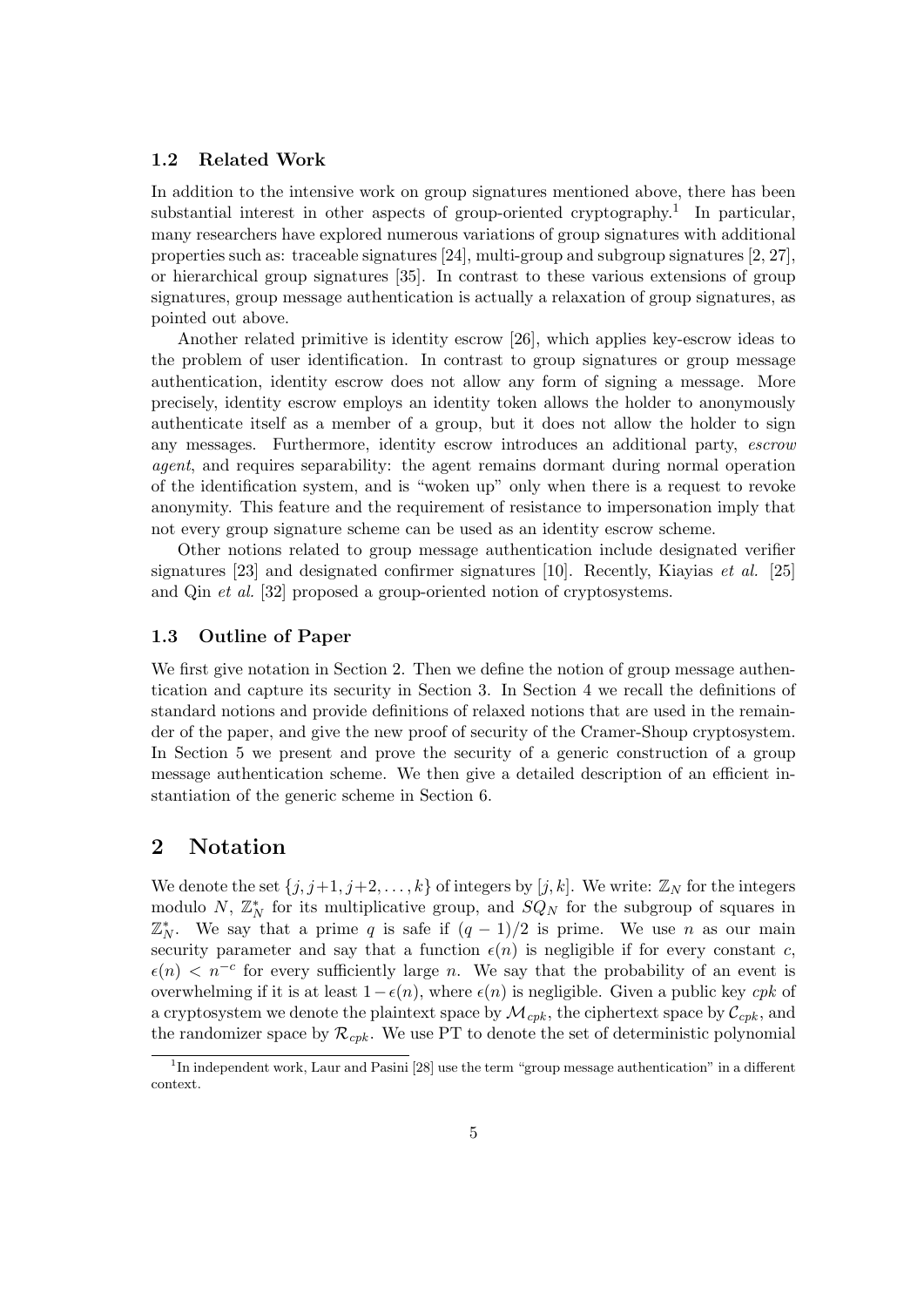time algorithms, PPT the set of probabilistic polynomial time algorithms, and IPPT the set of interactive, probabilistic polynomial time algorithms (sometimes with oracles). Given  $P, V \in \text{IPT}$ , we denote by  $\langle P(w), V(z) \rangle(x)$  the output of V when executed on input  $(z, x)$  and interacting with P on input  $(w, x)$ . We write  $V[[ (P_i(w_i))_{i \in [1, k]}]]$  when V interacts over separate communication tapes with k copies of  $P_i(w_i)$  running on inputs  $w_1, \ldots, w_k$  respectively, i.e., it has "oracle access" to these machines.

# 3 Group Message Authentication Schemes

To avoid confusion with group signatures and related notions we refer to the parties in a group message authentication (GMA) scheme as the receiver, proxies, and senders, and we say that a sender computes an *authentication tag*. Compared to a group signature scheme the role of the receiver is similar to the group manager. It can verify and open an authentication tag, but in a GMA scheme it may need its secret key also to verify a tag. Thus, we combine these two operations into a single *checking algorithm* that outputs an identity if the authentication tag is valid, and outputs ⊥ otherwise. The role of a sender is similar to a signer, except that when it hands an authentication tag to a proxy, it also executes an interactive authentication protocol that convinces the proxy that the receiver will accept it. The role of a proxy corresponds to the holder of a signature, except that it can not hand the signature to anybody but the receiver. We introduce the following formal definition.

Definition 1 (Group Message Authentication Scheme). A group message authentication scheme consists of four algorithms (RKg, AKg, Aut, Check) and a protocol  $\pi_a$ , associated with a polynomial  $\ell(\cdot)$ :

- 1. A receiver key generation algorithm  $\mathsf{RKg} \in \mathrm{PPT}$ , that on input  $1^n$  outputs a public key pk and a secret key sk.
- 2. An authentication key generation algorithm  $AKg \in PPT$ , that on input  $1^n$ , a receiver key sk, and an integer  $i \in [1, \ell(n)]$  outputs an authentication key  $ak_i$ .
- 3. An authentication algorithm Aut  $\in$  PPT, that on input a public receiver key pk, an authentication key  $ak_i$ , and a message  $m \in \{0,1\}^*$  outputs an authentication tag  $\sigma$ .
- 4. A checking algorithm Check  $\in$  PT, that on input the secret receiver key sk, a message  $m \in \{0,1\}^*$ , and a candidate authentication tag  $\sigma$ , outputs an integer  $i \in [1, \ell(n)]$  or  $\perp$ .
- 5. An interactive 2-party authentication protocol  $\pi_a = (P_a, V_a) \in \text{IPPT}^2$ , such that the output of the verifier  $V_a$  is a bit.

For every  $n \in \mathbb{N}$ , every  $(pk, sk) \in \mathsf{RKg}(1^n)$ , every integer  $i \in [1, \ell(n)]$ , every authentication key  $ak_i \in AKg_{sk}(1^n, i)$ , every message  $m \in \{0, 1\}^*$ , and every  $r \in \{0, 1\}^*$ : if  $\sigma = \mathsf{Aut}_{ak_i,r}(pk,m)$ , then  $\mathsf{Check}_{sk}(m,\sigma) = i$  and  $\Pr[\langle P_a(ak_i,r),V_a\rangle(pk,m,\sigma) = 1]$  is overwhelming.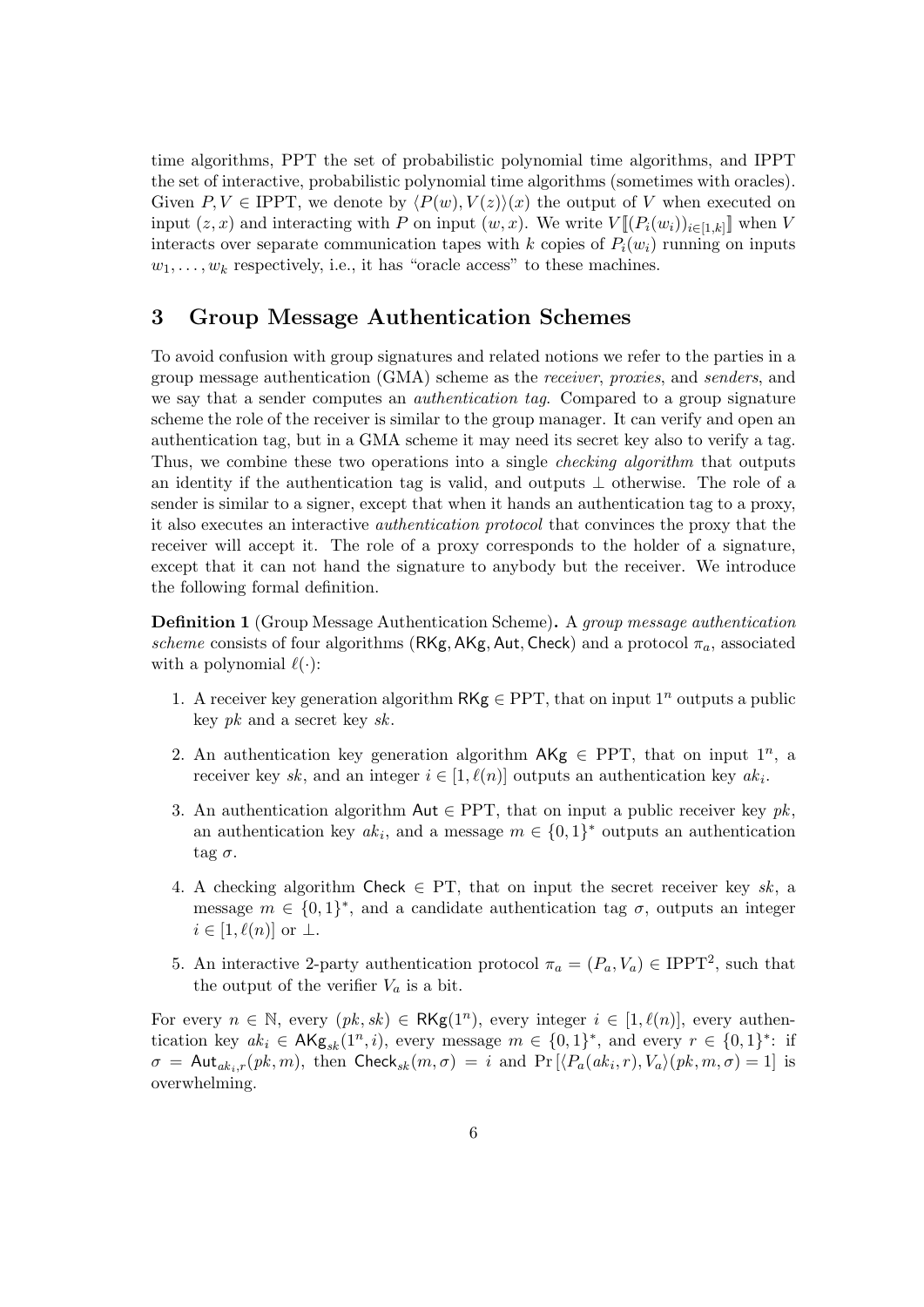## 3.1 Definition of Security

Conceptually, the security requirements of a GMA scheme must guarantee: that authentication tags are indistinguishable, that it is infeasible to forge an authentication tag, that the receiver can always trace the sender, and that the proxy is never convinced that an invalid authentication tag is valid. We formalize these properties with two experiments similarly as is done in [4] for group signatures.

#### 3.1.1 Anonymity

We define one experiment for each value of  $b \in \{0, 1\}$  and then require that the distributions of the two experiments are close. The adversary is given the receiver's public key and all authentication keys. Then it chooses two identities of senders and a message, and hands these to the experiment. The bth experiment chooses the bth of the identities and computes an authentication tag of the given message using the authentication key of this identity. Then it hands the authentication tag to the adversary and executes the authentication protocol on behalf of the chosen identity. Finally, the adversary must guess which of the two authentication keys was used to authenticate the message and execute the authentication protocol. During the experiment the adversary also has access to a checking oracle to which it may send any query, except the challenge message-and-authentication tag pair.<sup>2</sup>

Experiment 2 (Anonymity,  $\mathsf{Exp}^{\text{anon}-b}_{\mathsf{GMA},A}(n)$ ).  $(pk, sk) \leftarrow \mathsf{RKg}(1^n)$  $//$  Receiver key  $ak_i \leftarrow \mathsf{AKg}_{sk}(1^n, i)$  for  $i \in [1, \ell(n)]$  // Auth. keys  $(m, i_0, i_1, \text{state}) \leftarrow A^{\text{Check}_{sk}(\cdot, \cdot)}(pk, ak_1, \dots, ak_{\ell(n)})$ ) // Choose ids  $\sigma \leftarrow \text{Aut}_{ak_{i_b},r}(pk, m)$ , where  $r \in \{0, 1\}^*$  is random // Challenge  $d \leftarrow \langle P_a(ak_{i_b}, r), A^{\text{Check}_{sk}(\cdot, \cdot)}(\text{state}) \rangle (pk, \sigma, m)$  // Guess

If the Check<sub>sk</sub> $(\cdot, \cdot)$ -oracle was never queried with  $(m, \sigma)$ , then output d, otherwise output 0.

**Definition 3** (Anonymity). A group message authentication scheme GMA is anonymous if for every adversary  $A \in \text{IPPT: } | \Pr \left[ \text{Exp}_{\text{GMA},A}^{\text{anon}-0}(n) = 1 \right] - \Pr \left[ \text{Exp}_{\text{GMA},A}^{\text{anon}-1}(n) = 1 \right] |$  is negligible.

#### 3.1.2 Traceability

The adversary is given the receiver's public key, and during the experiment it has access to a checking oracle, it may interact with honest senders, and it may corrupt any

<sup>&</sup>lt;sup>2</sup>No oracle for authentication or running the authentication protocol is needed, since the adversary can simulate these using the authentication keys  $ak_1, \ldots, ak_{\ell(n)}$ . A standard hybrid argument then shows that it suffices to consider a single invokation of the authentication protocol as in the definition.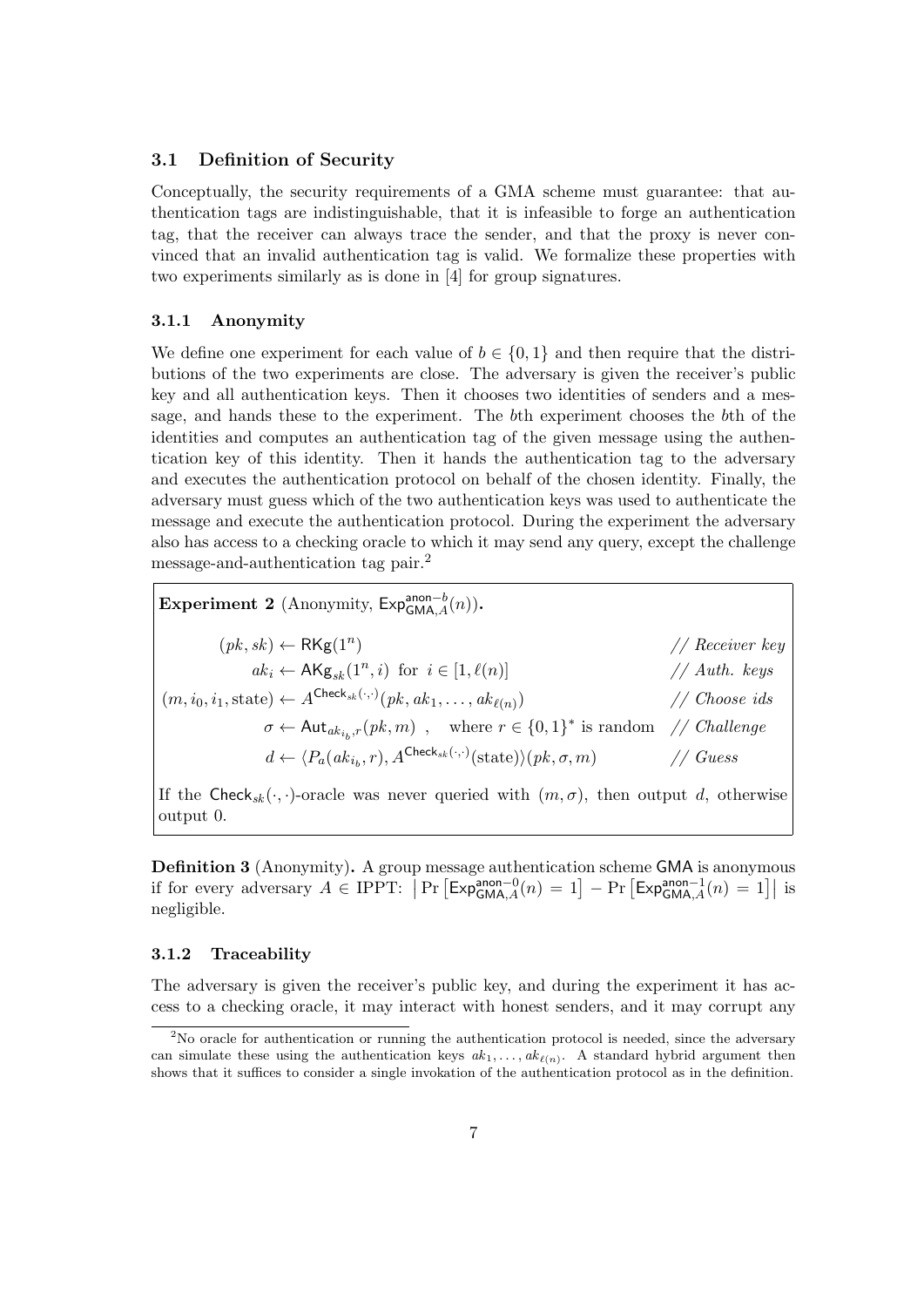sender to acquire its authentication key. To succeed, the adversary must either forge an authentication tag that checks to the identity of an uncorrupted sender, or it must output an authentication tag that checks to ⊥ and convince the honest verifier of the authentication protocol that the tag checks to an identity.<sup>3</sup>

Denote by  $P_a^+ \in \text{IPPT}$  the machine that accepts  $(pk, ak_i)$  as input and repeatedly waits for messages on its communication tape. Given an input  $(Aut, m)$  on its communication tape  $P_a^+$  computes and outputs  $\sigma = \text{Aut}_{ak_i,r}(pk,m)$ , and then executes  $P_a$ on common input  $(pk, m, \sigma)$  and private input  $(ak_i, r)$ . In the traceability experiment the adversary has "oracle access" to several copies of  $P_a^+$ . We stress that although the "oracle access" to each copy  $P_a^+$  running on some input  $(pk, ak_i)$  is sequential by the definition of  $P_a^+$ , the adversary may interact concurrently with different copies.<sup>4</sup> This is essential for the definition to be realistic, as we can not assume that different senders are aware of each other.

Experiment 4 (Traceability,  $Exp_{GMA,A}^{trace}(n)$ ).  $(pk, sk) \leftarrow \mathsf{RKg}(1^n)$  $\frac{1}{2}$  Receiver key  $ak_i \leftarrow \mathsf{AKg}_{sk}(1^n, i)$  for  $i \in [1, \ell(n)]$  // Auth. keys Define  $ak(i) = \begin{cases} ak_i & \text{if } i \in [1, \ell(n)] \\ \perp & \text{otherwise} \end{cases}$  // Auth. key oracle  $(m, \sigma, \text{state}) \leftarrow A^{ak(\cdot), \text{Check}_{sk}(\cdot, \cdot)}[(P_a^+(pk, ak_i))_{i \in [1,\ell(n)]}](pk)$  // Forge auth. tag, or  $d \leftarrow \langle A^{ak(\cdot),\mathsf{Check}_{sk}(\cdot,\cdot)}(state), V_a \rangle (pk, m, \sigma)$  // auth. invalid tag

Let C be the set of queries asked by A to the  $ak(\cdot)$ -oracle. If Check $_{sk}(m, \sigma) \in [1, \ell(n)]\setminus \mathcal{C}$ and  $P_a^+$  has never output  $\sigma$ , or if Check<sub>sk</sub> $(m, \sigma) = \bot$  and  $d = 1$ , then output 1, otherwise output 0.

Definition 5 (Traceability). A group message authentication scheme GMA is traceable if for for every adversary  $A \in \text{IPPT: Pr } \left[ \text{Exp}^{\text{trace}}_{\text{GMA},A}(n) = 1 \right]$  is negligible.

Definition 6 (Security). A group message authentication scheme GMA is secure if it is anonymous and traceable.

We stress, that while the new notion is related to variants of group signatures, it is essentially different from previous work. In particular, in contrast to various enhancements of group signatures, like traceable signatures [24] or identity escrow [26] (cf. Section 1.2), group message authentication it is a *relaxation* of group signatures, aiming at typical applications, and improved efficiency and security.

<sup>&</sup>lt;sup>3</sup>Traceability could alternatively be formalized by two separate experiments, where each experiment captures one type of attack, but we think this is less natural.

<sup>&</sup>lt;sup>4</sup>This is a benign form of concurrency, since each copy of  $P_a^+$  executes using its own independently generated private input (only the public inputs are dependent). Thus, our setting is the sequential setting in disguise.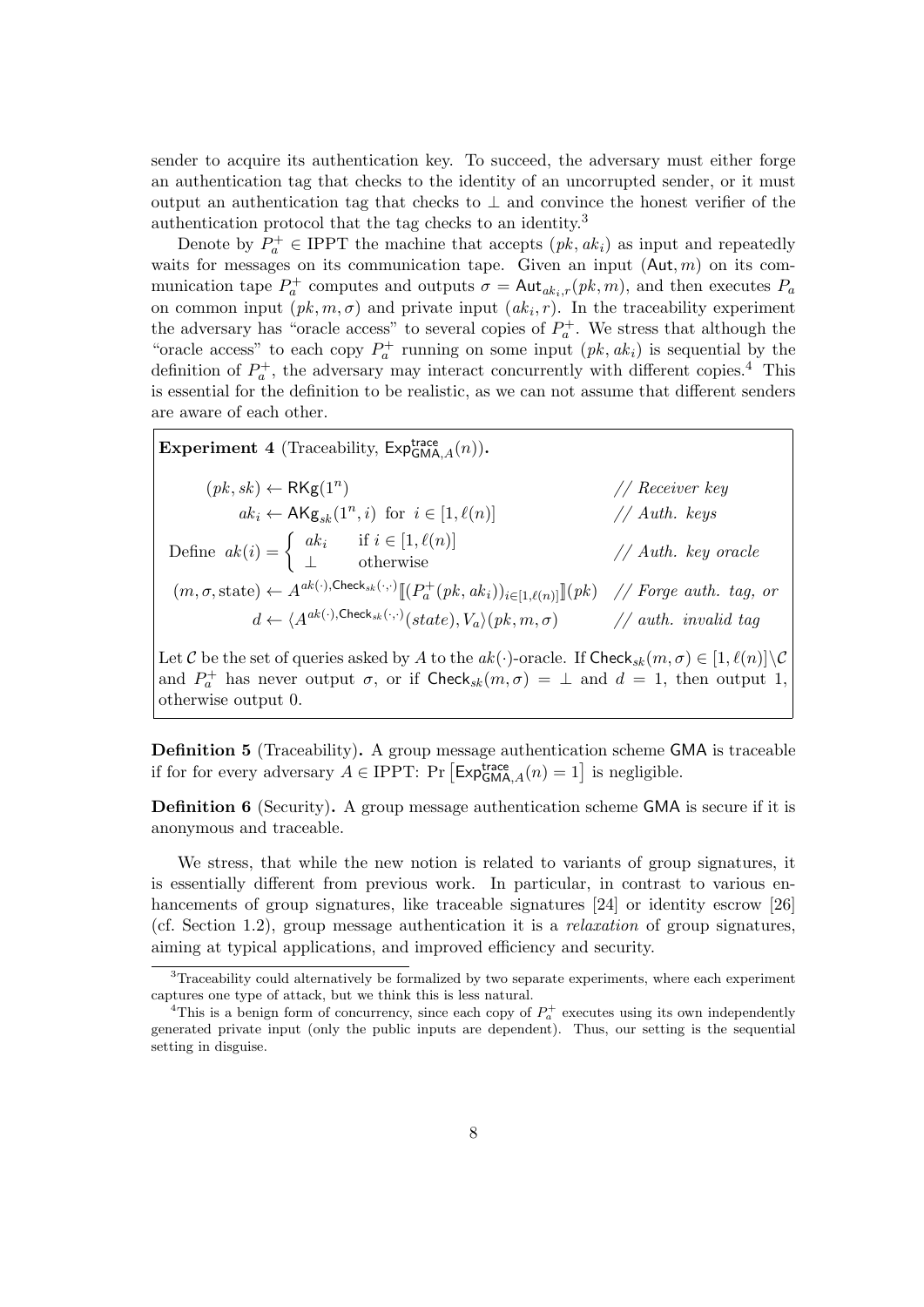# 4 Tools

To construct the algorithms of the group message authentication scheme we use two basic primitives: a bounded signature scheme secure against chosen message attacks and a CCA2-secure cryptosystem with labels. The authentication protocol is loosely speaking a "zero-knowledge proof", but we use relaxed notions that allows efficient instantiation.

## 4.1 Bounded Signature Schemes

Each sender in a GMA scheme is given a unique authentication key that it later uses to authenticate messages. In our construction an authentication key is a signature of the identity of the holder, but a fully blown signature scheme is not needed. Note that standard signature schemes can be used to sign any message from an exponentially large space of strings, but in our setting we only need to sign a polynomial number of different integers. We call a signature scheme with this restriction bounded.

Definition 7 (Bounded Signature Scheme). A bounded signature scheme consists of three algorithms (SKg, Sig, Vf) associated with a polynomial  $\ell(n)$ :

- 1. A key generation algorithm  $\mathsf{SKg} \in \mathrm{PPT}$ , that on input  $1^n$  outputs a public key spk and a secret key ssk.
- 2. A signature algorithm Sig  $\in$  PPT, that on input a secret key ssk and a message  $m \in [1, \ell(n)]$  outputs a signature s.
- 3. A verification algorithm  $\forall f \in PT$ , that on input a public key spk, a message  $m \in [1, \ell(n)]$ , and a candidate signature s, outputs a bit.

For every  $n \in \mathbb{N}$ , every  $(spk, ssk) \in \mathsf{SKg}(1^n)$ , every message  $m \in [1, \ell(n)]$ , and every  $s \in \text{Sig}_{ssk}(m)$ , it must hold that  $\text{Vf}_{spk}(m, s) = 1$ .

The standard definition of security against chosen message attacks (CMA) [22] is then directly applicable. The existence of an ordinary signature scheme clearly implies the existence of a bounded one.

## 4.2 Cryptosystems With Labels

Cryptosystems with labels were introduced by Shoup and Gennaro [33]. The idea of this notion is to associate a label with a ciphertext without providing any secrecy for the label. One simple way of constructing such cryptosystems is to append to the plaintext before encryption a collision-free hash digest of the label, but there are simpler constructions in practice. As a result, the input to the cryptosystem is not only a message, but also a label, and similarly for the decryption algorithm. Below we recall the definition, with a small modification — in the standard definition the decryption algorithm outputs only the message, without the label. Clearly, this is a minor modification, but we need it to allow certain joint encodings of the label and message in the analysis.

Definition 8 (Public Key Cryptosystem With Labels [33]). A public key cryptosystem with labels consists of three algorithms (CKg, Enc, Dec):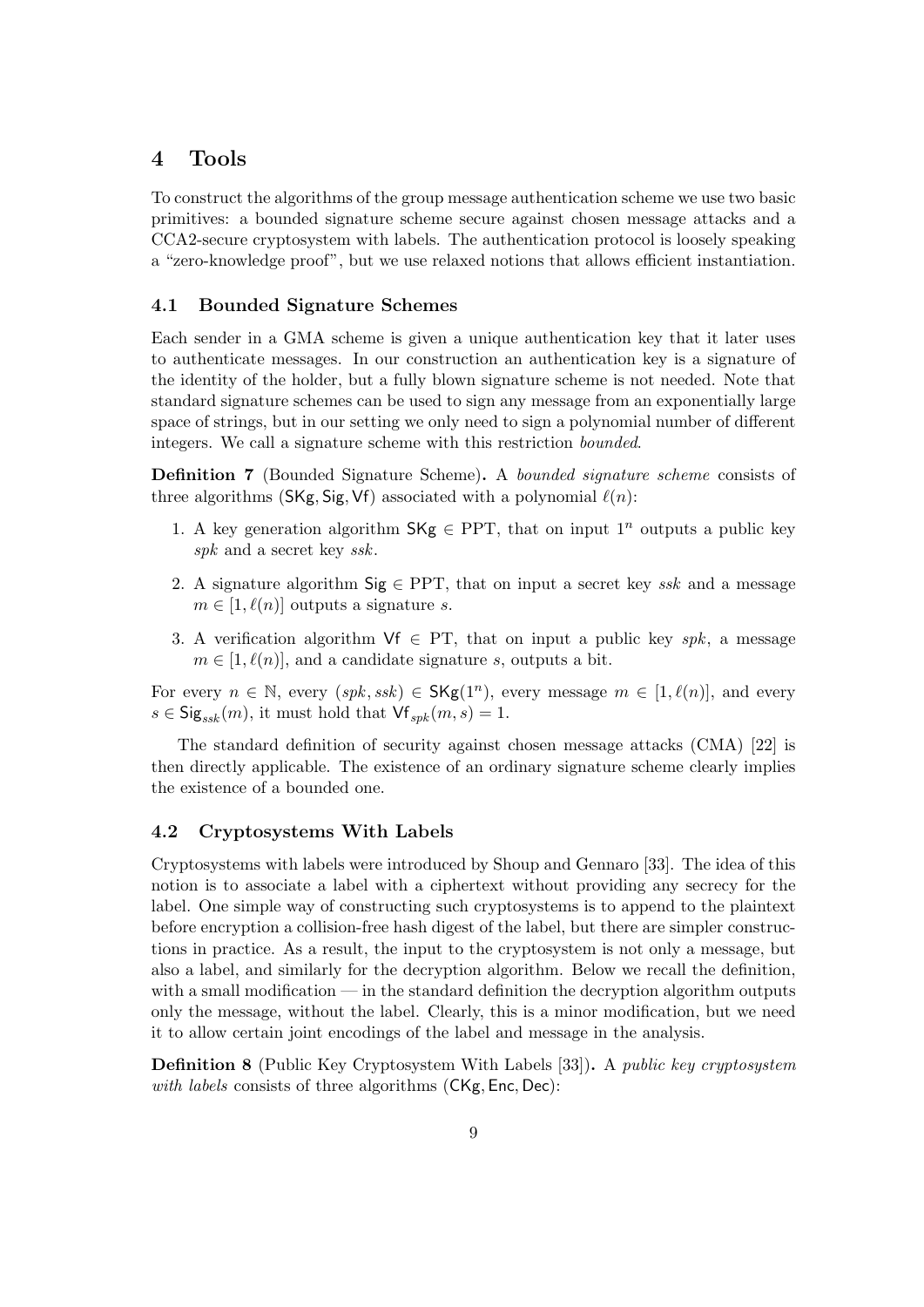- 1. A key generation algorithm  $CKg \in PPT$ , that on input  $1^n$  outputs a public key  $cpk$  and a secret key  $csk$ .
- 2. An encryption algorithm Enc  $\in$  PPT, that on input a public key cpk, a label l, and a message  $m \in \mathcal{M}_{cpk}$  outputs a ciphertext c.
- 3. A decryption algorithm Dec  $\in$  PT, that on input a secret key *csk*, a label *l*, and a ciphertext c outputs the label and a message,  $(l,m) \in \{0,1\}^* \times \mathcal{M}_{cpk}$ , or  $\perp$ .

For every  $n \in \mathbb{N}$ , every  $(csk, cpk) = CKg(1^n)$ , every label  $l \in \{0,1\}^*$ , and every  $m \in$  $\mathcal{M}_{cpk}$  it must hold that  $\mathsf{Dec}_{csk}(l, \mathsf{Enc}_{cpk}(l,m)) = (l, m)$ .

Security against chosen ciphertext attacks is then defined as for standard cryptosystems except for some minor changes. In addition to the challenge messages, the adversary outputs a label to be used in the construction of the challenge ciphertext c. The adversary may also ask any query except the pair  $(l, c)$ .

Experiment 9 (CCA2-Security With Labels [33],  $Exp_{CSL,A}^{cca2-b}(n)$ ).  $(cpk, csk) \leftarrow \mathsf{CKg}(1^n)$  $(l, m_0, m_1, \text{state}) \leftarrow A^{\text{Dec}_{csk}(\cdot, \cdot)}(\text{choose}, cpk)$  $c \ \ \leftarrow \ \ \mathsf{Enc}_{cpk}(l, m_b)$  $d \leftarrow A^{\mathsf{Dec}_{csk}(\cdot,\cdot)}(\mathsf{guess}, \mathsf{state}, c)$ If  $\text{Dec}_{csk}(\cdot, \cdot)$  was queried on  $(l, c)$ , then output 0, otherwise output d.

Definition 10 (CCA2-Security). Let CSL denote a public key cryptosystem with labels. We say that the cryptosystem CSL is CCA2-secure if for every adversary  $A \in \text{PPT}:$  $\Pr \left[ \text{Exp}_{\text{CSL},A}^{\text{cca2}-0}(n) = 1 \right] - \Pr \left[ \text{Exp}_{\text{CSL},A}^{\text{cca2}-1}(n) = 1 \right] |$  is negligible.

## 4.3 Cramer-Shoup Cryptosystems In Groups of Composite Orders

It not hard to prove, using the techniques in [13, 15, 8], that the Cramer-Shoup cryptosystem is secure in cyclic groups of composite order, but we use a different approach.

We reduce the security of a Cramer-Shoup cryptosystem over a cyclic group  $G$  of composite order to the security of Cramer-Shoup cryptosystems over the subgroups of G. More precisely, we show that a Cramer-Shoup cryptosystem with labels over a cyclic group G can be decomposed into cryptosystems with labels in its cyclic subgroups and that the original cryptosystem is secure if all parts in its decomposition are secure. To the best of our knowledge this approach is novel and of independent interest, since it says something about the structure of the Cramer-Shoup cryptosystem.

Before we start, we point out that although we consider the Cramer-Shoup cryptosystem over a group of unknown order, its security does not rely on the hardness of determining this order. Thus, in the reduction we assume that the factorization of the order is known.

We now define what we mean by a Cramer-Shoup scheme over a group of composite order for an arbitrary collision-free family of hash functions with appropriate range.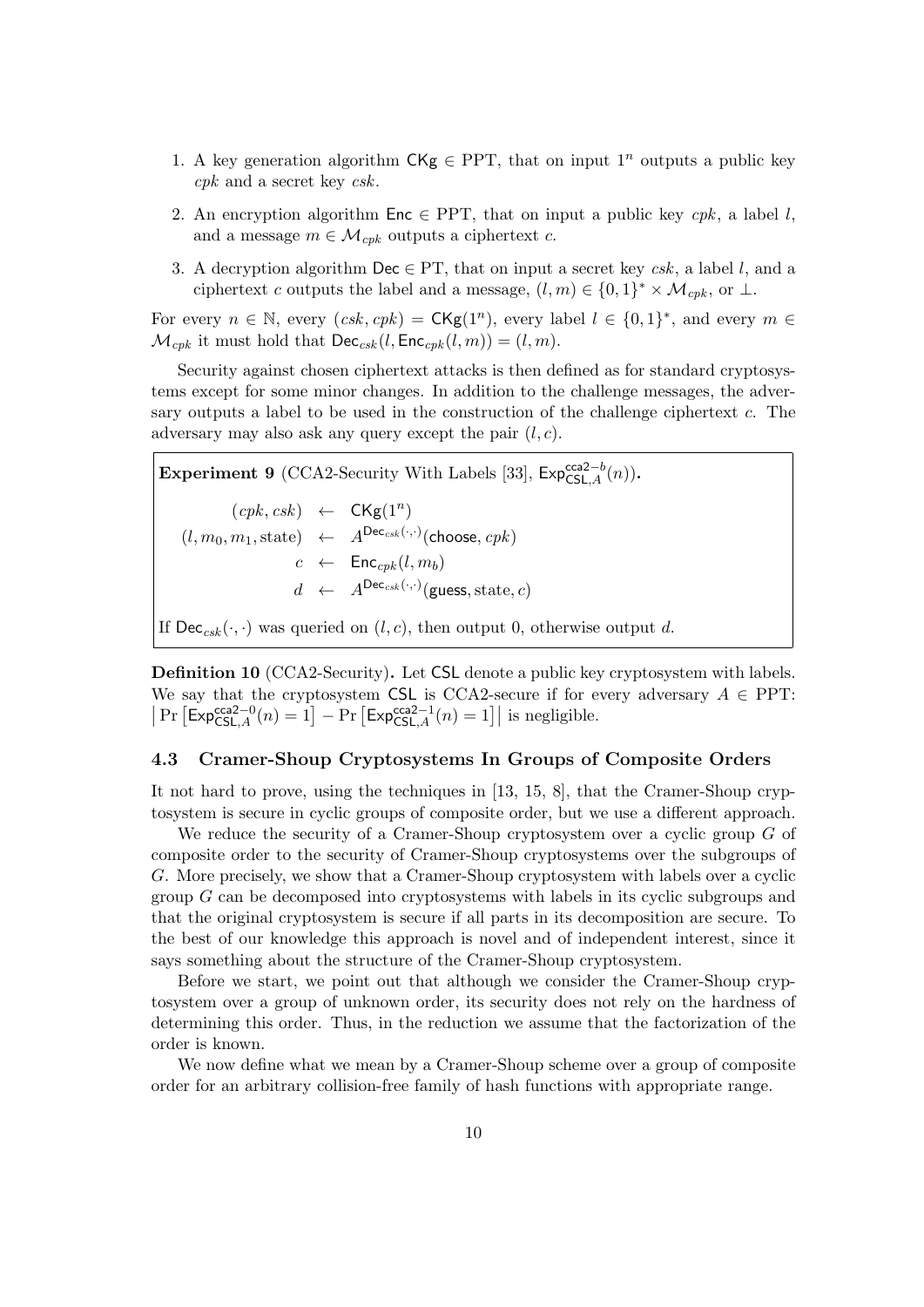**Construction 11** (Cramer-Shoup with labels). Let G be a cyclic group of order q with minimal prime divisor  $q_{min}$  and let  $\mathscr H$  be a family of hash functions such that if H is sampled from  $\mathscr{H}(1^n)$ , then  $H: \{0,1\}^* \to [0,q_{min}-1]$ .

**Key Generation.** Choose generators  $g_1$  and  $g_2$  of G, and  $z, x_1, x_2, y_1, y_2 \in [0, q-1]$ randomly, and compute  $h = g_1^z$ ,  $c = g_1^{x_1} g_2^{x_2}$ , and  $d = g_1^{y_1} g_2^{y_2}$ . Sample H from  $\mathcal{H}$ and output the keys

$$
(cpk, csk) = ((H, g1, g2, h, c, d), (z, x1, x2, y1, y2)).
$$

**Encryption.** On input a public key cpk, a label  $l \in \{0,1\}^*$  and a message  $m \in G$ , choose  $r \in [0, q-1]$  randomly and output

$$
(u_1, u_2, e, v) = (g_1^r, g_2^r, h^r m, c^r d^{rH(l, u_1, u_2, e)})
$$
.

**Decryption.** On input a secret key  $csk$ , a label  $l \in \{0,1\}^*$  and a ciphertext  $(u_1, u_2, e, v)$ check if  $u_1^{x_1} u_2^{x_2} (u_1^{y_1} u_2^{y_2})^{H(l, u_1, u_2, e)} = v$  holds. If so, output  $(l, e u_1^{-z})$ , and otherwise output ⊥.

Our starting point is the following theorem from [13], where we have taken the liberty to add labels as input to the hash function, since it is easy to see from their proof that the theorem remains true also in this case.

**Theorem 12.** If  $\mathcal{H}$  is collision-free, the decision Diffie-Hellman assumption holds in G, and G has prime order, then Construction 11 is CCA2-secure.

We use the following obvious lemma to prove our main composition theorem below.

**Lemma 13.** If  $\mathcal{H}$  is a collision-free family of hash functions and we define a family of hash functions  $\bar{\mathscr{H}}$  by sampling H from  $\mathscr{H}$  and outputting  $H \circ \bar{B}$ , where  $\bar{B}$  :  $\{0,1\}^* \to$  ${0,1}^*$  is an efficiently computable bijection, then  $\overline{\mathscr{H}}$  is collision-free.

**Theorem 14.** Let G,  $\bar{G}$ , and  $\tilde{G}$  be cyclic groups with efficiently computable isomorphisms  $G \to \bar{G} \times \tilde{G}$  and  $G \leftarrow \bar{G} \times \tilde{G}$ . If Construction 11 is CCA2-secure over  $\bar{G}$  and over  $\tilde{G}$  for every collision-free families of hash functions  $\tilde{\mathscr{H}}$  and  $\tilde{\mathscr{H}}$  respectively, then it is CCA2-secure over G for every collision-free family of hash functions  $\mathcal{H}$ .

The following is an immediate corollary of Theorem 12 and Theorem 14.

**Corollary 15.** Let G be a cyclic group. If  $\mathcal{H}$  is collision-free and the decision Diffie-Hellman assumption holds in G, then Construction 11 is CCA2-secure.

*Proof of Theorem 14.* In the proof we use the fact that every element  $x \in G$  can be represented as  $(\bar{x}, \tilde{x}) \in G \times G$ . By assumption the conversion between representations can be computed efficiently: given  $x \in G$  we denote by  $x \to (\bar{x}, \tilde{x})$  the conversion of x to the representation in  $\bar{G} \times \tilde{G}$ , and given  $(\bar{x}, \tilde{x}) \in \bar{G} \times \tilde{G}$  we denote by  $x \leftarrow (\bar{x}, \tilde{x})$  the conversion to the representation in G.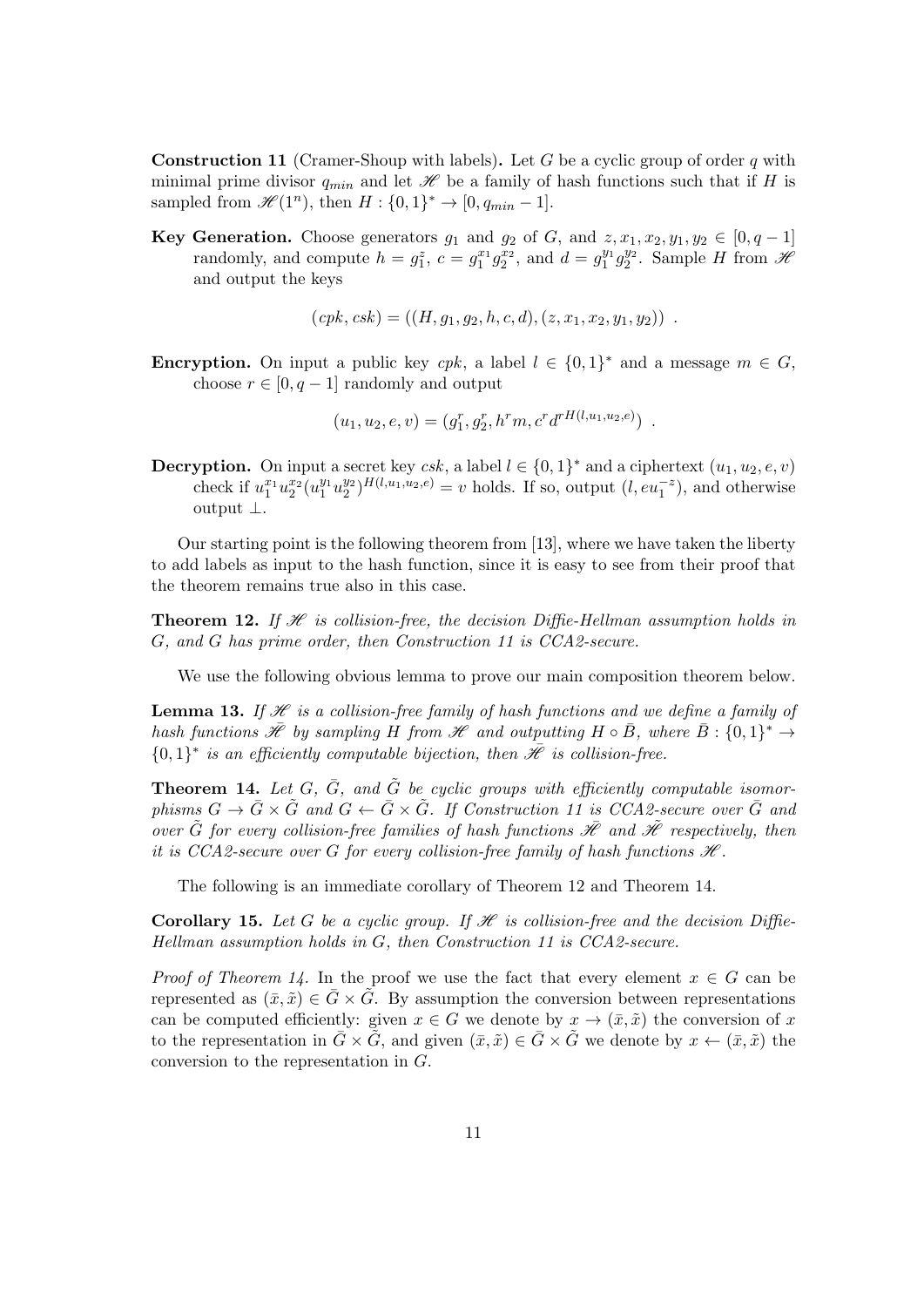Let  $\mathscr C$  denote an instantiation of Construction 11 over the group G using a particular collision-free family of hash functions  $\mathscr H$  and assume that an adversary A breaks the CCA2-security of  $\mathscr C$ . This means that

$$
\left|\Pr\left[\mathsf{Exp}_{\mathscr{C},A}^{\mathsf{cca2}-0}(n)=1\right]-\Pr\left[\mathsf{Exp}_{\mathscr{C},A}^{\mathsf{cca2}-1}(n)=1\right]\right|
$$

is not negligible. Denote by T the experiment  $Exp_{\mathscr{C},A}^{\text{cca2}-0}(n)$  except for the following modification. When the adversary A outputs a challenge label and messages  $(l, m_0, m_1)$ the experiment computes  $m_0 \to (\bar{m}_0, \tilde{m}_0), m_1 \to (\bar{m}_1, \tilde{m}_1),$  and  $m' \leftarrow (\bar{m}_1, \tilde{m}_0)$  and returns a ciphertext  $(u_1, u_2, e, v)$  of m'. The triangle inequality implies that one of

$$
\left| \Pr \left[ \text{Exp}_{\mathscr{C}, A}^{\text{cca2}-0}(n) = 1 \right] - \Pr \left[ T = 1 \right] \right|
$$

and

$$
\left|\Pr\left[T=1\right]-\Pr\left[\mathsf{Exp}_{\mathscr{C},A}^{\mathsf{cca2}-1}(n)=1\right]\right|
$$

is not negligible. In the remainder of the proof we show that the former case leads to a contradiction. The latter case then follows by symmetry.

Using A we construct an attacker  $\overline{A}$  breaking the CCA2-security of an instantiation  $\overline{\mathscr{C}}$  of Construction 11 over the group  $\overline{G}$  using a collision-free family of hash functions  $\bar{\mathscr{H}}$  related to  $\mathscr{H}$ . To sample a hash function  $\bar{H}$  from the family  $\bar{\mathscr{H}}$ , a random sample H of  $\mathscr H$  is generated and then the hash function  $\bar{H} = H \circ \bar{B}$  is output, where  $\bar{B}$  is a bijection. We represent the hash function  $\bar{H}$  by a pair  $(H, \bar{B})$  and define  $\bar{B}$  below. From Lemma 13 we conclude that the resulting family of hash functions  $H$  is collision-free.

The bijection  $\bar{B}$  takes as input  $(\bar{l}, \bar{u}_1, \bar{u}_2, \bar{e})$ , where  $\bar{l} = (l, \tilde{u}_1, \tilde{u}_2, \tilde{e})$ ,  $\bar{u}_1, \bar{u}_2, \bar{e} \in \bar{G}$ , l is an arbitrary label, and  $\tilde{u}_1, \tilde{u}_2, \tilde{e} \in \tilde{G}$ . On such an input  $\bar{B}$  outputs  $(l, u_1, u_2, e)$ , where the values  $u_1, u_2, e \in G$  are computed from the corresponding components in  $\bar{G} \times \bar{G}$ , i.e.,  $u_1 \leftarrow (\bar{u}_1, \tilde{u}_1), u_2 \leftarrow (\bar{u}_2, \tilde{u}_2)$  and  $e \leftarrow (\bar{e}, \tilde{e})$ . We define a corresponding bijection  $\tilde{B}$  for the group  $\tilde{G}$ . It takes as input  $(\tilde{l}, \tilde{u}_1, \tilde{u}_2, \tilde{e})$ , with  $\tilde{l} = (l, \bar{u}_1, \bar{u}_2, \bar{e})$ , and outputs  $(l, u_1, u_2, e)$ , where the values  $u_1, u_2, e \in G$  are computed from the corresponding components in  $\bar{G} \times \tilde{G}$ . Note that  $\bar{B}(\bar{l}, \bar{u}_1, \bar{u}_2, \bar{e}) = \tilde{B}(\tilde{l}, \tilde{u}_1, \tilde{u}_2, \tilde{e})$  holds. This implies that

$$
\bar{H}(\bar{l}, \bar{u}_1, \bar{u}_2, \bar{e}) = \tilde{H}(\tilde{l}, \tilde{u}_1, \tilde{u}_2, \tilde{e}) = H(l, u_1, u_2, e)
$$

for a given hash function H of  $\mathcal{H}$ , which plays a crucial role in the reduction.

The attacker  $\bar{A}$  takes as input a public key  $c\bar{p}k = (\bar{H}, \bar{g}_1, \bar{g}_2, \bar{h}, \bar{c}, \bar{d})$ , and starts a simulation of the experiment  $Exp_{\mathscr{C},A}^{cca2-0}(n)$  except for the following modifications.

**Key Generation.** The attacker  $\overline{A}$  computes a public key  $cpk = (H, g_1, g_2, h, c, d)$  of  $\mathscr C$  and gives it as input to A, where  $\mathfrak{c}_k$  is computed as follows.

- 1. The hash function H is taken without modification from the pair  $(H, \overline{B})$  representing  $H$ .
- 2. Generators  $\tilde{g}_1$  and  $\tilde{g}_2$  of  $\tilde{G}$ , and  $\tilde{x}_1, \tilde{x}_2, \tilde{y}_1, \tilde{y}_2, \tilde{z} \in [0, \tilde{q} 1]$  are chosen randomly, and  $\tilde{c} = \tilde{g}_1^{\tilde{x}_1} \tilde{g}_2^{\tilde{x}_2}, \ \tilde{d} = \tilde{g}_1^{\tilde{y}_1} \tilde{g}_2^{\tilde{y}_2}, \ \text{and} \ \tilde{h} = \tilde{g}_1^{\tilde{z}} \ \text{computed.}$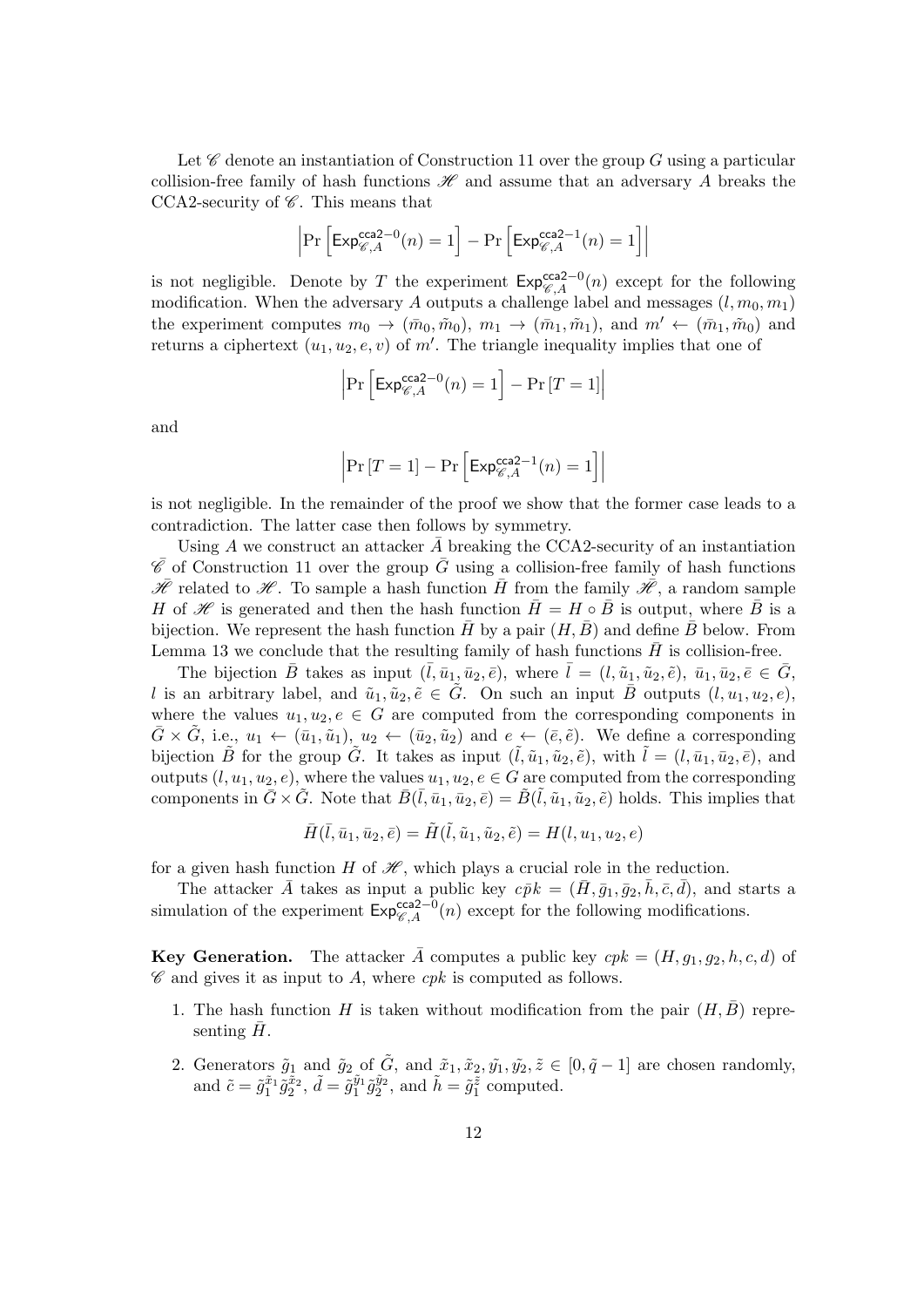3. The public key of C is defined by:  $g_1 \leftarrow (\bar{g}_1, \tilde{g}_1), g_2 \leftarrow (\bar{g}_2, \tilde{g}_2), h \leftarrow (\bar{h}, \bar{h}),$  $c \leftarrow (\bar{c}, \tilde{c}),$  and  $d \leftarrow (\bar{d}, \tilde{d}).$ 

Note that the resulting public key is identically distributed to a public key output by the key generator of  $\mathscr C$ . Note also that this defines a related public key  $c\tilde p k =$  $(\tilde{H},\tilde{g}_1,\tilde{g}_2,\tilde{h},\tilde{c},\tilde{d})$  and secret key  $(\tilde{x}_1,\tilde{x}_2,\tilde{y}_1,\tilde{y}_2,\tilde{z})$  of a Cramer-Shoup cryptosystem  $\tilde{\mathscr{C}}$ over  $\tilde{G}$  with related hash function  $\tilde{H} = H \circ \tilde{B}$ . We stress that the hash functions of the public keys  $cpk$ ,  $c\bar{p}k$ , and  $c\tilde{p}k$  are not sampled independently.

**Decryption Oracle.** The decryption oracle is simulated by  $A$  using the decryption oracle of the CCA2-experiment it is attacking. Given a query  $(l, (u_1, u_2, e, v))$  it computes the reply as follows.

- 1. The representations  $u_1 \to (\bar{u}_1, \tilde{u}_1), u_2 \to (\bar{u}_2, \tilde{u}_2), e \to (\bar{e}, \tilde{e}),$  and  $v \to (\bar{v}, \tilde{v})$  are computed. This gives two ciphertexts:  $(\bar{u}_1, \bar{u}_2, \bar{e}, \bar{v})$  with label  $\bar{l} = (l, \tilde{u}_1, \tilde{u}_2, \tilde{e})$  corresponding to the public key  $c\bar{p}k$ , and  $(\tilde{u}_1, \tilde{u}_2, \tilde{e}, \tilde{v})$  of  $\mathscr{C}$  with label  $\tilde{l} = (l, \bar{u}_1, \bar{u}_2, \bar{e})$ corresponding to the public key  $c\tilde{p}k$ .
- 2. Using  $c\tilde{s}k = (\tilde{x}_1, \tilde{x}_2, \tilde{y}_1, \tilde{y}_2, \tilde{z})$ , the ciphertext  $(\tilde{u}_1, \tilde{u}_2, \tilde{e}, \tilde{v})$  with label  $\tilde{l}$  is decrypted to obtain the corresponding plaintext  $\tilde{m} \in \tilde{G} \cup \{\perp\}$ . The decryption oracle is queried on the ciphertext  $(\bar{u}_1, \bar{u}_2, \bar{e}, \bar{v})$  with label  $\bar{l}$ , to obtain  $\bar{m} \in \bar{G} \cup \{\perp\}.$
- 3. If  $\bar{m} = \bot$  or  $\tilde{m} = \bot$ , then the simulated decryption oracle replies  $\bot$ , and otherwise it computes  $m \leftarrow (\bar{m}, \tilde{m})$  and replies m.

Note that this is a perfect simulation of the decryption oracle.

**The Challenge Ciphertext.** When A outputs a tuple  $(l, m_0, m_1)$  consisting of a challenge label and messages,  $\overline{A}$  proceeds as follows.

- 1. The representations  $m_0 \to (\bar{m}_0, \tilde{m}_0)$  and  $m_1 \to (\bar{m}_1, \tilde{m}_1)$  of the challenge plaintexts are computed.
- 2. The encryption process of  $\tilde{m}_0$  is started, but not completed. More precisely,  $\tilde{r} \in$  $[0, \tilde{q}-1]$  is chosen randomly,  $(\tilde{u}_1, \tilde{u}_2, \tilde{e}) = (\tilde{g}_1^{\tilde{r}}, \tilde{g}_2^{\tilde{r}}, \tilde{h}^{\tilde{r}}\tilde{m}_0)$  is computed, and a label  $\bar{l} = (l, \tilde{u}_1, \tilde{u}_2, \tilde{e})$  defined.
- 3. The label and messages  $(\bar{l}, \bar{m}_0, \bar{m}_1)$  are output and execution is interrupted until the CCA2-experiment returns a challenge ciphertext  $(\bar{u}_1, \bar{u}_2, \bar{e}, \bar{v})$ .
- 4. The challenge ciphertext is then combined with the partial ciphertext  $(\tilde{u}_1, \tilde{u}_2, \tilde{e})$ to form a ciphertext  $(u_1, u_2, e, v)$ . More precisely,  $(\tilde{l}, u_1, u_2, e) = \overline{B}(\overline{l}, \overline{u}_1, \overline{u}_2, \overline{e}),$  $\tilde{v} = \tilde{c}^{\tilde{r}} d^{\tilde{r}H(l,u_1,u_2,e)},$  and  $v \leftarrow (\bar{v}, \tilde{v}),$  are computed and  $(u_1, u_2, e, v)$  is given to A.

Note that by the definition of the dependent public keys  $cpk$ ,  $c\bar{p}k$  and  $c\tilde{p}k$ , the resulting ciphertext  $(u_1, u_2, e, v)$  is a randomly distributed encryption of  $m_0$  whenever  $(\bar{u}_1, \bar{u}_2, \bar{e}, \bar{v})$ is an encryption of  $\bar{m}_0$ , and otherwise it is an encryption of  $m'$ , where  $m' \leftarrow (\bar{m}_1, \tilde{m}_0)$ .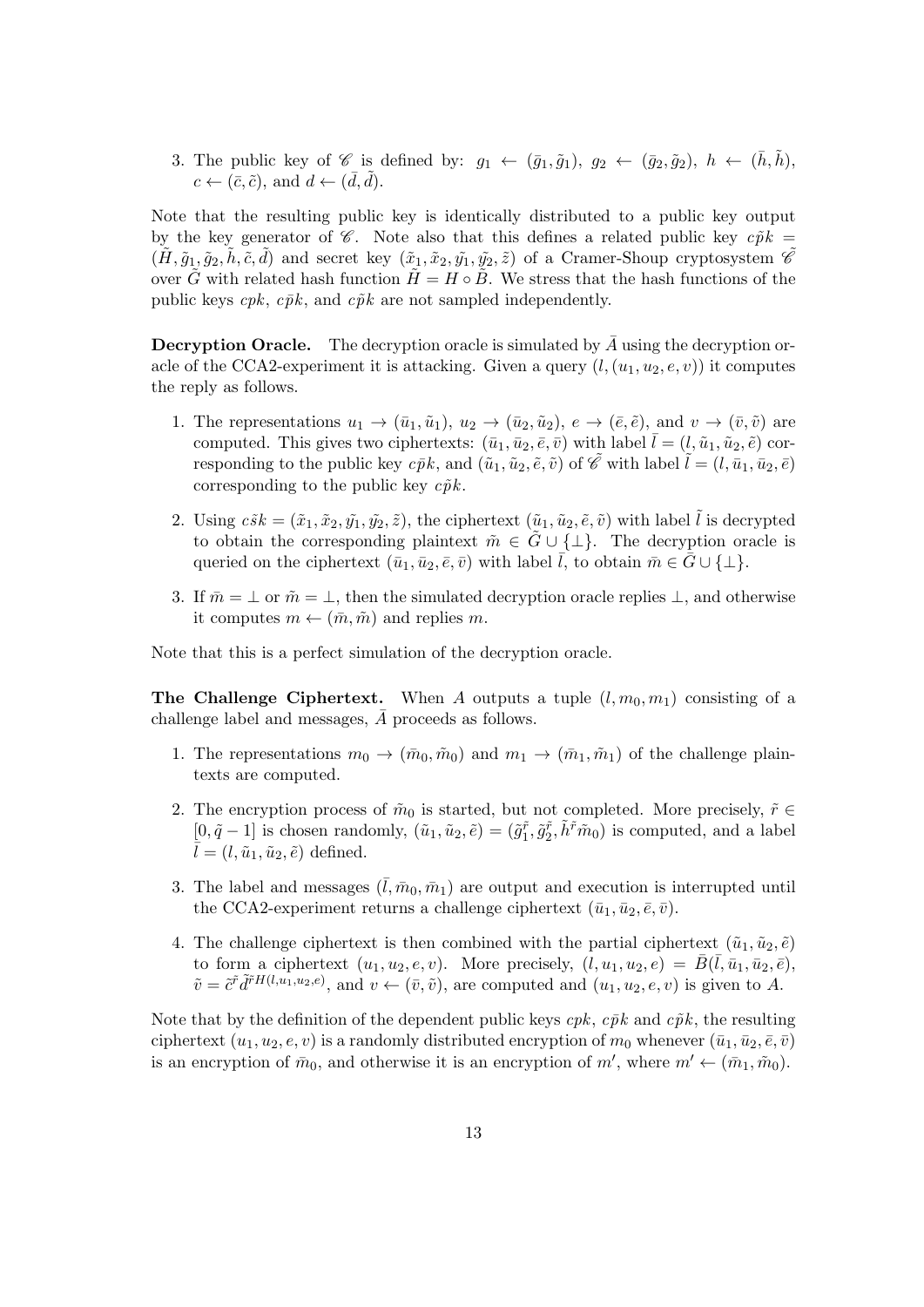By construction, the random variables  $Exp_{\vec{\mathscr{C}}, \vec{A}}^{\text{cca2}-0}(n)$  and  $Exp_{\vec{\mathscr{C}}, A}^{\text{cca2}-0}(n)$  representing experiments are identically distributed, and also  $Exp_{\overline{\mathscr{C}},\overline{A}}^{\text{cca2}-1}(n)$  and T are identically distributed. This implies that

$$
\left|\Pr\left[\mathsf{Exp}_{\bar{\mathscr{C}},\bar{A}}^{\mathsf{cca2}-0}(1^n)=1\right]-\Pr\left[\mathsf{Exp}_{\bar{\mathscr{C}},\bar{A}}^{\mathsf{cca2}-1}(1^n)=1\right]\right|
$$

is not negligible. Therefore  $\overline{\mathscr{C}}$  is not CCA2-secure, which contradicts Theorem 12.  $\Box$ 

## 4.4 A Relaxed Notion of Computational Soundness

Another tool used in our constructions, allowing for more efficient protocols, is a relaxed notion of soundness. In contrast to the standard (computational) soundness [21, 31], we do not require that the protocol is sound for all inputs, but only when a part of the input is chosen according to a specific distribution, and the rest of the input is chosen by the adversary. Such a relaxation allows to capture scenarios where it is safe to assume that some parameters are chosen according to some prescribed distribution. For example, a bank will usually pick faithfully the keys guarding its transactions. A similar notion (without the oracle) has been used implicitly in several papers and is sometimes called a "computationally convincing proof", see e.g., [16]. In fact, non-interactive computationally sound proofs may be viewed as an instance of this notion.

**Definition 16** ((T, O)-Soundness). Let  $T \in \text{PPT}$  and let  $O \in \text{PT}$  be an oracle. Define a random variable  $(t_1, t_2, t_3) = T(1^n)$ .

A 2-party protocol  $(P, V) \in \text{IPT } \times \text{IPT }$  is  $(T, O)$ -sound for language L if for every instance chooser  $I \in PT$  and prover  $P^* \in PT$  the following holds: If  $(y, z) =$  $I^{O(t_3,\cdot)}(t_1,t_2)$  and  $x=(t_1,y)$ , then

$$
\Pr\left[x \notin L \land \langle P^{O(t_3, \cdot)*}(z), V \rangle(x) = 1\right]
$$

is negligible.

In the above definition we use generic names  $T, I, O$  and  $t_1, t_2, t_3, y, z$  to denote abstractly the involved algorithms and the information exchanged between them. The actual meaning and function of these parameters depends on a concrete scenario. For example, in the context of group message authentication algorithm  $T$  generates keys for both a signature scheme and a public-key encryption scheme, algorithm O computes signatures, and the parameters  $t_1, t_2, t_3$  correspond to public and secret keys generated faithfully by the receiver (bank) using algorithm  $T: t_1$  denotes (signature and encryption) public keys,  $t_2$  denotes encryption secret key, and  $t_3$  denotes signature secret key (cf. Construction 22). Obviously, if a protocol is sound in the standard sense, it is  $(T, O)$ -sound for any T, O. In a slight abuse of notation, we write  $(X, O)$ -sound also when  $X$  is a polynomially samplable random variable.

## 4.5 A Relaxed Notion of Computational Zero-Knowledge

Recall that a protocol is zero-knowledge if it can be simulated for every instance. Goldreich [20] introduced the notion of uniform zero-knowledge to capture the fact that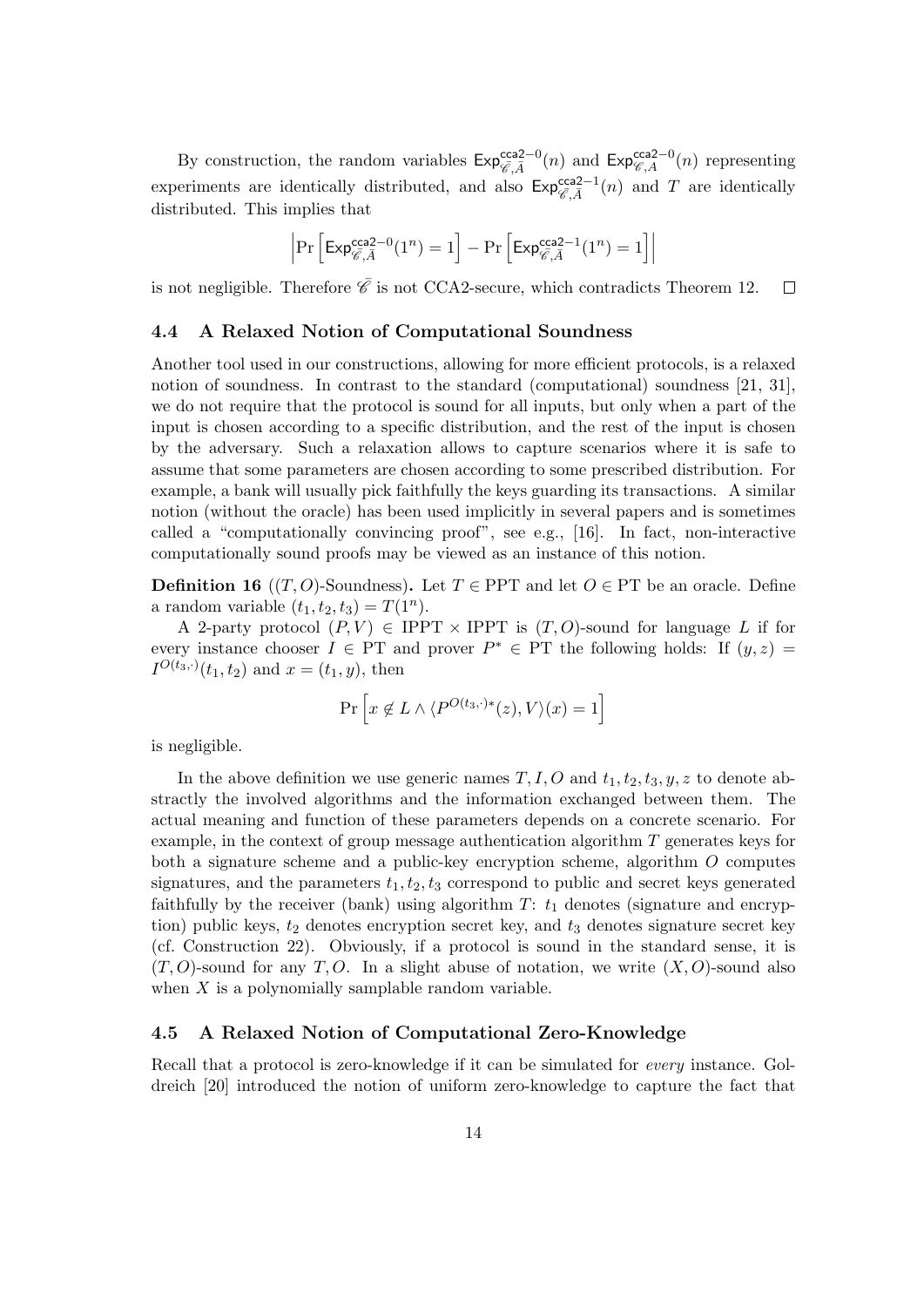for uniform adversaries it is sufficient to require that no instance for which the protocol leaks knowledge can be found. Wikström [38] generalized this idea to capture settings where the choice of instance is somehow restricted by an instance compiler F and randomized by some sampling algorithm  $T$  out of control of the adversary. We generalize Wikström's definition. As in the case of relaxed computational soundness, we use generic names  $T, I, O, F$  and  $t_1, t_2, y, z$  to denote the involved algorithms and the information exchanged between them. In the concrete context of group message authentication these names gain concrete meaning, e.g.,  $T$  is a key generation algorithm of a public-key cryptosystem,  $O$  is a decryption oracle, and  $t_1, t_2$  denote the public and secret keys, respectively, generated faithfully by the receiver using algorithm  $T$  (cf. Construction 22).

A sampling algorithm T outputs a sample  $t = (t_1, t_2)$ . The first part,  $t_1$ , is given to an instance chooser I which outputs a tuple  $(y, z)$ , where y influences the choice of instance x, and z is an auxiliary input. An instance compiler F takes  $(t_1, y)$  as input and forms an instance  $(x, w)$  according to some predefined rule. A protocol is said to be  $(T, F, O)$ -zero-knowledge, for some oracle O, if for every malicious verifier  $V^*$  and every constant  $c > 0$  there is a simulator M such that for every instance chooser I as above no distinguisher  $D$  can distinguish a real view of  $V^*$  from the view simulated by M with advantage better than  $n^{-c}$ , when all of these machines have access to the oracle  $O(t_2, \cdot)$ . Thus, the algorithms T, F, and O represent a class of environments in which the protocol remains zero-knowledge in the  $\epsilon$ -zero-knowledge sense of Dwork, Naor, and Sahai [17]. We use the following experiment to define our notion formally.

Experiment 17 (Zero-Knowledge,  $\mathsf{Exp}^{(T,F,O)-\mathsf{zk}-b}_{\pi,R,I,V^*,M,D}(n)$ ).  $(t_1, t_2) \leftarrow T(1^n)$  $(y, z) \leftarrow I^{O(t_2, \cdot)}(1^n, t_1)$  $(x, w) \leftarrow F(t_1, y)$  $d \leftarrow \begin{cases} D^{O(t_2,\cdot)}(x,z,\langle P(w), V^{*O(t_2,\cdot)}(z) \rangle(x)) & \text{if } b=0 \\ D^{O(t_2,\cdot)}(x) & \text{if } c \geq 1, \end{cases}$  $D^{O(t_2,\cdot)}(x,z,M^{O(t_2,\cdot)}(z,x))$  if b=1

If  $R(x, w) = 0$  or if the output of  $V_a^*$  or M respectively does not contain the list of oracle queries as a postfix, then output 0, otherwise output d.

The requirement that the list of queries made is output is quite natural. It captures that the simulator should not be able to ask more queries, or more powerful queries than the real verifier.

**Definition 18** ((T, F, O)-Zero-Knowledge). Let  $\pi = (P, V)$  be an interactive protocol, let  $T \in \text{PPT}$  be a sampling algorithm, let  $F \in \text{PT}$  be an instance compiler, let  $O \in \text{PT}$ be an oracle, and let  $R$  be a relation.

We say that  $\pi$  is  $(T, F, O)$ -zero-knowledge for R if for every verifier  $V^* \in \text{PPT}$  and every constant  $c > 0$  there exists a simulator  $M \in \text{PPT}$  such that for every instance chooser  $I \in PPT$  and every distinguisher  $D \in PPT$ :

$$
\left| \Pr \left[ \text{Exp}_{\pi,R,I,V^*,M,D}^{(T,F,O)-\text{zk}-0}(n) = 1 \right] - \Pr \left[ \text{Exp}_{\pi,R,I,V^*,M,D}^{(T,F,O)-\text{zk}-1}(n) = 1 \right] \right| < n^{-c}.
$$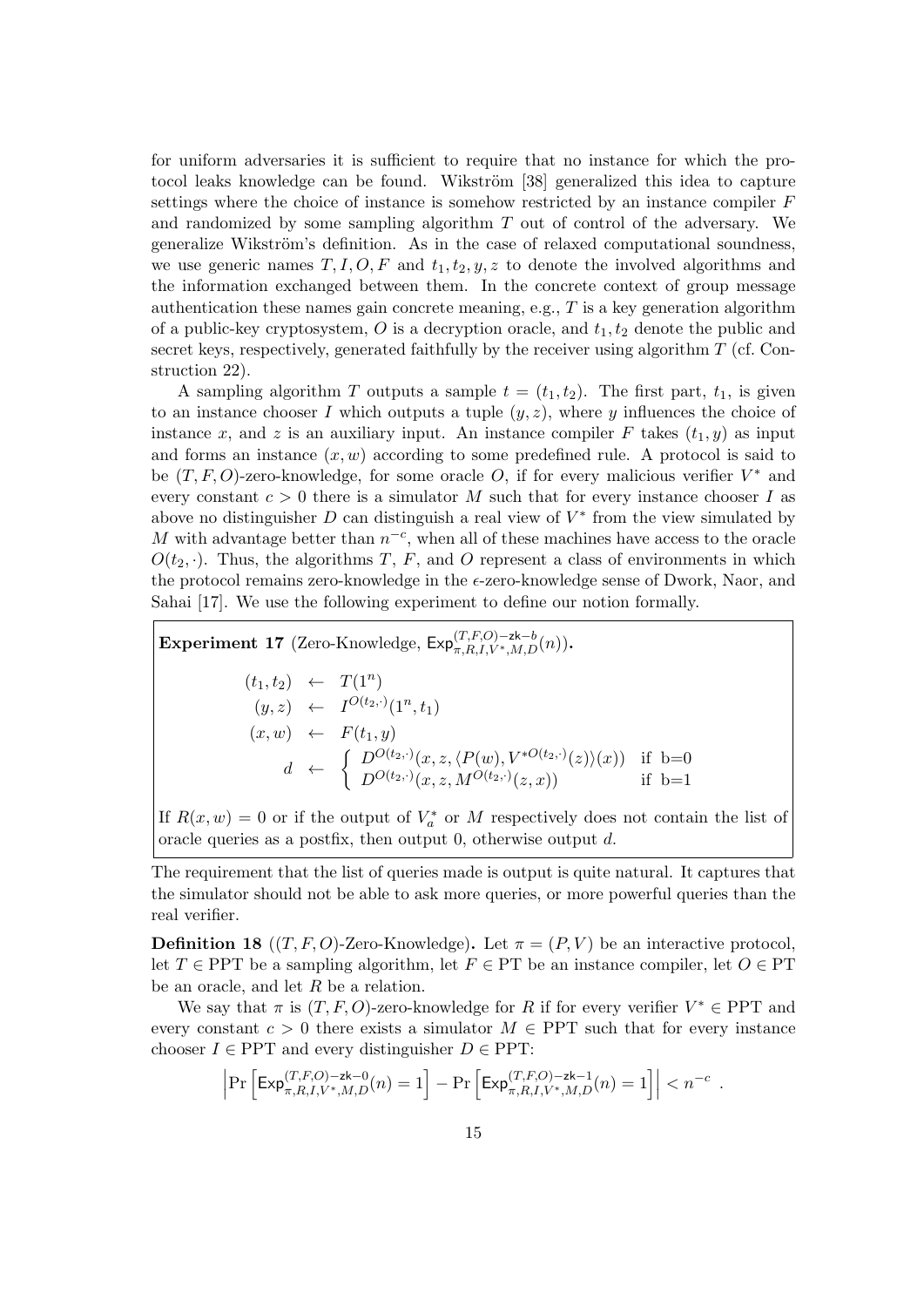## 4.6 Sequential Composition Lemma

In our security proof we exploit that a protocol that satisfies the definition can be simulated polynomially many times sequentially, where the instance chooser chooses a new common and private input for each execution. The following lemma establishes such a result.

Experiment 19 (Sequential Composition,  $Exp_{\pi,R,I,V^*,M,D}^{\mu(n)-(T,F,O)-zk-b}(n)$ ).  $(t_1, t_2) \leftarrow T(1^n) \quad z'_0 \leftarrow t_1$  $(y_j, z_j) \leftarrow I^{O(t_2, \cdot)}(1^n, z'_{j-1})$  $(x_j, w_j) \leftarrow F(t_1, y_j)$  $z'_j \leftarrow \begin{cases} \langle P(w_j), V^{*O(t_2, \cdot)}(z_j) \rangle (x_j) & \text{if } b=0 \\ M^{O(t_2, \cdot)}(z_j, x_j) & \text{if } b=1 \end{cases}$  $M^{O(t_2, \cdot)}(z_j, x_j)$  if b=1  $d \leftarrow D^{O(t_2, \cdot)}(z'_{\mu(n)})$ 

Return 0 if  $R(x_i, w_i) = 0$  and d otherwise.

**Lemma 20** (Sequential Composition). Let  $\pi = (P, V)$  be an interactive protocol, let  $T \in \text{PPT}$  be a sampling algorithm, let  $F \in \text{PT}$  be an instance compiler, let  $O \in \text{PT}$  be an oracle, and let R be a relation.

Then for every verifier  $V^* \in \text{PPT}$  and every constant  $c > 0$  the simulator  $M \in \text{PPT}$ guaranteed to exist by the definition of  $(T, F, O)$ -zero-knowledge satisfies that for every instance chooser  $I \in PPT$  and every distinguisher  $D \in PPT$ :

$$
\left|\Pr\left[\text{Exp}_{\pi,R,I,V^*,M,D}^{\mu(n)-(T,F,O)-\text{zk}-0}(n)=1\right]-\Pr\left[\text{Exp}_{\pi,R,I,V^*,M,D}^{\mu(n)-(T,F,O)-\text{zk}-1}(n)=1\right]\right|<\mu(n)n^{-c}\enspace.
$$

*Proof.* Consider a verifier  $V^*$  and a constant  $c > 0$ , the corresponding simulator M guaranteed by the zero-knowledge property, an instance chooser  $I$ , and a distinguisher D, and write  $H^b$  for the algorithm that simulates the experiment  $\mathsf{Exp}^{\mu(n)-(T,F)-\mathsf{zk}-b}_{\pi,R,I,V^*,M,D}(n)$ .

Denote by  $H_l^0$  the machine  $H^0$ , except that if  $j \leq l$ , then the simulator behaves as  $H^1$ . Thus,  $H_0^0$  is identical to  $H^0$  and  $H_\mu^0$  is identical to  $H^1$ . Denote by  $I_l$  the instance chooser that simulates  $H_{l-1}^0$  until  $(y_l, z_l)$  is output in the simulation. Denote by  $D_l$  the distinguisher that takes  $z'_{l+1}$  as input and computes  $z_{\mu}$  exactly as is done in the simulation  $H^0$ , by simulating the honest prover. It follows that  $H^0_{l-1}$  is identically distributed to  $\textsf{Exp}_{\pi,R,I_l,V^*,M,D_l}^{(T,F)-\textsf{zk}-0}(n)$ . and  $H_l^0$  is identically distributed to  $\textsf{Exp}_{\pi,R,I_l,V^*,M,D_l}^{(T,F)-\textsf{zk}-1}(n)$ .

Suppose that the lemma is false. Then there is a verifier  $V^*$ , an instance chooser I, and a distinguisher D such that  $|\Pr[H^0 = 1] - \Pr[H^1 = 1]| \geq \mu(n)n^{-c}$ . A hybrid argument shows that there exists a fixed l such that  $\left| \Pr \left[ H_{l-1}^0 = 1 \right] - \Pr \left[ H_l^0 = 1 \right] \right| \geq$  $n^{-c}$ , but this contradicts the  $(T, F, O)$ -zero-knowledge property and the lemma must be true. П

Remark 21. Although the proof of the lemma is straightforward, there are seemingly reasonable definitions of  $(T, F, O)$ -zero-knowledge for which it is false. For example, it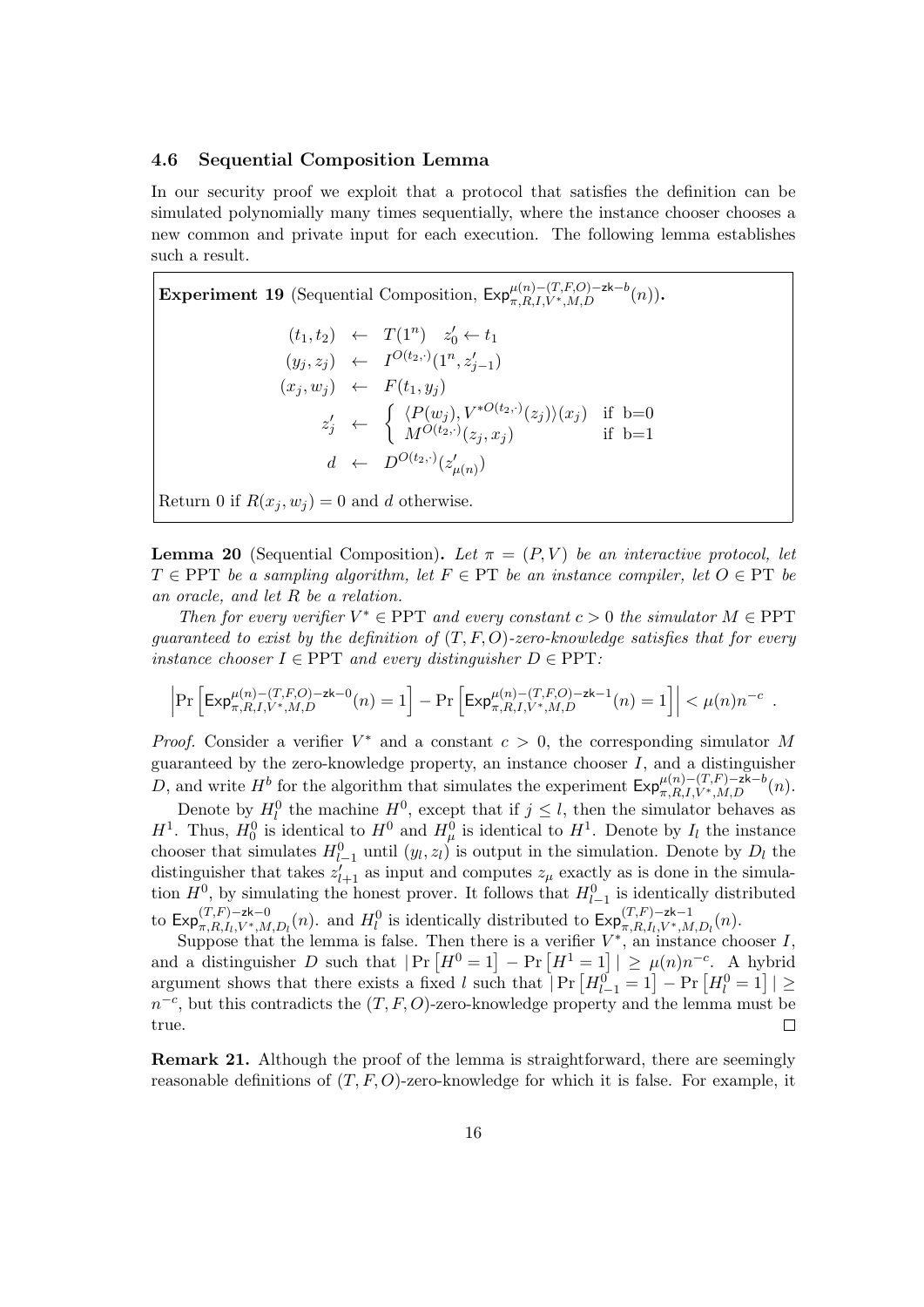is false if the simulator M is given the secret part  $t_2$  of the sample from T in cleartext. Thus, the lemma may be viewed as a sanity check of our definition.

# 5 A Generic Construction

The idea of our GMA scheme is simple. The group manager generates a key pair  $(spk, ssk)$  of a bounded signature scheme  $BSS = (SKg, Sig, Vf)$ , and a key pair  $(cpk, csk)$ of a CCA2-secure cryptosystem with labels  $CSL = (CKg, Enc, Dec)$ . The *i*th user is given the authentication key  $ak_i = \text{Sig}_{ssk}(i)$ . To compute an authentication tag  $\sigma$  of a message  $m$ , the user simply encrypts its secret key using the message  $m$  as a label, i.e., he computes  $\sigma = \textsf{Enc}_{cpk}(m, ak_i)$ .

## 5.1 Details of the Construction

We assume that  $SKg$  is implemented in two steps  $SKg_1$  and  $SKg_2$ : on input  $1^n$  the algorithm  $SKg_1$  outputs a string  $spk_1$ , that is given as input to  $SKg_2$ , which in turn outputs a key pair  $(spk, ssk)$ , where  $spk = (spk_1, spk_2)$ . We also assume that  $CKg$  can be divided into  $\mathsf{CKg}_1$ , and  $\mathsf{CKg}_2$  in a similar way and that  $\mathsf{CKg}_1(1^n)$  is identically distributed to  $\mathsf{SKg}_1(1^n)$ . Note that any pair of a signature scheme and a cryptosystem can be viewed in this way by letting  $\mathsf{SKg}_1(1^n) = \mathsf{CKg}_1(1^n) = 1^n$ . This allows the signature scheme and the cryptosystem to generate dependent keys which share algebraic structure.

Construction 22 (Group Message Authentication Scheme GMA). Given a polynomial  $\ell(n)$ , a bounded signature scheme  $BSS = ((SKg_1, SKg_2), Sig, Vf)$  associated with  $\ell(n)$ , and a cryptosystem with labels  $CSL = ((CKg_1, CKg_2), Enc, Dec)$ , the group message authentication scheme GMA = (RKg, AKg, Aut, Check,  $\pi_a$ ) is constructed as follows:

- Receiver Key Generation. On input  $1^n$  the algorithm RKg computes  $spk_1 = \mathsf{SKg}_1(1^n)$ ,  $(spk,ssk) = \mathsf{SKg}_2(spk_1),$  and  $(cpk,csk) = \mathsf{CKg}_2(spk_1),$  where  $spk_1$  is a prefix of both spk and cpk, and outputs  $(pk, sk) = ((cpk, spk), (csk, ssk)).$
- Authentication Key Generation. On input  $(1^n, sk, i)$  the algorithm AKg outputs an authentication key  $ak_i = \text{Sig}_{ssk}(i)$ .
- **Authentication Algorithm.** On input  $(pk, ak_i, m)$  the algorithm Aut outputs the authentication tag  $\sigma = \text{Enc}_{cpk}(m, ak_i).$
- **Checking Algorithm.** On input  $(s_k, m, \sigma)$  the algorithm Check returns the smallest<sup>5</sup>  $i \in [1, \ell(n)]$  such that  $\forall f_{spk} (i, \text{Dec}_{csk} (m, \sigma)) = 1$  or  $\perp$  if no such i exists.
- Authentication Protocol. Let  $R_a$  denote the relation consisting of pairs of the form  $((pk, m, \sigma), (ak_i, r))$  such that  $\mathsf{Vf}_{spk}(i, ak_i) = 1$  and  $\sigma = \mathsf{Enc}_{cpk}(m, ak_i, r)$ , and let  $L_a$  be the language corresponding to  $R_a$ , i.e.,  $L_a = \{x : \exists y \text{ s.t. } (x, y) \in R_a\}$ is the honestly encrypted valid tags. Let  $F_{\text{Enc}} \in PT$  take as input a tuple  $(cpk, (s, m, i, s', r)).$

 ${}^{5}$ In our concrete instantiation at most one index *i* has this property.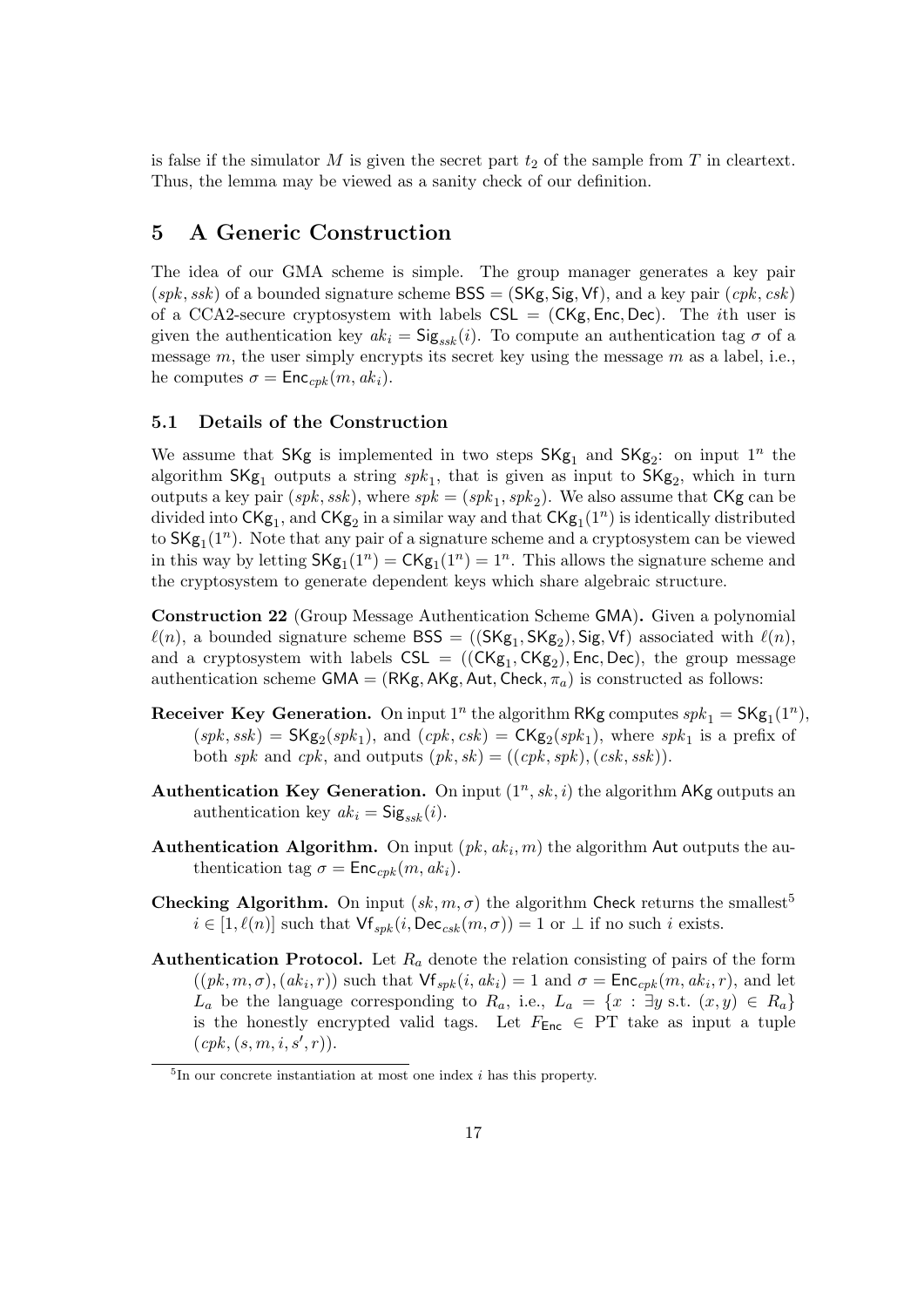First  $F_{\text{Enc}}$  computes  $(spk, ssk) = \text{SKg}_2(cpk, s)$  and  $ak_i = \text{Sig}_{ssk}(i, s')$ , where s resp. s' specify the randomness to be used by  $\mathsf{SKg}_2$  resp.  $\mathsf{Sig}_{ssk}$ . Note that requiring explicit randomness as input ensures that the signature public key  $spk$  and the signature  $ak_i$  are correctly formed. If  $i \in [1, \ell(n)]$  holds, then the oracle  $F_{\text{Enc}}$ outputs  $(((cpk,spk),m,\textsf{Enc}_{cpk}(m,ak_i,r)),(ak_i,r)),$  and otherwise it outputs  $\bot$ .

The authentication protocol  $\pi_a$  must be overwhelmingly complete, (CKg,  $F_{\text{Enc}}$ , Dec)zero-knowledge for the relation  $R_a$ , and  $(((cpk, spk), csk, ssk),$  Sig)-sound for the language  $L_a$ .

**Proposition 23.** The construction GMA associated with a polynomial  $\ell(n)$  is a group message authentication scheme. If CSL is CCA2-secure, and if BSS associated with  $\ell(n)$ is CMA-secure, then GMA is secure.

## 5.2 Proof of Security (Proposition 23)

The functionality of GMA can be easily verified. To prove the security of GMA, we prove its anonymity and traceability.

## 5.2.1 Anonymity

The idea of the proof is to turn a successful adversary  $\tilde{A}$  in the anonymity experiment into a successful adversary  $A'$  against the CCA2-security of the cryptosystem CSL. We do this in two steps:

- 1. We replace the invokation of the authentication protocol  $\pi_a$  in the anonymity experiment by a simulation. Due to its  $(\mathsf{CKg}, F_{\mathsf{Enc}})$ , Dec)-zero-knowledge property this changes the success probability of the adversary by an arbitrarily small amount. This allows simulation of the experiment without using the secret key of the cryptosystem.
- 2. We construct a new adversary  $A'$  that simulates the modified experiment and breaks the CCA2-security of the cryptosystem. When A outputs  $(m, i_0, i_1), A$ hands  $(m, ak_{i_0}, ak_{i_1})$  to its CCA2-experiment and forwards the challenge ciphertext  $\sigma$  it receives as a challenge authentication tag to A. All checking queries are computed by  $A'$  using its decryption oracle, and  $A'$  outputs the result of the simulated modified experiment. Thus, when  $A$  guesses correctly in the anonymity experiment,  $A'$  guesses correctly in the CCA2-experiment.

**Step 1.** Given adversary  $A$ , we construct an instance chooser  $I$  and a malicious verifier  $V_a^*$ . Then we describe a distinguisher D that will later be considered in the context of the  $(CKg, F_{Enc}, Dec)$ -zero-knowledge experiment.

Denote by I the algorithm that given  $(cpk, csk)$  chooses  $s \in \{0,1\}^*$  randomly and computes  $(spk, ssk) = \mathsf{SKg}_{2,s}(spk_1)$ , where  $spk_1$  is the first part of  $cpk$ , and simulates the experiment  $Exp_{GMA,A}^{\text{anon}-b}(n)$  up to and including the challenge step. The machine I expects access to a  $\mathsf{Dec}_{csk}(\cdot,\cdot)$ -oracle, where  $csk$  is the secret key corresponding to the public key cpk. Given such an oracle it can internally simulate a  $\mathsf{Check}_{sk}(\cdot, \cdot)$ -oracle as follows.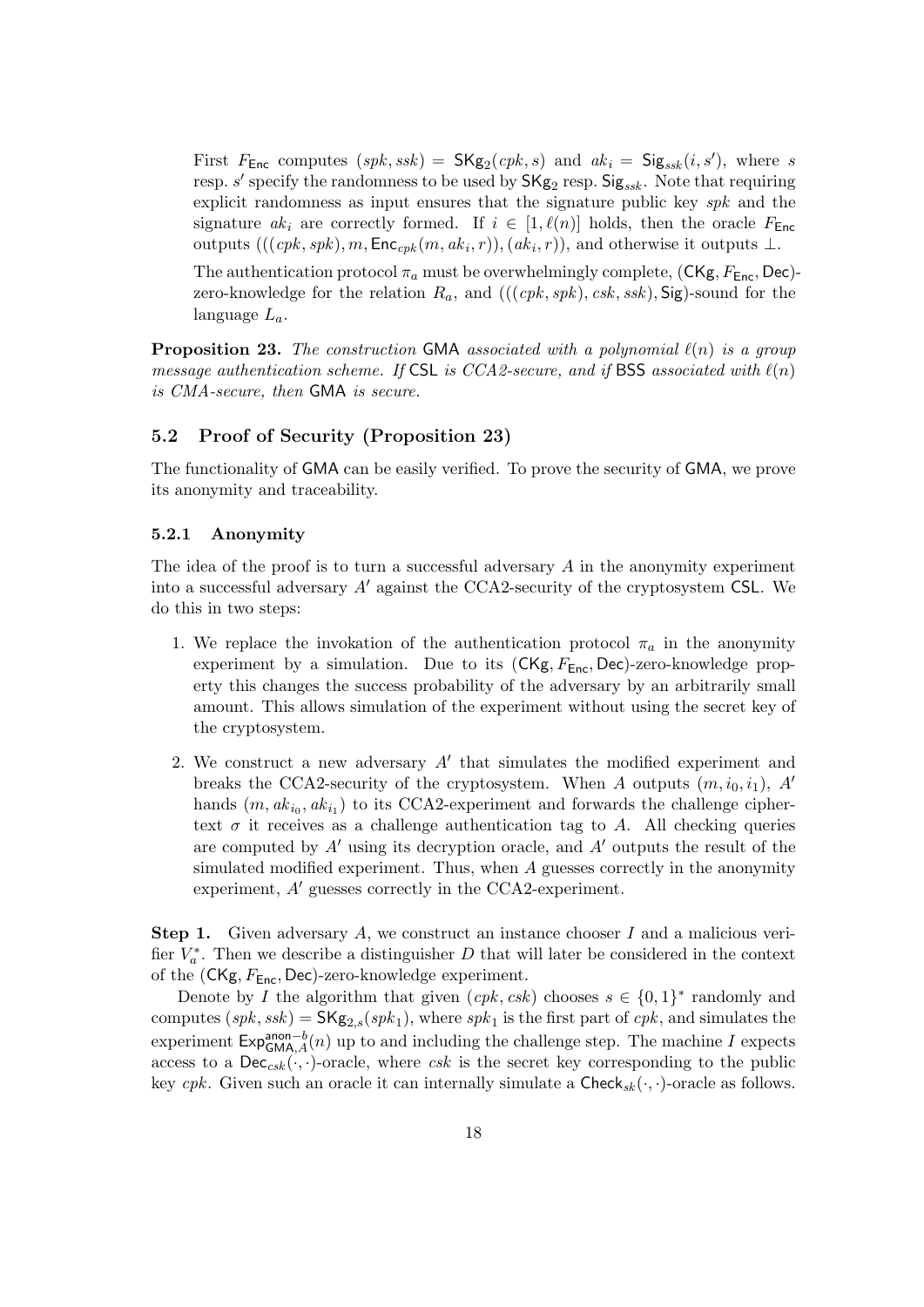The jth query  $(m_i, \sigma_i)$  is simply forwarded to the  $\text{Dec}_{csk}(\cdot, \cdot)$ -oracle and it is verified that the reply  $s_j$  satisfies  $\mathsf{Vf}_{spk}(i, s_j) = 1$  for some index  $i \in [1, \ell(n)]$ . The Check<sub>sk</sub> $(\cdot, \cdot)$ -oracle returns i in that case, and  $\perp$  otherwise. When the challenge step in the simulation is reached, I outputs  $((s, m, i_b, s', r), z)$ , where z is the state of I concatenated with the list of queries it made and  $s' \in \{0,1\}^*$ . Recall that by the definition of  $F_{\text{Enc}}$  this results in an instance on the form

$$
((pk, m, \sigma), (ak_{i_b}, r)) ,
$$

where

$$
pk = (cpk, spk) ,
$$
  
\n
$$
(spk, ssk) = \mathsf{SKg}_{2,s}(spk_1) ,
$$
  
\n
$$
ak_{i_b} = \mathsf{Sig}_{ssk,s'}(i_b) ,
$$
 and  
\n
$$
\sigma = \mathsf{Enc}_{cpk}(m, ak_{i_b}, r) .
$$

Denote by  $V_a^*$  the verifier that takes z as private input and  $(pk, \sigma, m)$  as common input, and continues the simulation except that instead of running the prover  $P_a$  it expects to interact externally with this prover. The simulation continues until  $P_a$  outputs its last message at which point  $V_a^*$  outputs the concatenation  $z'$  of z,  $(pk, \sigma, m)$ , its state, and the list of queries it made. The verifier  $V_a^*$  simulates the Check<sub>sk</sub> $(\cdot, \cdot)$ -oracle exactly as I.

Denote by M the simulator guaranteed by the  $(CKg, F_{Enc}, Dec)$ -zero-knowledge property of  $\pi_a$  to exist for a constant  $c > 0$  (to be determined below) and denote by  $T^b(c)$ the simulation of the experiment  $Exp_{GMA,A}^{anon-b}(n)$  where the interaction between A and the prover  $P_a$  in the guessing step is replaced by invoking the  $(CKg, F_{Enc}, Dec)$ -zeroknowledge simulator M. More precisely, z' is defined as the output of  $M((pk, m, \sigma), z)$ . Recall that M has access to a decryption oracle and that its output contains the list of queries it asked as a postfix.

Denote by  $D$  the distinguisher that takes  $z'$  as input and completes the execution of one of the two experiments (with or without simulation) except that it outputs 0 if the challenge pair  $(m, \sigma)$  was handed to the  $\mathsf{Dec}_{csk}(\cdot, \cdot)$ -oracle by  $V_a^*$  or the simulator M respectively. Note that this can be determined by  $D$  from  $z'$ , since it contains lists of all queries asked.

Then  $Exp_{\pi,R,I,V^*,M,D}^{(CKg,F_{Enc},Dec)-zk-0}(n)$  is identically distributed to  $Exp_{GMA,A}^{anon-b}(n)$ ,  $T^b(c)$  is identically distributed to  $Exp_{\pi,R,I,V^*,M,D}^{(\text{CKg},F_{\text{Enc}},\text{Dec})-zk-1}(n)$ , and the claim below follows immediately from the (CKg,  $F_{\text{Enc}}$ , Dec)-zero-knowledge of  $\pi_a$ .

**Claim 24.** For every constant  $c > 0$  there exists  $n_0 \in \mathbb{N}$ , such that for every  $n > n_0$ :

$$
\left|\Pr\left[\text{Exp}_{\mathsf{GMA},A}^{\text{anon}-b}(n)=1\right]-\Pr\left[T^b(c)=1\right]\right| < n^{-c}.
$$

Step 2. Suppose that the GMA scheme is not anonymous, i.e., there is an adversary  $A \in PT$  such that  $\left| \Pr \left[ \mathsf{Exp}_{\mathsf{GMA}, A}^{\text{anon}-0}(n) = 1 \right] - \Pr \left[ \mathsf{Exp}_{\mathsf{GMA}, A}^{\text{anon}-1}(n) = 1 \right] \right|$  is not negligible. Then from the claim above we know that for a suitable choice of  $c > 0$ ,  $\Pr[T^0(c) = 1] Pr\left[T^{1}(c) = 1\right]$  is not negligible as well.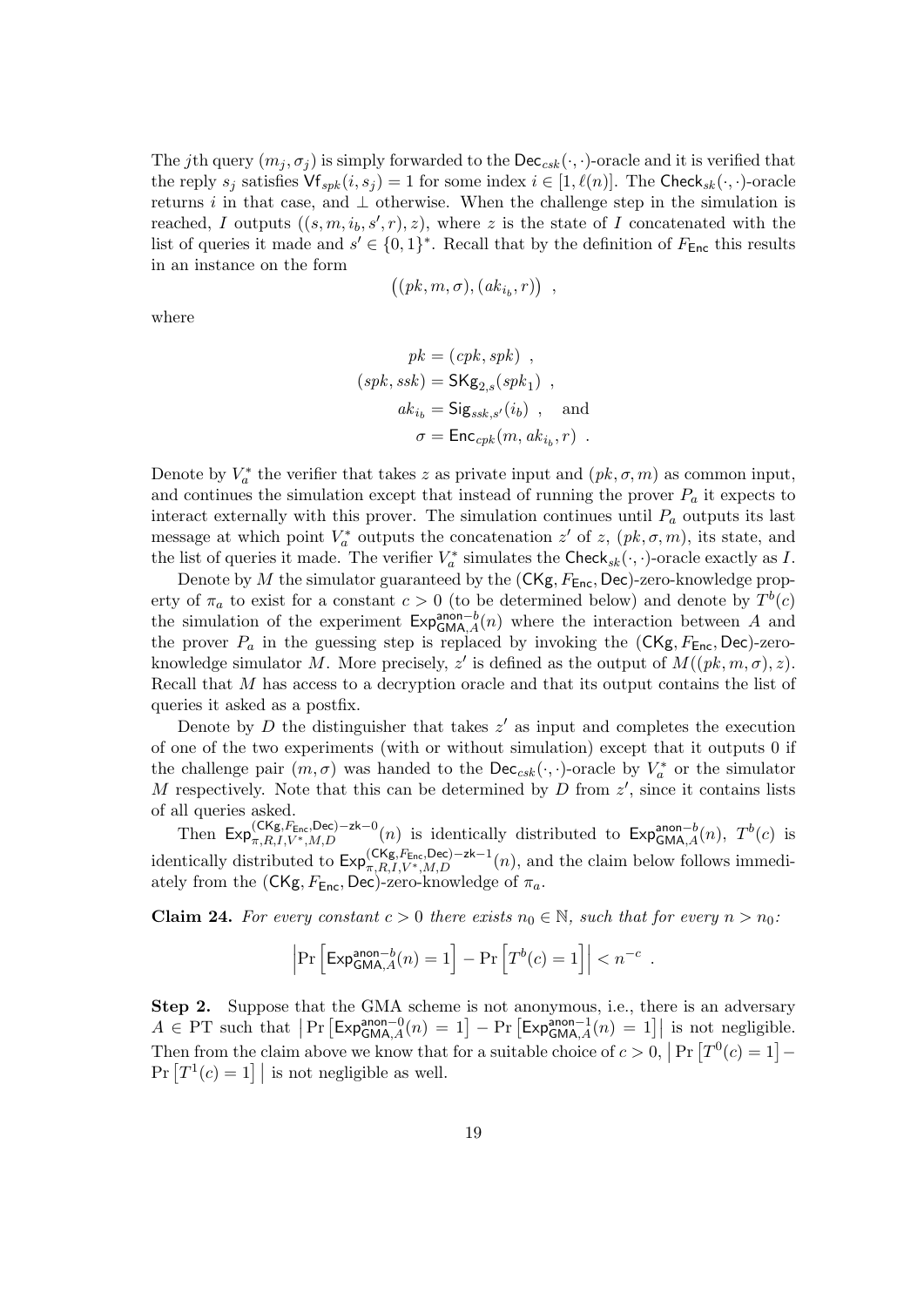We construct an adversary  $A'$  that breaks the CCA2-security of CSL. It accepts cpk as input and computes  $(spk, ssk) = \mathsf{SKg}_2(spk_1)$ , where  $spk_1$  is the first part of cpk. Then it simulates the experiment  $T^0(c)$  to A except that whenever a ciphertext must be decrypted it is instead handed to the  $\mathsf{Dec}_{sk}(\cdot, \cdot)$ -oracle of the CCA2-experiment from which A' received cpk. At some point A outputs  $(m, i_0, i_1, \text{state})$ . Then A' forwards  $(m, ak_{i_0}, ak_{i_1})$  to its CCA2-experiment, and receives a challenge  $\sigma = \text{Enc}_{cpk}(m, ak_{i_0})$ which it hands to  $A$  in the simulated experiment. The result of the simulated experiment is finally given as output by  $A'$ .

By construction,  $T^b(c)$  is identically distributed to  $Exp_{CSL,A}^{cca2-b}(n)$ , which implies that  $\Pr \left[ \text{Exp}_{\text{CSL},A}^{\text{cca2}-0}(n) = 1 \right] - \Pr \left[ \text{Exp}_{\text{CSL},A}^{\text{cca2}-1}(n) = 1 \right]$  is not negligible. This contradicts the CCA2-security of CSL and we conclude that our group message authentication scheme is anonymous.

## 5.2.2 Traceability

The idea of the proof is to turn a successful attacker A against the traceability of GMA into a successful attacker  $A'$  against the CMA-security of the bounded signature scheme BSS. We do this in five steps:

- 1. We pick a fixed index i of an authentication key randomly and argue that with good probability this is the index of the attacked authentication key  $ak_i$ .
- 2. We replace each invokation of  $P_a$  using  $ak_i$  by a simulation. Due to the (CKg,  $F_{\text{Enc}}$ , Dec)zero-knowledge of  $\pi_a$  and the sequential composition lemma (Lemma 20) this changes the view of the adversary by an arbitrarily small amount.
- 3. We replace the authentication tags computed by  $P_a^+$  using  $ak_i$  by encryptions of 0. This only reduces the advantage of A negligibly, since CSL is CCA2-secure. The CCA2-security is essential for this argument, since we must be able to simulate the Check<sub>sk</sub> $(\cdot, \cdot)$ -oracle to A without the secret decryption key csk.
- 4. We use the  $(((cpk, spk), csk, ssk),$  Sig)-soundness of  $\pi_a$  to argue that the probability that A convinces the honest verifier  $V_a$  that an invalid authentication tag is valid is negligible. Thus, assuming that it is never valid changes the view of the adversary only negligibly.
- 5. We show that the adversary in the modified traceability experiment can be used to break the CMA security of the bounded signature scheme. Note that in the modified experiment, we may postpone the computation of the authentication key  $ak_i$  until the adversary requests it, and to be successful in the modified experiment, A must produce an authentication tag that checks to an uncorrupted sender, i.e., A must produce an encrypted forged bounded signature of a sender's identity, and the simulator holds the secret decryption key needed to extract it from the ciphertext.

For completeness we recall the definition of security against chosen message attacks (CMA) for signature schemes adapted to bounded signature schemes.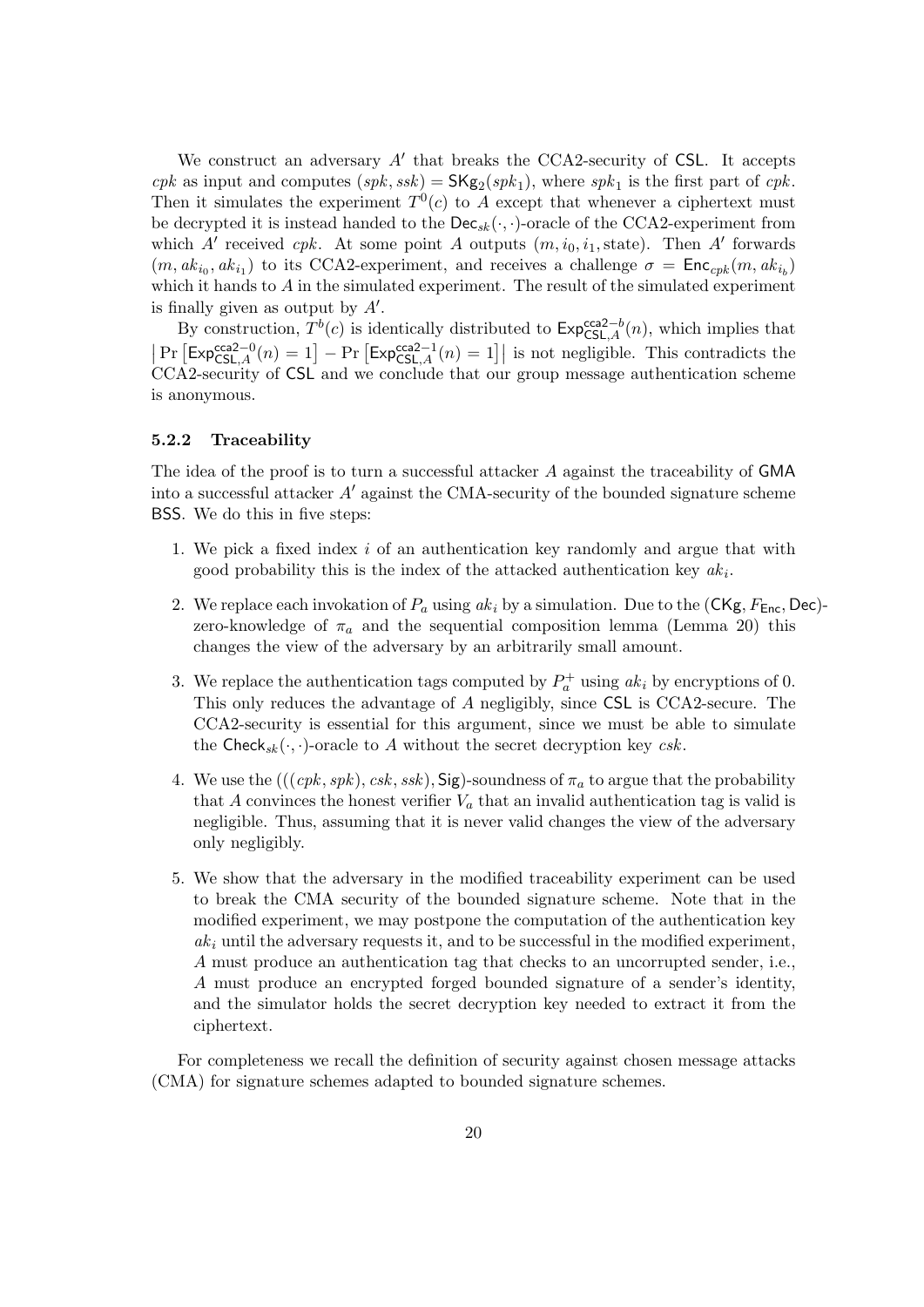Experiment 25 (CMA-Security,  $Exp_{\text{BSS},A}^{\text{cma}}(n)$ ).

$$
(spk,ssk) \leftarrow \text{SKg}(1^n)
$$

$$
(m,s) \leftarrow A^{\text{Sig}_{ssk}(\cdot)}(\text{guess},spk)
$$

If  $\forall f_{snk}(m, s) = 1$  and A did not ask for a signature of m return 1, else return 0.

Definition 26 (CMA-Security). A signature scheme BSS is secure against chosen message attacks (CMA) if for every adversary  $A \in \text{PPT: } \Pr \left[ \text{Exp}_{\text{BSS},A}^{\text{cma}}(n) = 1 \right]$  is negligible.

Step 1. Consider an execution of Experiment 4 with output 1. If in this execution Check<sub>sk</sub>  $(m, \sigma) \in [1, \ell(n)] \setminus C$  and  $P_a^+$  has never output  $\sigma$ , then due to our random (and independent) choice of i we have  $\mathsf{Check}_{sk}(m, \sigma) = i$  with probability at least  $1/\ell(n)$ . Thus, without loss of generality, we assume from now on that  $\text{Check}_{sk}(m, \sigma) = \{i, \perp\}$  in any execution of Experiment 4 with output 1 (formally, we define a modified experiment with this requirement).

**Step 2.** Denote the original experiment  $Exp_{GMA,A}^{trace}(n)$  by  $T_0$ . Denote the *i*th copy of  $P_a^+$ , which runs on input  $(pk, ak_i)$  by  $P_{a,i}^+$ , and recall that each such copy only invokes  $P_a$  sequentially. We replace all invocations of  $P_a$  made by  $P_{a,i}^+$  by simulations and apply Lemma 20 as follows.

Denote by  $I_i$  the algorithm that given  $z'_0 = cpk$  chooses  $s \in \{0,1\}^*$  randomly and computes  $(spk, ssk) = \mathsf{SKg}_{2,s}(spk_1)$ , where  $spk_1$  is the first part of  $cpk$ , and simulates the experiment except that the simulation is interrupted before the first invocation of  $P_a$  made by  $P_{a,i}^+$ . As in the proof of anonymity, the machine  $I_i$  expects access to a  $\textsf{Dec}_{csk}(\cdot, \cdot)$ -oracle, where csk is the secret key corresponding to the public key cpk. Given such an oracle it internally simulates a Check<sub>sk</sub> $(\cdot, \cdot)$ -oracle as follows. The *j*th query  $(m_i, \sigma_i)$  is simply forwarded to the  $\text{Dec}_{csk}(\cdot, \cdot)$ -oracle and it is verified that the result  $s_j$  satisfies  $\forall f_{spk} (i, s_j) = 1$  for some index  $i \in [1, \ell(n)]$ . When the simulation is interrupted  $I_i$  outputs  $((s, m_1, i, a_j, r_1), z_1)$ , where  $a_j \in \{0, 1\}^*$  is random. Recall from the definition of  $F_{\text{Enc}}$  that this gives an instance

$$
((pk, m_1, \sigma_1), (ak_i, r_1)),
$$

where

$$
pk = (cpk, spk) ,
$$
  
\n
$$
(spk, ssk) = \text{SKg}_{2,s}(spk_1) ,
$$
  
\n
$$
ak_i = \text{Sig}_{ssk,a_j}(i) ,
$$
  
\n
$$
\sigma_1 = \text{Enc}_{cpk}(m_1, ak_i, r_1) ,
$$

and  $z_1$  is the concatenation of  $z'_0$ ,  $(pk, m_1, \sigma_1)$ , its state, and the the list of queries it made to its decryption oracle. This defines how  $I_i$  chooses the instance on which  $P_{a,i}^+$ first invokes  $P_a$ .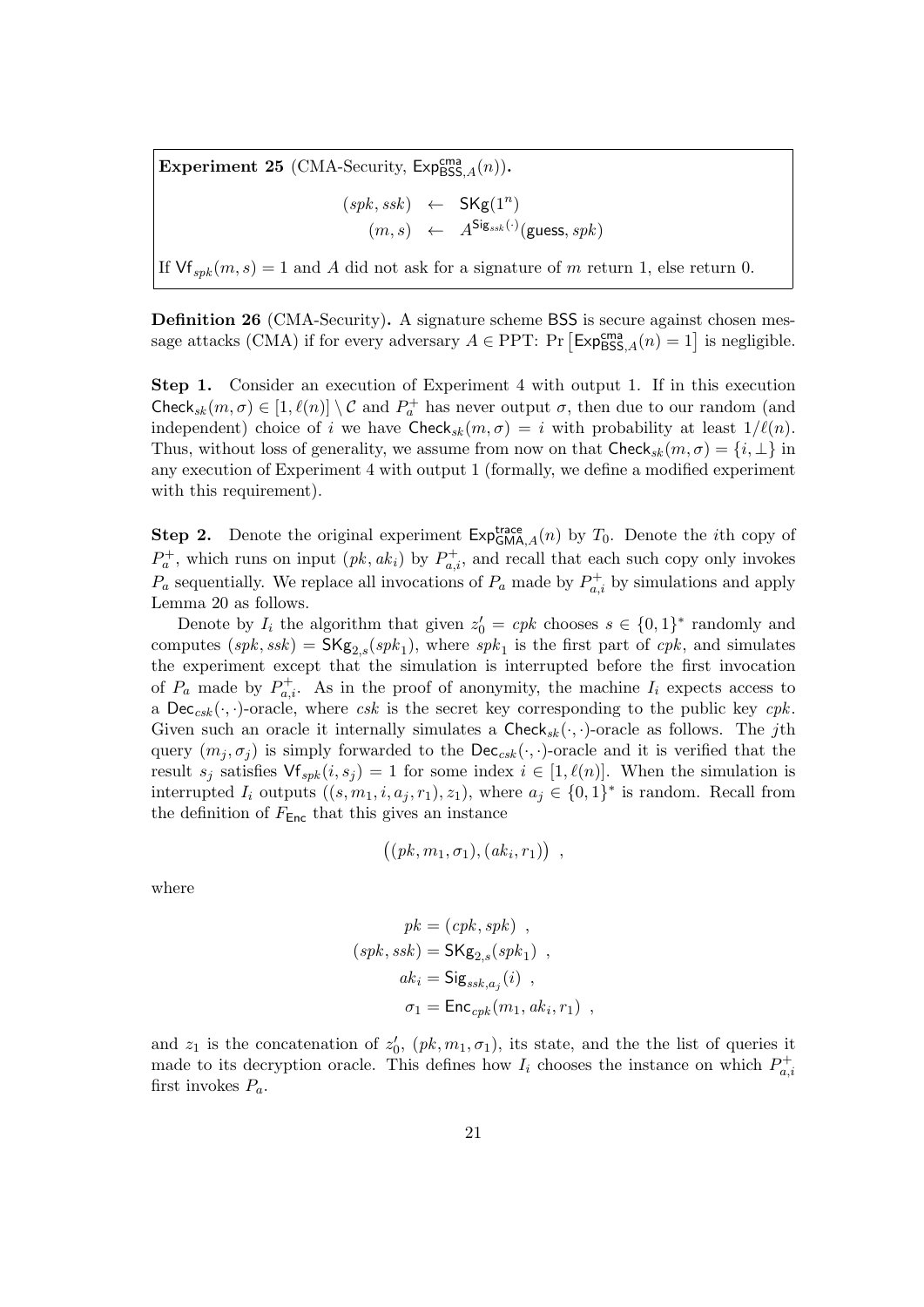Below we define how  $I_i$  takes  $z'_{j-1}$  as input and outputs  $((s, m_j, ak_i, r_j), z_j)$ , but before we complete the description of how this is done we must define the malicious verifier. Denote by  $V_i^*$  the verifier that on secret input  $z_j$  and common input  $(pk, m_j, \sigma_j)$ (this is output by the instance compiler  $F_{\text{Enc}}$ ), continues the simulation except that  $P_{a,i}^+$ instead of running  $P_a$ , expects to interact externally with this prover. The verifier has access to a  $\mathsf{Dec}_{csk}(\cdot,\cdot)$ -oracle and simulates its  $\mathsf{Check}_{sk}(\cdot,\cdot)$ -oracle exactly as  $I_i$  does. The simulation continues until the current invocation of  $P_a$  of  $P_{a,i}^+$  outputs its last message at which point  $V_i^*$  outputs the concatenation  $z'_j$  of  $z_j$ ,  $(pk, m_j, \sigma_j)$ , its state, and the the list of queries it made to its decryption oracle.

We now define  $I_i$  such that it on input  $z'_{j-1}$  continues the simulation. The simulation is interrupted before the jth invocation of  $P_a$  by  $P_{a,i}^+$  and  $((s, m_j, i, a_j, r_j), z_j)$  is output, where  $z_j$  is the state of  $I_i$ .

Denote by  $M_i$  the (CKg,  $F_{\text{Enc}}$ , Dec)-zero-knowledge simulator for  $V_i^*$  and some constant  $c > 0$  (to be determined later) of the protocol  $\pi_a$ . The distinguisher D is defined to output the result of the experiment, i.e., a single bit.

We then define  $T_1(c)$  as the simulation, where the output  $z_j'$  of  $V_i^*$  with secret input  $z_{j-1}$  from an interaction with  $P_a$  with secret input  $(ak_i, r_j)$  on common input  $(pk, m_j, \sigma_j)$ are replaced by the output of  $M_i((pk, m_j, \sigma_j), z_j)$  for all j. Then the first step in the outline corresponds to the following claim.

Claim 27. For every constant  $c > 0$ :  $|\Pr[T_0 = 1] - \Pr[T_1(c) = 1]| < \mu(n)n^{-c}$ , where  $\mu(n)$  is the number of invokations of the authentication protocol that are simulated.

Proof. The execution performed by the instance chooser, the verifier, and the simulator above corresponds directly to the sequential composition of the zero-knowledge experiment formalized in Lemma 20. More precisely,  $T<sub>b</sub>$  is identically distributed to  $Exp_{\pi,R,I_i,V_i^*,M_i,D}^{\mu(n)-(\text{CKg},F_{\text{Enc}},\text{Dec})-zk-b}(n)$ , where this experiment is defined in Section 4.6. The claim now follows from the (CKg,  $F_{\text{Enc}}$ , Dec)-zero-knowledge of  $\pi_a$  and the sequential composition lemma.  $\Box$ 

Step 3. We now consider a simulation where the authentication tags computed by  $P_{a,i}^+$  are replaced by encryptions of 0. We begin with a conceptual modification of  $T_1(c)$ . When  $P_{a,i}^+$  computes an authentication tag  $\sigma$  as a result of a request (Aut, m), the triple  $(m, \sigma, i)$  is stored. Furthermore, when the simulated Check<sub>sk</sub> $(\cdot, \cdot)$ -oracle is queried on a pair  $(m, \sigma)$ , either by A or by one of the simulators, the oracle first checks if  $(m, \sigma, i)$  is stored. If so, it returns  $i$ , and otherwise it computes the result as before. We stress that this does not change the distribution of the output of the simulation.

Consider now the following actual modification. We denote by  $T_2(c)$  the simulation  $T_1(c)$  except that when  $P_{a,i}^+$  computes an authentication tag  $\sigma$  as a result of a request (Aut, m), it is defined by  $\sigma = \text{Enc}_{cpk}(m, 0, r)$ . Thus, the authentication tags computed by the experiment no longer contain any signature  $ak_i$  of i of the bounded signature scheme BSS.

Claim 28.  $|\Pr[T_1(c) = 1] - \Pr[T_2(c) = 1]|$  is negligible.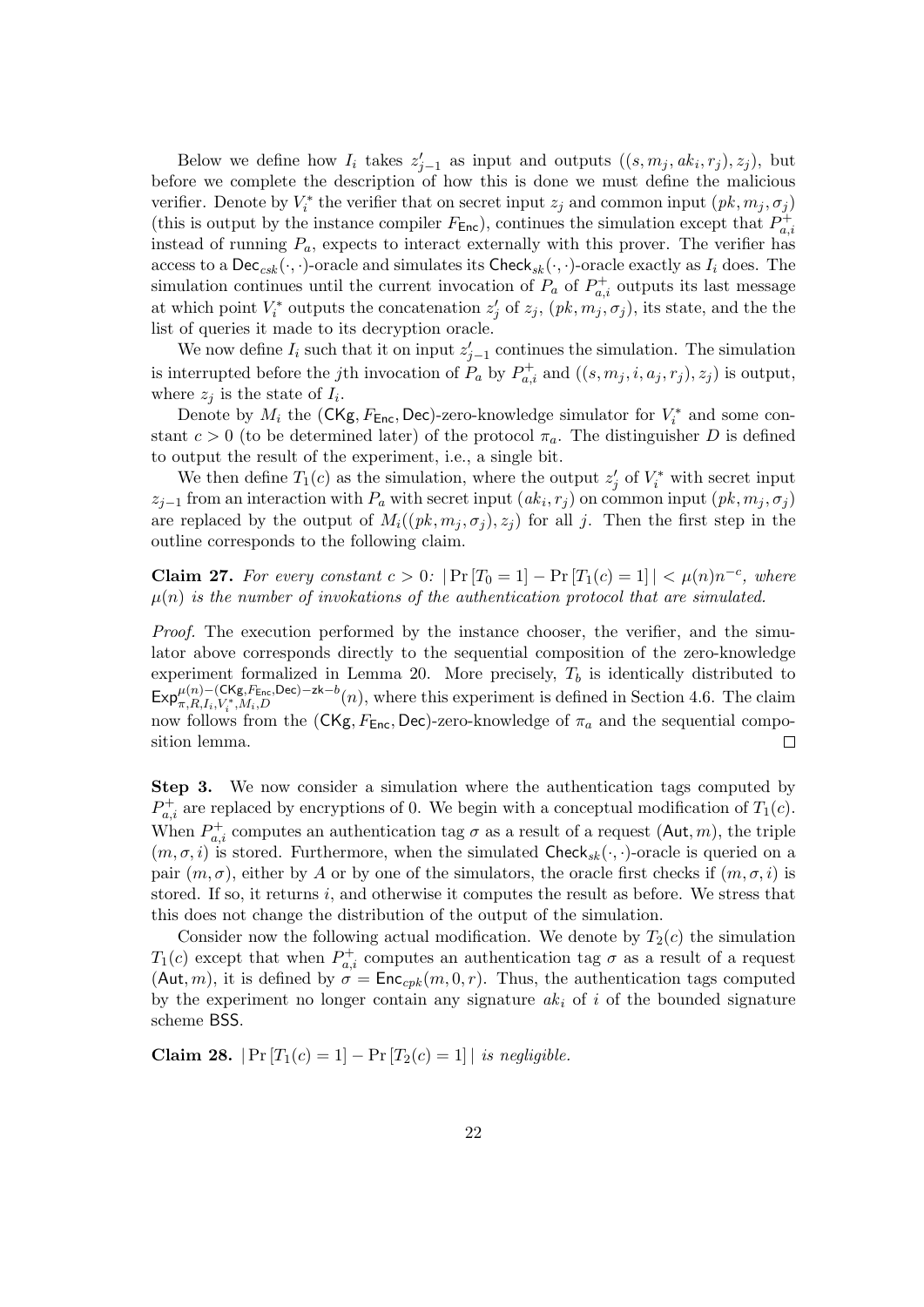Proof. This follows from the CCA2-security of CSL. If the claim is false then define hybrid simulations  $T_1^{(l)}$  $I_1^{(l)}$  for  $l = 1, \ldots, Q_A$ , where  $Q_A$  is the total number of requests A makes to the modified  $P_{a,i}^+$  (it is modified since each invocation of the protocol  $\pi_a$  is simulated). We let  $T_1^{(l)}$  $T_1^{(l)}$  be identical to  $T_1(c)$  except that for the jth request with  $j < l$ it behaves as  $T_2(c)$ . It follows that  $T_1^{(0)}$  $T_1^{(0)}$  is identical to  $T_1(c)$  and  $T_1^{(Q_A)}$  is identical to  $T_2(c)$ . A hybrid argument then implies that  $|\Pr[T_1^{(j-1)}=1]-\Pr[T_1^{(j)}=1]|$  is not negligible for some fixed  $1 \leq j \leq Q_A$ , since  $Q_A$  is polynomially bounded.

We now define A' as the CCA2-adversary that given input cpk computes  $(spk, ssk)$  =  $\mathsf{SKg}_2(\mathit{spk}_1)$ , where  $\mathit{spk}_1$  is the first part of  $\mathit{cpk}$ , and simulates  $T_1^{(j-1)}$  $j_1^{(j-1)}$  until the *j*th request (Aut,  $m_j$ ) to  $P_{a,i}^+$ . Whenever a ciphertext must be decrypted, it is instead forwarded to the external  $\text{Dec}_{csk}(\cdot, \cdot)$ -oracle in the CCA2-experiment. When the simulation is interrupted, it outputs  $(m_j, 0, ak_i)$  to the CCA2-experiment and uses the reply  $\sigma_j$  in the continued simulation.

Note that by the construction of  $T_1(c)$ , the adversary A' never queries the  $\mathsf{Dec}_{csk}(\cdot, \cdot)$ oracle on  $(m_j,\sigma_j)$ . This means that  $\mathsf{Exp}_{\mathsf{CSL},\mathcal{A}'}^{\mathsf{cca2}-b}(n)$  and  $T_1^{(j-1+b)}$  $1^{(j-1+0)}$  are identically distributed. This implies that

$$
\left|\Pr\left[\text{Exp}_{\text{CSL},A'}^{\text{cca2}-0}(n)=1\right]-\Pr\left[\text{Exp}_{\text{CSL},A'}^{\text{cca2}-1}(n)=1\right]\right|
$$

is not negligible and the CCA2-security of CSL is broken. This is a contradiction and the claim must be true.  $\Box$ 

Step 4. We change the experiment such that the adversary no longer can win by convincing the honest verifier  $V_a$  that an invalid authentication tag is valid. Denote by  $T_3(c)$  the simulation  $T_2(c)$  except that it outputs 0 if  $\mathsf{Vf}_{spk}(i, \textsf{Dec}_{csk}(m, \sigma)) = 0$  for all  $i \in [1, \ell(n)]$  regardless of if the honest verifier  $V_a$  is convinced of the validity of  $\sigma$  or not. Then the third step of the outline corresponds to the following claim.

## Claim 29.  $|\Pr[T_2(c) = 1] - \Pr[T_3(c) = 1]|$  is negligible.

*Proof.* This follows from  $(((cpk, spk), csk, ssk), Sig)$ -soundness. Denote by I the instance chooser that on input  $((cpk, spk), csk)$  simulates  $T_2(c)$  except that before the last step of experiment  $T_2(c)$  it halts and outputs  $((m, \sigma), z)$ , where  $(m, \sigma)$  is the instance chosen by A and z is the complete state of I. Denote by  $P_a^*$  the prover that takes z as auxiliary input and  $(m, \sigma)$  as common input and completes the simulation of the experiment except that instead of simulating the honest verifier  $V_a$  it simply forwards messages to and from the external verifier of the  $(((cpk, spk), csk, ssk),$  Sig)-soundness experiment. Both I and  $P_a^*$  forward all requests for authentication keys to the  $\textsf{Sig}_{ssk}(\cdot)$ -oracle of the soundness experiment. The  $(((cpk, spk), csk, ssk), \text{Sig})$ -soundness of  $\pi_a$  implies that the probability that  $P_a^*$  convinces the honest verifier when  $\mathsf{Check}_{sk}(m, \sigma) = \bot$  is negligible. The union bound then gives our claim.  $\Box$ 

Step 5. We begin with a conceptual modification. We assume that the authentication key  $ak_i$  is not generated at the beginning of the simulation  $T_3(c)$ , but only when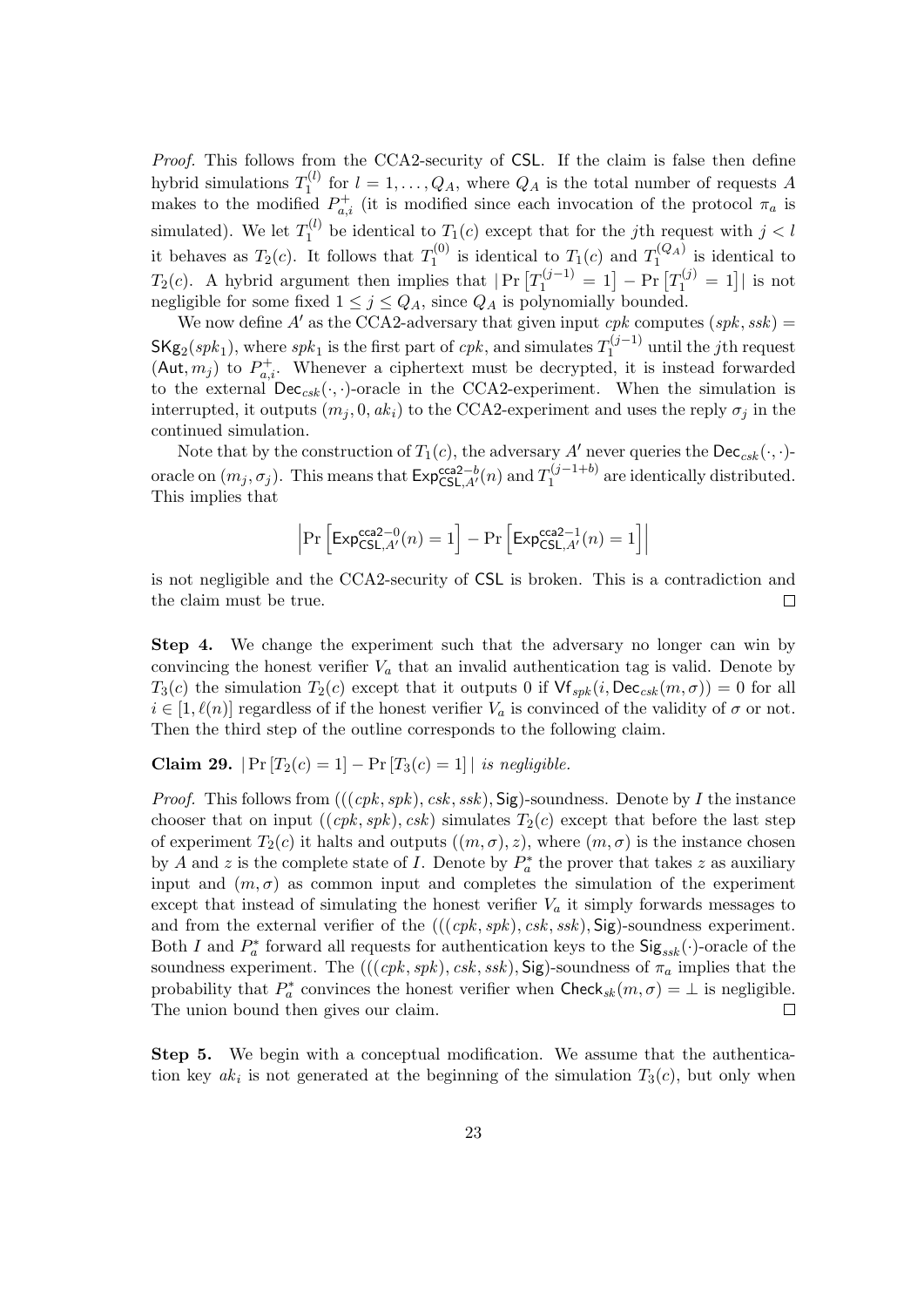requested by A. Note that this does not change the distribution of  $T_3(c)$ , since an authentication key no longer influence the distribution of  $T_3(c)$  until requested by A.

Assume now that there is an adversary  $A \in PT$  such that  $Pr\left[\text{Exp}^{\text{trace}}_{\text{GMA},A}(n) = 1\right]$  is not negligible. It follows from the claims above that  $Pr[T_3(c) = 1]$  is not negligible for a suitable choice of  $c > 0$ . Let us recall our modifications: (1) we only consider an execution of Experiment 4 to be successful if  $\text{Check}_{sk}(m, \sigma) = \{i, \perp\}, (2)$  all invocations of  $P_{a,i}^+$  of  $\pi_a$  are simulated, (3)  $P_{a,i}^+$  never uses its authentication key  $ak_i$  to compute an authentication tag, (4), we only consider an execution of (the already modified) Experiment 4 to be successful if  $\mathsf{Check}_{csk}(m, \sigma) \in \{1, ..., \ell(n)\} \setminus \mathcal{C}$ , and (5)  $ak_i$  is only computed if  $ak_i$  is requested by A.

We construct an adversary  $A'$  against the CMA-security of the bounded signature scheme. It accepts spk as input, computes  $(cpk, csk) = CKg_2(spk_1)$ , where  $spk_1$  is the first part of spk, and then simulates  $T_3(c)$  except that when A corrupts i and requests its authentication key  $ak_i$ , it computes this by querying its  $\text{Sig}_{ssk}(\cdot)$ -oracle on i. Finally, when A outputs  $(m, \sigma)$  it computes  $s = \text{Dec}_{csk}(m, \sigma)$  and if possible it identifies i such that  $\mathsf{Vf}_{spk}(i, s) = 1$  and outputs  $(i, s)$ . It follows that the advantage of A' in the CMA-experiment is not negligible. This contradicts the CMA-security of the bounded signature scheme BSS and our group message authentication scheme is traceable.

# 6 An Efficient Instantiation

We give an efficient instantiation of the above generic scheme and prove its security under the strong RSA assumption and the decision Diffie-Hellman assumption. The strong RSA assumption says that given a modulus  $N = pq$ , where p and q are random safe primes of the same bit-size, and a random  $g \in SQ_N$ , it is infeasible to compute  $(g',e)$  such that  $(g')^e = g \mod N$  and  $e \neq \pm 1$ . Let  $G_q$  be a prime order q subgroup of  $\mathbb{Z}_N^*$  generated by g such that  $\log q = \Omega(\log N)$ , i.e., the subgroup has "large order". The decision Diffie-Hellman (DDH) assumption for  $G_q$  says that if  $a, b, c \in \mathbb{Z}_q$  are randomly chosen, then it is infeasible to distinguish the distributions of  $(g, g^a, g^b, g^{ab})$  and  $(g, g^a, g^b, g^c)$ , where we compute modulo  $N$  (cf. Appendix B for formal definitions).

## 6.1 A Bounded Signature Scheme

We construct a bounded signature scheme  $BSS^{rsa} = (SKg^{rsa}, Sig^{rsa}, Vf^{rsa}, \ell(n))$  for every polynomial  $\ell(n)$ , that some readers may recognize as a component of several cryptographic constructions based on the strong RSA-assumption. Denote by  $n_p$  an additional security parameter, whose value is determined by the authentication protocol.

Construction 30 (Bounded Signature Scheme BSSrsa).

**Key Generation.** On input  $1^n$  the algorithm  $SKg_1^{rsa}$ , i.e., the first step of the key generator, picks two random  $n/2$ -bit safe primes p and q, then defines and outputs  $spk_1 = N = pq$ . The key generator  $\mathsf{SKg}_2^{\text{rsa}}$  on input  $spk_1$  picks a random  $g' \in SQ_N$ , and defines  $g = (g')^{2} \prod_{i=1}^{\ell(n)} \rho_i$ , where  $\rho_i$  is the *i*th positive prime integer larger than  $2^{n_p}$  with  $\rho_i = 3 \text{ mod } 8$ . This allows for computing roots of g, as required for the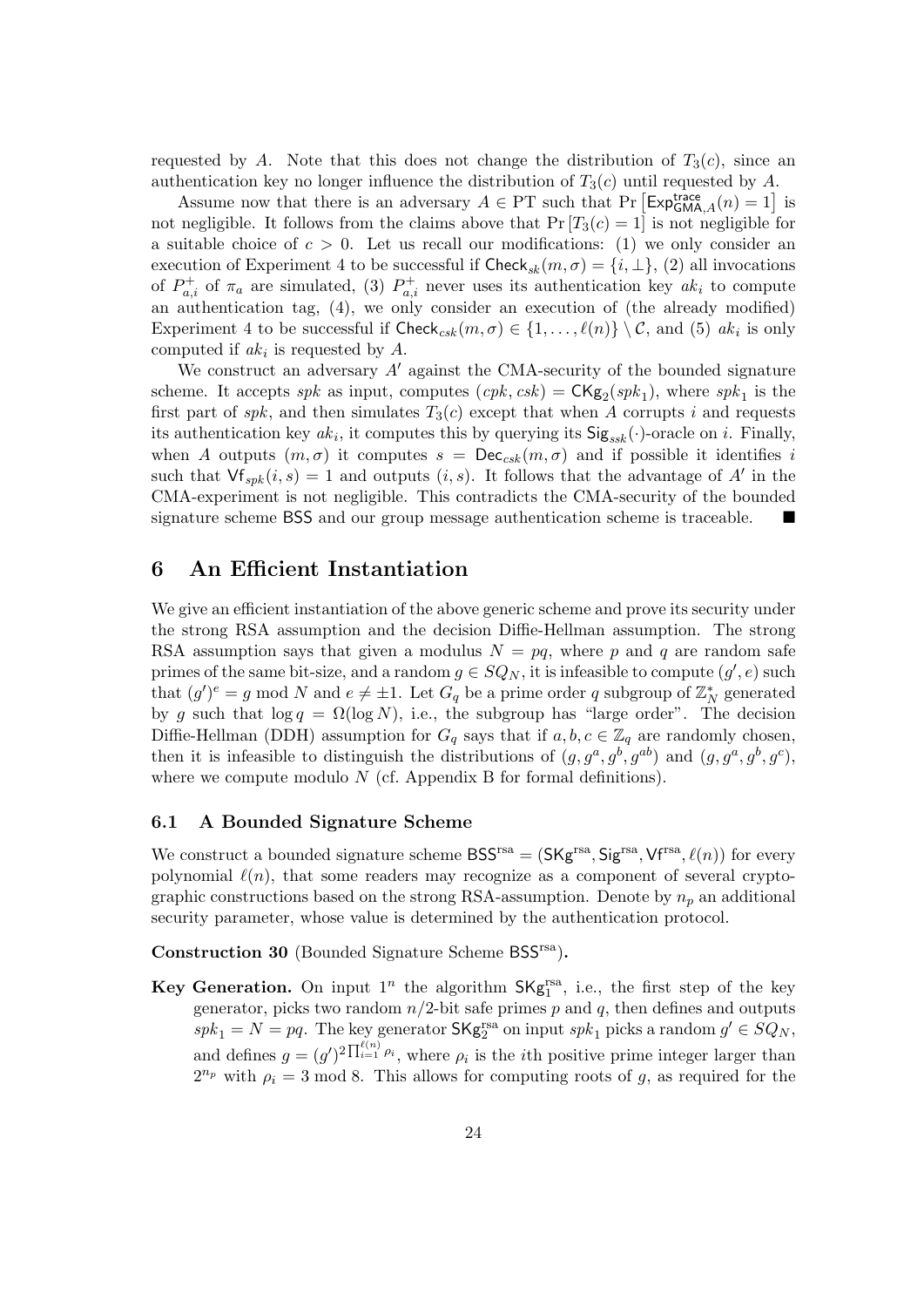computation of signatures (see next step). Finally  $\mathsf{SKg}^{\text{rsa}}_2$  outputs the key pair  $(spk, ssk) = ((N, g), g').$ 

- **Signature Algorithm.** On input a secret key ssk and a message  $m \in [1, \ell(n)]$ , the signature algorithm Sig<sup>rsa</sup> computes  $\omega = g^{1/(2\rho_m)}$  mod N and outputs  $\omega$ . More precisely,  $\omega$  is computed as  $(g')^{\prod_{i=1,i\neq m}^{\ell(n)}}$  mod N.
- **Verification Algorithm.** On input a public key spk, a message  $m \in [1, \ell(n)]$ , and a candidate signature  $\omega$ , the verification algorithm Vf<sup>rsa</sup> verifies that  $|\rho_m| > 2$  and  $\omega^{2\rho_m} = g \mod N$  or  $\omega^{-2\rho_m} = g \mod N$ .

Equivalently, we could define the keys of BSS<sup>rsa</sup> directly as  $(spk, ssk) = ((N, g), (p, q)),$ where  $g \in SQ_N$  is picked at random. Then to compute a signature on a message m we would just compute the  $2\rho_m$ -th root of g modulo N directly<sup>6</sup>, using the factorization of N. This would give exactly the same functionality and the same distribution of the signatures, but would not fit our framework with the two-step key generation, which is why we present the above variant. A simple proof of the proposition below, following older work [14, 19], is given in Appendix A.

**Proposition 31.** For every polynomial  $\ell(n)$ , the scheme BSS<sup>rsa</sup> is a CMA-secure bounded signature scheme under the strong RSA assumption.

## 6.2 A Cramer-Shoup Cryptosystem

The original cryptosystem of Cramer and Shoup [13] was given over a group of prime order, but this is not essential. We may view the key generation as consisting of first choosing a group with a generator and then running the key generation of the cryptosystem as described in [13] using these parameters. Denote by  $n_r$  an additional security parameter such that  $2^{-n_r}$  is negligible.

Construction 32 (Cramer-Shoup Cryptosystem CSL<sup>cs</sup> in  $SQ_N$ ).

- **Key Generation.** On input  $1^n$ , the first key generator  $\mathsf{CKg}_1^{cs}$  runs exactly as  $\mathsf{SKg}^{\text{rsa}}(1^n)$ , and outputs  $N$ , i.e., a product of two random safe primes. The group is defined as the group  $SQ_N$  of squares modulo N. The second key generator  $\mathsf{CKg}_2^{cs}$  is the original key generator of Cramer and Shoup with some minor modifications. It chooses  $g_1, g_2 \in SQ_N$  and  $z, x_1, x_2, y_1, y_2 \in [0, N2^{n_r}]$  randomly, and computes  $h = g_1^z$ ,  $c = g_1^{x_1} g_2^{x_2}$ , and  $d = g_1^{y_1} g_2^{y_2}$ . Then a collision-free hash function  $H : \{0,1\}^* \rightarrow$  $[0, \sqrt{N/2}]$  is generated and  $(cpk, csk) = ((N, H, g_1, g_2, h, c, d), (z, x_1, x_2, y_1, y_2))$  is output.
- **Encryption.** On input a public key cpk, a label  $l \in \{0,1\}^*$ , and a message  $m \in$  $SQ_N$ , the encryption algorithm  $\mathsf{Enc}^{cs}$  chooses a random  $r \in [0, N2^{n_r}]$  and outputs  $(u_1, u_2, e, v) = (g_1^r, g_2^r, h^{2r}m, c^r d^{rH(l, u_1, u_2, e)}).$

<sup>&</sup>lt;sup>6</sup>If the reader is worried about large gaps between primes in the definition of the  $\rho_i$ , note that we can define  $\rho_i$  to be the *i*th "random" prime with the above properties derived from a pseudorandom source based on a seed output as part of the public key. The important property is that we can compute  $\rho_i$ deterministically from i.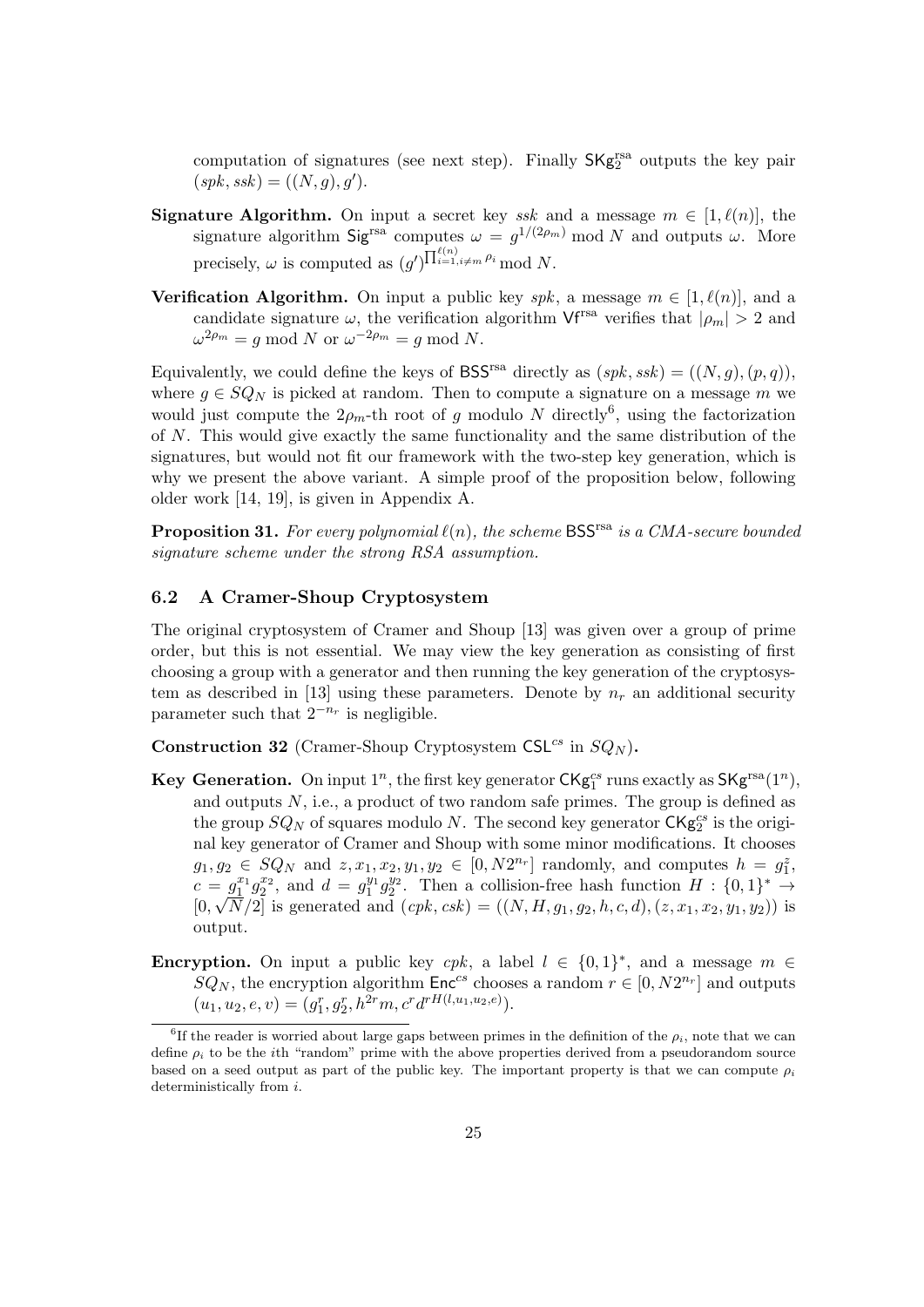**Decryption.** On input a secret key  $csk$ , a label  $l \in \{0, 1\}^*$ , and a ciphertext  $(u_1, u_2, e, v)$ , the decryption algorithm Dec<sup>cs</sup> checks if  $u_1^{2x_1} u_2^{2x_2} (u_1^{y_1} u_2^{y_2})^{2H(l, u_1, u_2, e)} = v^2$ . If so, it outputs  $eu_1^{-2z}$  and otherwise it outputs  $\overline{\perp}$ .

We view  $(u_1, u_2, e, v)$  and  $(u'_1, u'_2, e', v')$  as encodings of the same ciphertext if  $(u_1, u_2, e)$  =  $(u'_1, u'_2, e')$  and  $v^2 = (v')^2$ . A maliciously constructed, but valid, ciphertext may have  $u_1, u_2, e \notin SQ_N$ , but this is not a problem as explained in the proof of the proposition below.

**Proposition 33.** The cryptosystem  $\text{CSL}^{cs}$  is  $\text{CCA}$  2-secure under the decision Diffie-Hellman assumption.

*Proof.* We must show that the security of our particular cryptosystem  $CSL^{cs}$  follows from Theorem 14.

First note that choosing the exponents in the key generation and encryption algorithm in  $\mathbb{Z}_{|SQ_N|}$  instead of in  $[0, N2^{n_r}]$  only changes the distributions negligibly. Recall that  $u_1$  and  $u_2$  are squared before doing the validity check. Let us write  $\bar{u}_1$  and  $\bar{u}_2$  for the squared values. Thus, if the validity check holds, then  $\bar{u}_1$ ,  $\bar{u}_1$ , and v are squares. It is tempting to conclude that the scheme is secure from Theorem 14 and the structure of the group  $SQ_N$ , but unfortunately  $e \in \mathbb{Z}_N$  may not be a square.

However, we may write  $\mathbb{Z}_N^* = SQ_N \times V$ , for a group V of order 4 in which each element has order at most 2, and given the factorization of  $N$ , the corresponding isomorphisms are easily computed. We now apply a labeling trick similar to the one used in the proof of Theorem 14. Any element  $m \in \mathbb{Z}_N^*$  can be represented as a pair  $(m_{SQ}, m_V)$ , where  $m_{SQ} \in SQ_N$  and  $m_V \in V$ . We simply view m as one particular way to concatenate the label  $m_V$  with the message  $m_{SO}$ . Note that a collision-free hash function may take any representation of the pair  $(m_{SQ}, m_V)$  as input, so the factorization is not needed to satisfy the functional properties of a cryptosystem with labels if we accept the slightly modified definition we use in this paper. Thus, we may conclude that our variation of the Cramer-Shoup cryptosystem with labels  $CSL<sup>cs</sup>$  is CCA2-secure.  $\Box$ 

## 6.3 An Efficient Authentication Protocol

Given our implementations of a bounded signature scheme and of a cryptosystem with labels, the authentication protocol boils down to convincing the proxy that the plaintext of a Cramer-Shoup ciphertext is a non-trivial root. The basic idea is to first show that the ciphertext is valid, i.e., that the ciphertext  $(u_1, u_2, e, v)$  satisfies the inequality  $u_1^{2x_1}u_2^{2x_2}(u_1^{\bar{y}_1}u_2^{y_2})^{2H(m,u_1,u_2,e)}=v^2$ , and then show that  $(u_1,e)$  is on the form  $(g_1^r,h^{2r}\omega)$ for some 2pth root  $\omega$ . The latter is equivalent to showing that  $(u_1^{2\rho})$  $t_1^{2\rho}, e^{2\rho}/g$  is on the form  $(g_1^s, h^{2s})$ , for some  $|\rho| \geq 3$ . Standard methods for proofs of logarithms over groups of unknown order, e.g. [5], could be used to construct a protocol for the above, but that would give an unnecessarily costly solution, involving an additional independently generated RSA-modulus and generators. We exploit the relaxed notions of soundness and zero-knowledge to significantly reduce this cost. We use a joint RSA-modulus of the cryptosystem and signature scheme to avoid the need for additional RSA-parameters, i.e., soundness holds even given a signature oracle. Our simulation of an interaction is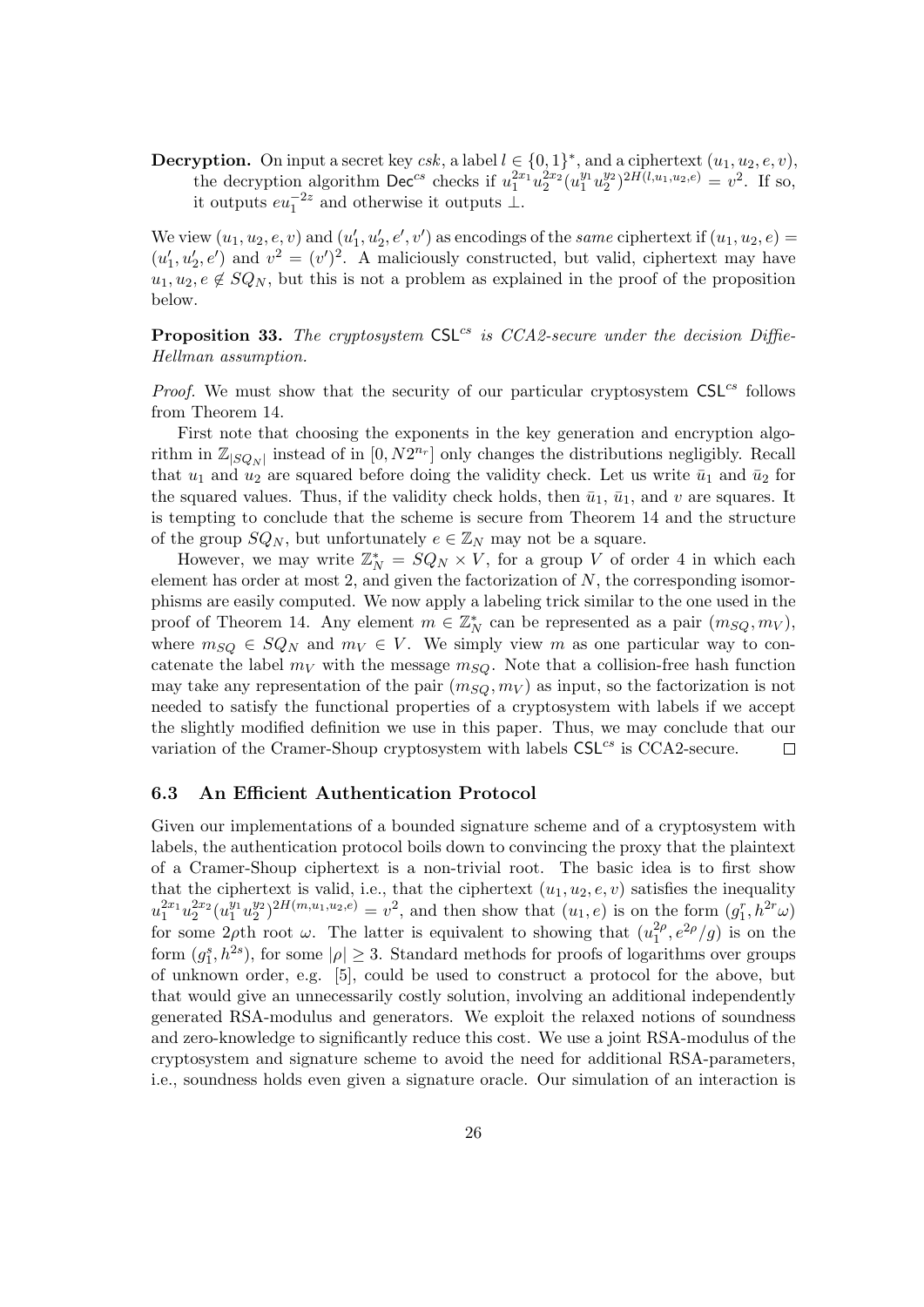indistinguishable from a real interaction only over the randomness of the public keys of the cryptosystem, but even given a decryption oracle. We identify which exponents need to be extracted to prove soundness and settle for existence of the other exponents, i.e., the witness is only partly extractable using standard rewinding techniques. Finally, we use special tricks, e.g., we use exponents of the form  $(\rho - 3)/8$  to avoid proving that  $|\rho| > 3$  using an interval proof [5].

Below we give an explicit protocol and state its security properties. Let  $n_r$  and  $n_b$ be additional security parameters such that  $2^{-n_r}$  and  $2^{-n_b}$  are negligible, and  $2^{n_b}$  $\overline{N}/2$ . Choose some  $n_p$  such that  $n_p > n_b + n_r$ . Denote by  $G_Q$  a subgroup of  $\mathbb{Z}_P^*$  with generator G of prime order Q for some prime P, where  $\log Q = n$ .

## Protocol 34 (Authentication Protocol).

COMMON INPUT.  $cpk = (N, H, g_1, g_2, h, c, d), g \in SQ_N, m \in \{0, 1\}^*, u_1, u_2, e, v \in \mathbb{Z}_N^*$ . PRIVATE INPUT.  $\rho > 2^{n_p}$  such that  $\rho = 3 \mod 8$ ,  $\omega$ , and  $r \in [0, N2^{n_r}]$  such that  $\omega^{2\rho} = g \mod N$  and  $(u_1, u_2, e, v) = \textsf{Enc}_{cpk}^{cs}(m, \omega, r)$ .

Set  $\hat{u}_1 = u_1^2$ ,  $\hat{e} = e^2$ ,  $\hat{u}_2 = u_2^2$ ,  $\hat{v} = v^2$ , and  $f = (cd^{H(m, u_1, u_2, e)})^2$ .

- 1.  $V_a$  picks a random  $X \in \mathbb{Z}_Q$ , hands  $Y = G^X$  to the  $P_a$ , and proves the knowledge of  $X$  using the zero-knowledge proof of knowledge of a logarithm from [12].
- 2.  $P_a$  chooses  $b_{P_a} \in [0, 2^{n_b} 1], R \in \mathbb{Z}_Q, s, k \in [0, 2^{n+n_r} 1], l_r, l_s, l_k \in [0, 2^{n+n_b+2n_r} 1],$  $l_{\rho} \in [0, 2^{n_p+n_b+n_r}-1]$ , and  $l_t \in [0, 2^{n+2n_b+3n_r}-1]$  randomly and hands to  $V_a$ :

$$
C = G^{b_{P_a}} Y^R ,
$$
  
\n
$$
(\alpha_1, \alpha_2, \beta) = (g_1^{l_r}, g_2^{l_r}, f^{l_r}) ,
$$
  
\n
$$
(\gamma_1, \gamma_\rho, \gamma) = (g_1^{l_s} \hat{u}_1^{2l_\rho}, h^{l_s} \hat{e}^{l_\rho}, g_1^{l_k} g_2^{l_\rho}) ,
$$
  
\n
$$
(\nu_1, \nu_\rho, \nu) = (g_1^s \hat{u}_1^{(\rho-3)/8}, h^s e^{(\rho-3)/8}, g_1^k g_2^{(\rho-3)/8}) ,
$$
 and  
\n
$$
(\delta_1, \delta_\rho) = (g_1^{l_t}, h^{l_t}) .
$$

- 3.  $V_a$  chooses  $b_{V_a} \in [0, 2^{n_b} 1]$  randomly and hands it to  $P_a$ .
- 4.  $P_a$  sets  $b = b_{P_a} \oplus b_{V_a}$ , and hands  $(b_{P_a}, R, a_r, a_s, a_k, a_\rho, a_t)$  to the verifier, where

$$
a_r = 2rb + l_r
$$
  
\n
$$
(a_s, a_k) = (2sb + l_s, kb + l_k)
$$
  
\n
$$
a_\rho = ((\rho - 3)/8)b + l_\rho
$$
  
\n
$$
a_t = (16s + 4r\rho)b + l_t
$$

5.  $V_a$  first checks that  $C \stackrel{?}{=} G^{b_{P_a}} Y^R$ ,  $b_{P_a} \in [0, 2^{n_b} - 1]$ , and  $a_{\rho} \in [0, 2^{n_p + n_b + n_r} - 1]$ . Then it sets  $\hat{\nu}_1 = \nu_1^2$  and  $\hat{\nu}_\rho = \nu_\rho^2$ ,  $\tilde{\nu}_1 = \hat{\nu}_1^8 \hat{u}_1^6$ ,  $\tilde{\nu}_\rho = \hat{\nu}_\rho^8 \hat{e}^3$ , and  $b = b_{P_a} \oplus b_{V_a}$ , and checks that

$$
(\hat{u}_1^b \alpha_1, \hat{u}_2^b \alpha_2, \hat{v}^b \beta) \stackrel{?}{=} (g_1^{a_r}, g_2^{a_r}, f^{a_r}) ,
$$
  
\n
$$
(\hat{\nu}_1^b \gamma_1, \hat{\nu}_\rho^b \gamma_\rho, \nu^b \gamma) \stackrel{?}{=} (g_1^{a_s} \hat{u}_1^{2a_\rho}, h^{a_s} \hat{e}^{a_\rho}, g_1^{a_k} g_2^{a_\rho}) ,
$$
 and  
\n
$$
(\tilde{\nu}_1^b \delta_1, (\tilde{\nu}_\rho/g)^b \delta_\rho) \stackrel{?}{=} (g_1^{a_t}, h^{a_t}) .
$$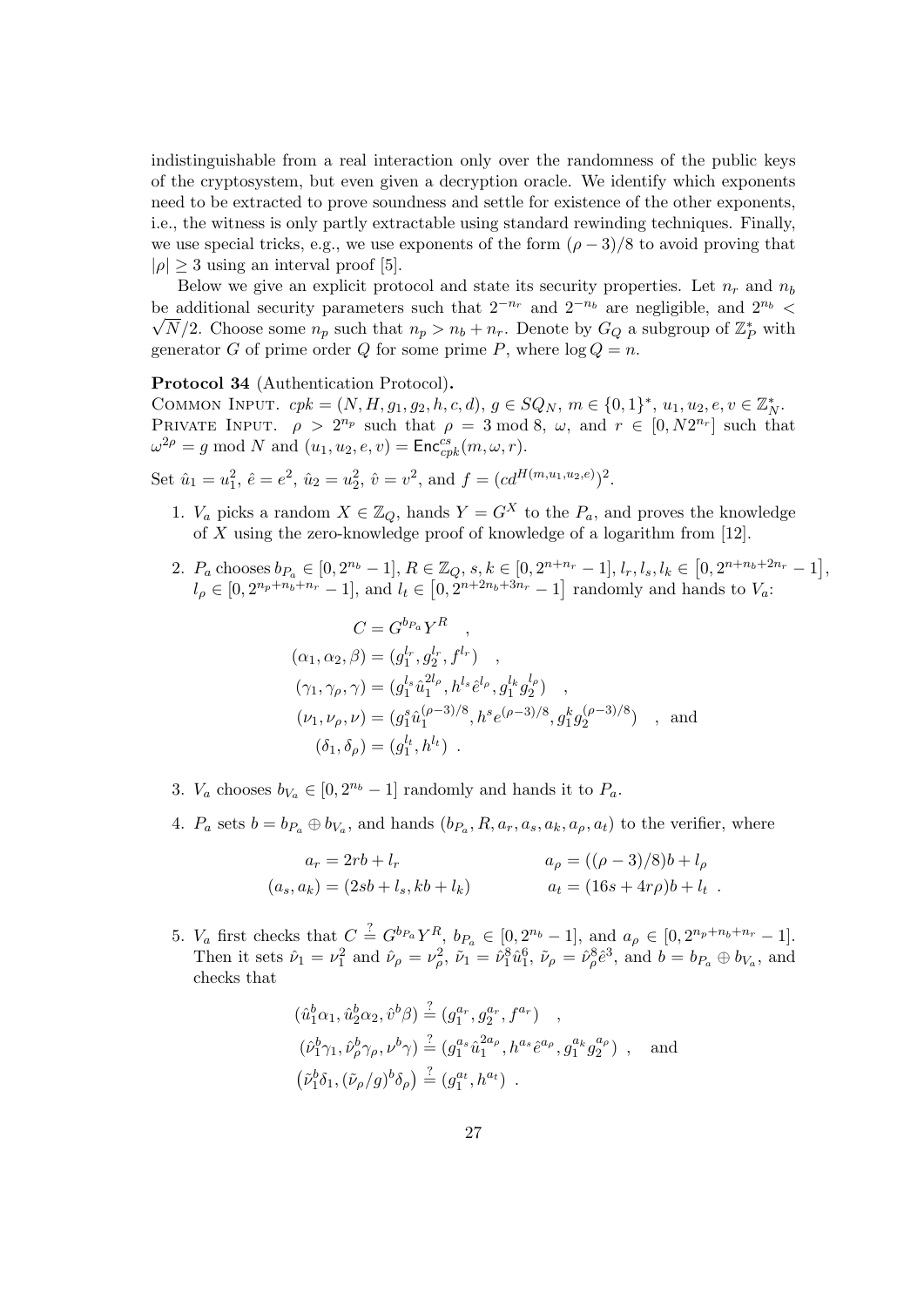**Proposition 35.** Protocol 34 is overwhelmingly complete and  $(CKg^{cs}, F_{Enc^{cs}}, Dec^{cs})$ zero-knowledge for the relation  $R_a$ , and  $(((cpk, spk), csk, ssk),$  Sig)-sound for the language  $L_a$ , under the strong RSA assumption and the DDH assumption.

Proposition 35 is proved below. It seems impossible to prove that the protocol is zero-knowledge, since the pair  $(\nu_1, \nu_\rho)$  may be viewed as an El Gamal ciphertext of part of the witness, namely  $g^{\frac{1}{8} - \frac{3}{8\rho}}$ , using a public key h which is part of the common input. Hence it is conceivable that the auxiliary input contains sufficient information to check if this is the case, without allowing any simulator to produce a correct view. The protocol is only sound as long as no adversary can reduce modulo the order of the group  $SQ_N$ .

## 6.4 Proof of Proposition 35

Overwhelming completeness follows by inspection. We concentrate on proving the soundness and zero-knowledge properties of the protocol.

 $(((cpk, spk), csk, ssk),$  Sig)-Soundness. Suppose that the proposition is false, i.e., the authentication protocol is not sound in the sense of  $(((cpk, spk), csk, ssk), Sig)$ -soundness. Then there exists an instance chooser I and a prover  $P_a^*$  such that when the tuple  $((cpk, spk), csk)$  consists of randomly chosen keys and

$$
((m,(u_1,u_2,v,e)),\zeta) = I^{\mathsf{Sig}_{ssk}(\cdot)}((cpk,spk),csk) ,
$$

then

$$
Pr[(pk, m, (u_1, u_2, v, e)) \notin R_a \land \langle P_a^*(\zeta), V_a \rangle (pk, m, (u_1, u_2, v, e)) = 1] \ge n^{-\psi}
$$

with  $pk = (cpk, spk)$ , for some constant  $\psi$  and n in an infinite index set N. Denote by

$$
\Lambda = ((pk, m, (u_1, u_2, v, e)), \Gamma, C, \alpha_1, \alpha_2, \beta, \nu_1, \nu_\rho, \nu, \gamma_1, \gamma_\rho, \gamma, \delta_1, \delta_\rho)
$$

the view of the verifier after the second step of the protocol, where  $\Gamma$  is the view of the subprotocol that is executed in the first step, and  $(C, \alpha_1, \alpha_2, \beta, \nu_1, \nu_\rho, \nu, \gamma_1, \gamma_\rho, \gamma, \delta_1, \delta_\rho)$ is the message of the prover in the second step of the main protocol. Denote by  $E_{acc}$  the event that the chosen instance does not belong to the relation and the verifier accepts, i.e., the event

$$
(pk, m, (u_1, u_2, v, e)) \notin R_a \wedge \langle P_a^*(\zeta), V_a \rangle (pk, m, (u_1, u_2, v, e)) = 1.
$$

Then define  $S_{good}$  as the set of  $(csk, \Lambda)$  such that

$$
Pr[E_{acc} | (csk, \Lambda) \in S_{good}] \ge n^{-\psi}/2 ,
$$

and denote the event  $(csk, \Lambda) \in S_{good}$  by  $E_{good}$ . Then the following claim follows by a simple averaging argument.

Claim 36. Pr  $[E_{good}] \ge n^{-\psi}/2$ .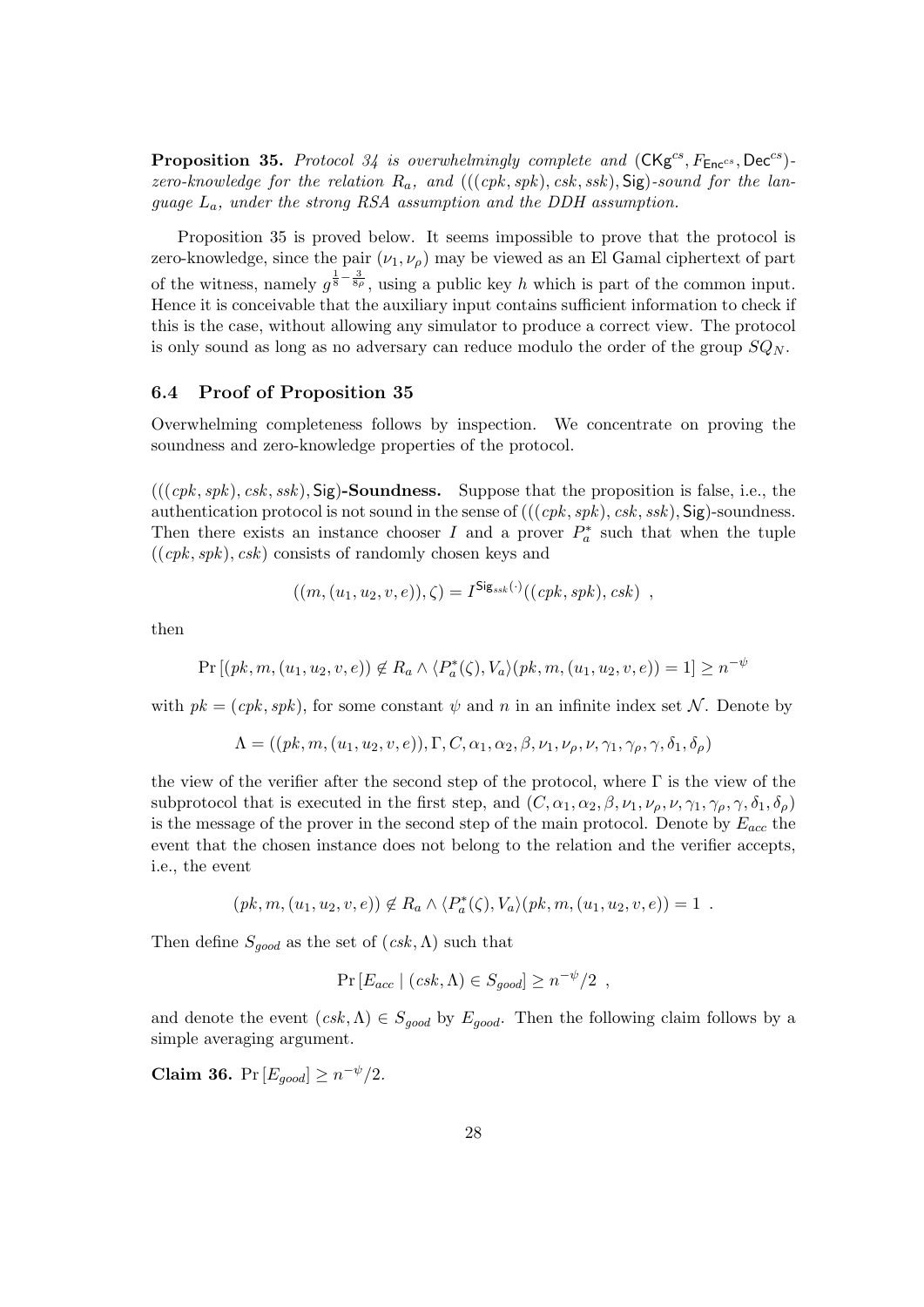Denote by Ext the extraction algorithm, that given  $((cpk, spk), csk, ssk)$  simply runs the soundness experiment with  $P_a^*$  to get a view  $(\Lambda, b_{V_a}, (b_{P_a}, R, a_r, a_s, a_k, a_\rho, a_t))$ . Then Ext rewinds to the challenge step and completes the experiment again using an independently chosen challenge  $b'_{V_a}$ , to produce another view  $(\Lambda, b'_{V_a}, (b'_{P_a}, R', a'_r, a'_s, a'_k, a'_\rho, a'_t))$ with identical beginning  $\Lambda$ . Finally, Ext outputs these views. Denote by  $E_{fork}$  the event that Ext outputs two accepting transcripts.

**Claim 37.** Pr  $[E_{fork} \wedge b \neq b'] \geq n^{-3\psi}/8 - \epsilon(n)$  for some negligible function  $\epsilon(n)$  under the DDH assumption.

*Proof.* The quantity Pr  $\left[ E_{fork} \wedge b_{V_a} \neq b'_{V_a} \right]$  can be bounded by

$$
\Pr\left[E_{acc} \mid E_{good}\right]^2 \Pr\left[E_{good}\right] - \Pr\left[b_{V_a} = b'_{V_a}\right] \ge n^{-3\psi}/8 - \epsilon(n)
$$

for some negligible function  $\epsilon(n)$  using independence and the union bound, since clearly  $\Pr [b_{V_a} = b'_{V_a}]$  is negligible. Since  $b \neq b'$  whenever  $b_{V_a} \neq b'_{V_a}$  and  $b_{P_a} = b'_{P_a}$ , it suffices to show that  $Pr\left[E_{fork} \wedge b_{P_a} \neq b'_{P_a}\right]$  is negligible.

Suppose it is not. Then denote by  $A'$  the discrete logarithm algorithm that accepts  $(G, Y)$  as input and simulates Ext, except that it uses  $(G, Y)$  instead of generating these parameters, and it invokes the perfect zero-knowledge simulator instead of executing the proof of knowledge of the logarithm  $\log_G Y$ . By assumption, Ext outputs accepting transcripts such that  $b_{P_a} \neq b'_{P_a}$  with probability that is not negligible. This implies that  $G^{b_{P_a}}Y^R = C = G^{b'_{P_a}}Y^{R'}$ , from which the discrete logarithm  $\log_G Y = (b'_{P_a} - b_{P_a})/(R R'$ ) can be extracted and output by  $A'$ . The claim follows, since this contradicts the DDH-assumption.  $\Box$ 

Recall that  $|SQ_N|$  is of the form  $p'q'$ , where  $p = 2p' + 1$  and  $q = 2q' + 1$  are the two safe prime divisors in the modulus  $N$ . Consider now two transcripts corresponding to the event  $E_{acc} \wedge b \neq b'$ . From the choice of the challenge length  $n_b$  we know that  $|b-b'| < p', q',$  so  $b-b'$  is invertible modulo  $|SQ_N|$ . Define  $\rho^* = (b-b')^{-1}(a_\rho - a'_\rho)$  and  $\rho = 8\rho^* + 3.$ 

**Claim 38.** Pr  $\left[ E_{fork} \wedge b \neq b' \wedge (b - b') \mid (a_{\rho} - a'_{\rho}) \wedge \text{gcd}(\rho, p'q') = 1 \right] \geq n^{-3\psi}/8 - \epsilon'(n)$ , where  $\epsilon'(n)$  is a negligible function, under the DDH assumption and the strong RSA assumption.

*Proof.* Consider two accepting transcripts as above. We have  $\nu^{b-b'} = g_1^{a_k - a'_k} g_2^{a_\rho - a'_\rho}$ . If  $b - b'$  does not divide both  $a_k - a'_k$  and  $a_\rho - a'_\rho$ , then we conclude from Lemma 41 in Appendix B that the strong RSA assumption is broken. The reader may object that we need to implement the signature oracle, but this is easily even given  $(N, q_1, q_2)$  as input. Simply define  $g = g_1^{2 \prod_{i \in [1,\ell(n)]} \rho_i}$  $\int_{1}^{\text{I}} \ln \left( |u| \right)^{pt}$ , and note this allows us to compute a signature  $g^{1/(2\rho_m)}$  of  $m$  as  $g\,=\,g_1^{\prod_{i\in [1,\ell(n)]\backslash\{m\}}\rho_i}$  $\prod_{1}^{1}$   $\prod_{i\in[1,\ell(n)]\setminus\{m\}}$ <sup> $\ell^n$ </sup>. Thus, Lemma 41 is applicable and the event  $E_{fork} \wedge b \neq b' \wedge (b - b') \nmid (a_{\rho} - a'_{\rho})$  occurs with negligible probability.

Then note that if  $\rho$  is not invertible modulo  $p'q'$ , then neither is  $(b - b')\rho$ . Consider the machine A' that given  $(N, g)$  uses these values to compute  $(cpk, csk)$  and execute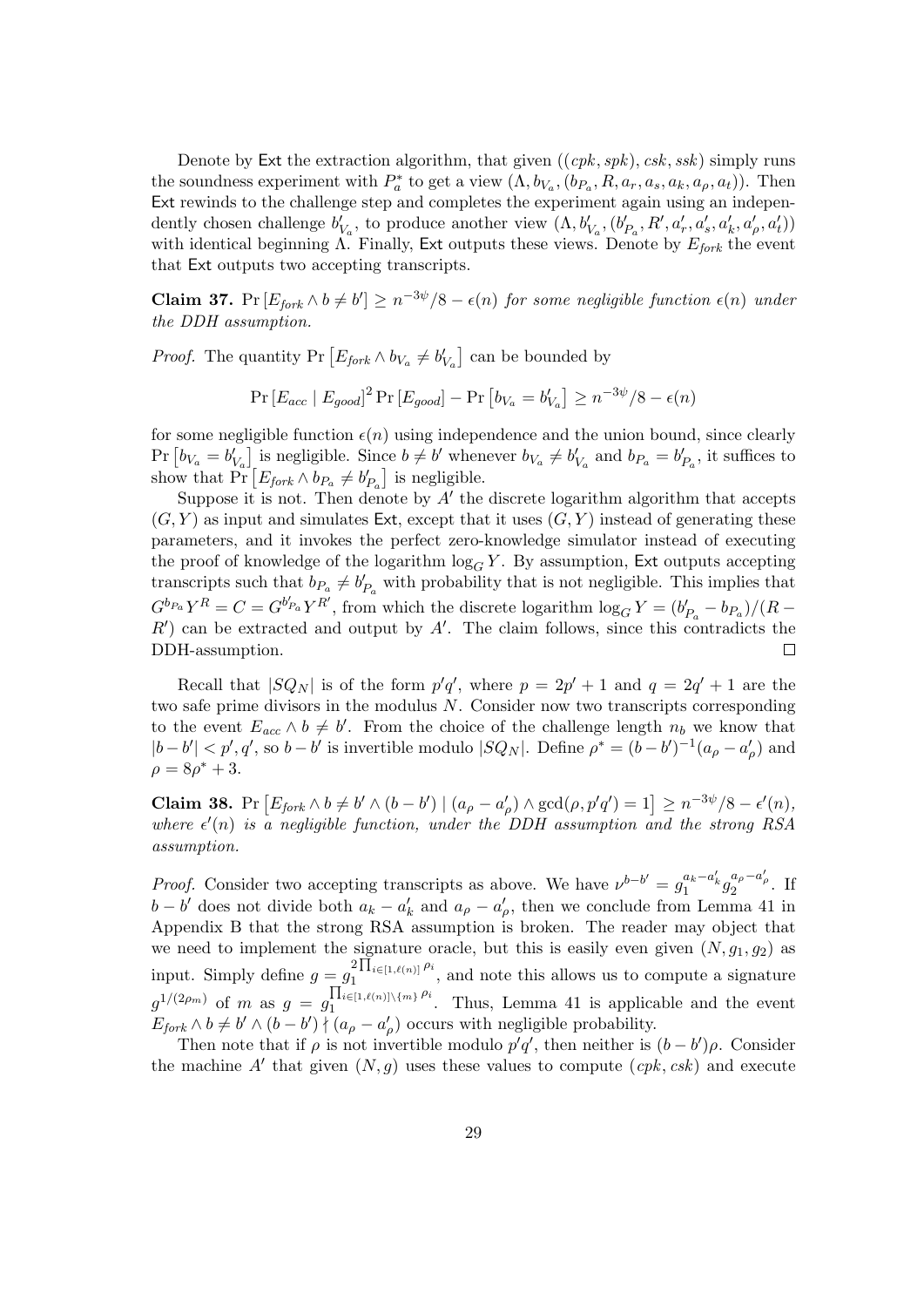Ext. If Ext outputs two accepting transcripts with  $b \neq b'$ , then A' outputs  $(b - b')\rho =$  $8(a_{\rho} - a'_{\rho}) + 3(b - b').$ 

If the claim is false, then A' outputs an integer k with  $gcd(k, p'q') \neq 1$  with probability that is not not negligible. If  $p'q'$  divides k, then  $g_1^{k+1} = g_1$  and we have a non-trivial root of  $g_1$ . If only one of the primes, say  $p'$ , divides k, then  $g_1^k = 1 \mod p$  holds, and  $gcd(g_1^k - 1, N) = p$  allows us to factor N. Therefore, the strong RSA assumption is broken, so the claim must hold.  $\Box$ 

We now consider an output of Ext conditioned on the event

$$
E_{fork} \wedge b \neq b' \wedge (b - b')|(a_{\rho} - a'_{\rho}) \wedge \gcd(\rho, N) = 1.
$$

In this case, we can define  $\rho^* = (a_{\rho} - a'_{\rho})/(b - b')$  by *integer division* and set  $\rho = 8\rho^* + 3$ . By construction  $a_{\rho}, a'_{\rho} \in [0, 2^{n_p + n_b + n_r} - 1]$  and  $n_p > n_b + n_r$ , i.e.,  $\rho^* < \rho_i \rho_j$ for all  $1 \leq i, j \leq \ell$ . In other words, the values  $\rho^*$  and  $\rho$  not only exists, but we extract them explicitly.

We have  $(\hat{u}_1^{b-b'}$  $a_1^{b-b'}, \hat{u}_2^{b-b'}$  $(a_2^{(b-b')}, \hat{v}^{b-b'}) = (g_1^{a_r-a'_r}, g_2^{a_r-a'_r}, f^{a_r-a'_r}),$  Since  $\hat{u}_1, \hat{u}_2$  and  $\hat{v}$  are squares, we can define  $r = (b - b')^{-1}(a_r - a'_r)$ , and conclude that

$$
(\hat{u}_1, \hat{u}_2, \hat{v}) = (g_1^r, g_2^r, f^r) \tag{1}
$$

This implies that the input ciphertext is valid and does not decrypt to  $\perp$ .

By construction,  $\hat{e}$ ,  $\hat{\nu}_1$ ,  $\hat{\nu}_\rho$ ,  $\tilde{\nu}_1$  and  $\tilde{\nu}_\rho$  are squares, which also implies that  $(\hat{\nu}_\rho/g)$  is a square. We have  $(\hat{\nu}_1^{b-b'} )$  $\left( \begin{smallmatrix} b-b' & b' \ 1 & 0 \end{smallmatrix} \right) = \left( g_1^{a_s-a'_s} \hat{u}_1^{2(a_\rho-a'_\rho)} \right)$  $a_1^{2(a_\rho-a'_\rho)}, h^{a_s-a'_s}\hat{e}^{a_\rho-a'_\rho}).$  Therefore, we can define  $s = (b - b')^{-1}(a_s - a'_s)$  and conclude that

$$
(\hat{\nu}_1, \hat{\nu}_\rho) = (g_1^s \hat{u}_1^{2\rho^*}, h^s \hat{e}^{\rho^*}) \quad , \tag{2}
$$

where we defined  $\rho^* = (a_{\rho} - a'_{\rho})/(b - b')$  above. Finally, we know that  $(\tilde{\nu}_1^{b-b'})$  $(\tilde{\nu}_{\rho}/g)^{b-b'}$ ) =  $(g_1^{a_t-a'_t}, h^{a_t-a'_t})$ . We define  $t = (b - b')^{-1}(a_t - a'_t)$  and conclude that

$$
(\tilde{\nu}_1, \tilde{\nu}_\rho/g) = (g_1^t, h^t) \tag{3}
$$

Recall that we defined  $\rho = 8\rho^* + 3$ . Then if we combine Equations (1)-(3) we have

$$
\begin{aligned}\n(\hat{u}_1^{2\rho}, \hat{e}^{\rho}/g) &= (\hat{u}_1^{16\rho^*+6}, \hat{e}^{8\rho^*+3}/g) = ((\hat{u}_1^{2\rho^*})^8 \hat{u}_1^6, (\hat{e}^{\rho^*})^8 \hat{e}^3/g) \\
&= ((\hat{\nu}_1 g_1^{-s})^8 \hat{u}_1^6, (\hat{\nu}_{\rho} h^{-s})^8 \hat{e}^3/g) = (g_1^{-8s} \tilde{\nu}_1, h^{-8s} \tilde{\nu}_{\rho}/g) \\
&= (g_1^{-8s} g_1^t, h^{-8s} h^t) = (g_1^{r''}, h^{r''})\n\end{aligned}
$$

for some r'', or differently written:  $(\hat{u}_1^{2\rho})$  $\binom{2\rho}{1}, \hat{e}^{\rho}$  =  $\left(g_1^{r''}\right)$  $f_1^{r''}, h^{r''}g$ ). We define  $\omega = e u_1^{-2z}$ , which can be computed using csk, and note that  $\omega^{2\rho} = g$ . Recall that  $\rho_i \rho_j > |\rho| \geq 3$  for all  $1 \leq i, j \leq \ell$ .

To summarize, given the instance chooser  $I$  and the prover  $P_a^*$  assumed to exist at the beginning of the proof, we can construct a PPT algorithm  $B$  that given  $(N, q)$  and

$$
(g^{1/(2\rho_1)}, 2\rho_1), \ldots, (g^{1/(2\rho_\ell)}, 2\rho_\ell)
$$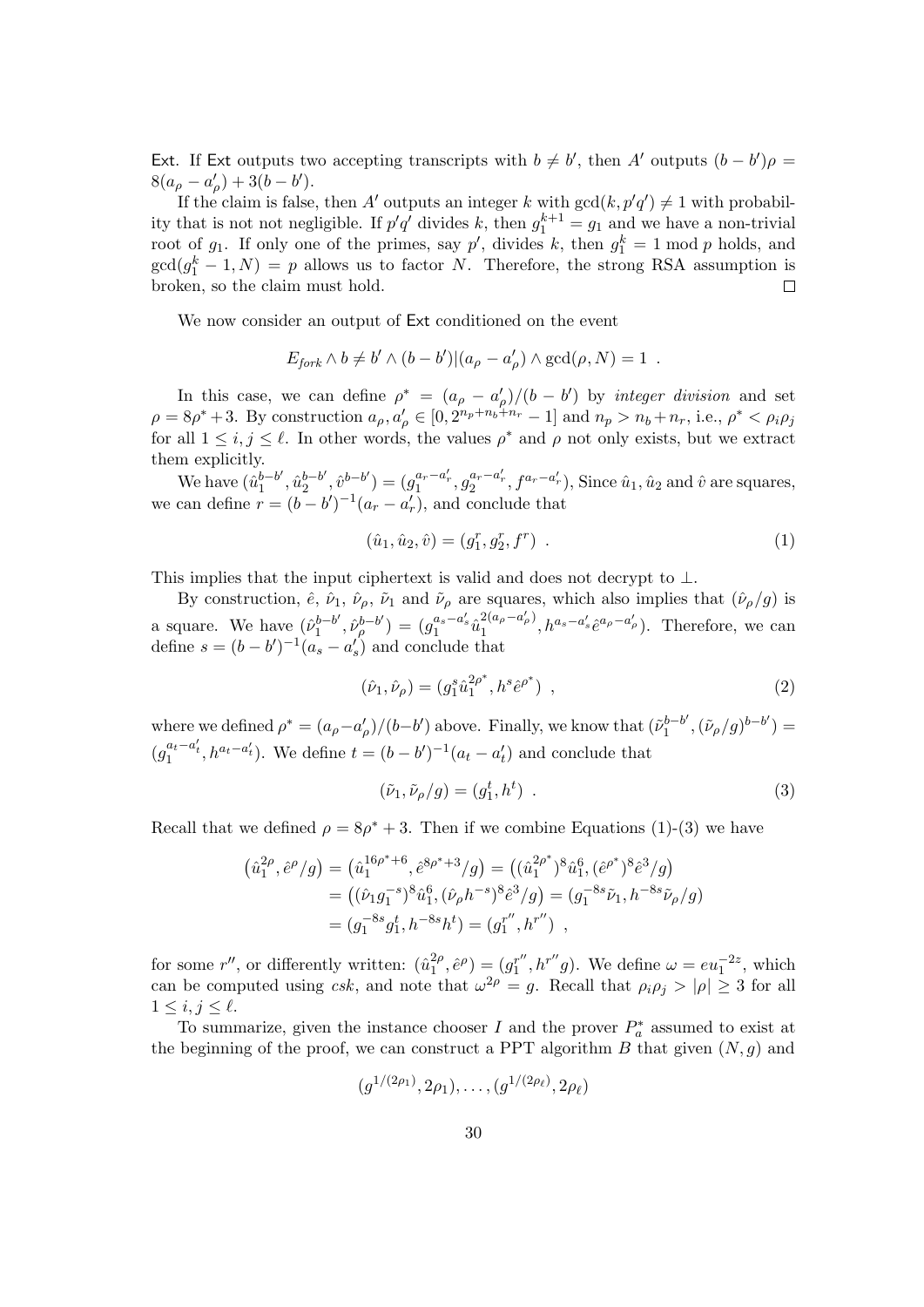as input, outputs with probability that is not negligible, a pair  $(\omega, 2\rho)$ , where  $\omega^{2\rho} = g$ ,  $\rho = 3 \text{ mod } 8$ , and  $\rho_i \rho_j > |\rho| \ge 3$  for all  $1 \le i, j \le \ell$ . By assumption we also have  $\rho \neq \pm \rho_i$ . Without loss of generality we may assume that  $\rho \neq \pm 1$  and  $\gcd(\rho, 2) \prod_{i=1}^{\ell} \rho_i = 1$ , since we can always strip off any  $\rho_i$ -factors of  $\rho$  and modify the non-trivial root  $\omega$ correspondingly.

We conclude the proof of soundness by showing how this contradicts the strong RSA assumption. Given an instance  $(N, g')$  of the strong RSA problem we run B on input  $(N, g)$  and the list of non-trivial roots  $(g^{1/(2\rho_1)}, 2\rho_1), \ldots, (g^{1/(2\rho_\ell)}, 2\rho_\ell)$ , where  $g = (g')^2 \prod_{i=1}^{\ell} \rho_i$ . When B outputs  $(\omega, 2\rho)$  such that  $\omega^{2\rho} = g$  and  $gcd(\rho, 2) \prod_{i=1}^{\ell} \rho_i) = 1$ , we compute integers a and b such that  $a \cdot 2 \prod_{i=1}^{\ell} \rho_i + b\rho = 1$ , and then output  $(\omega^{2a}(g')^b, \rho)$ which is a non-trivial root of  $g'$ . More precisely,

$$
(\omega^{2a}(g')^b)^\rho = g^a(g')^{b\rho} = (g')^{a2} \Pi_{i=1}^\ell \rho_i + b\rho = g'.
$$

This concludes the proof of soundness, since it contradicts the strong RSA assumption.

 $(CKg^{cs}, F_{Enc^{cs}}, Dec^{cs})$ -Zero-Knowledge. The simulator is defined as follows. First it starts the execution of the verifier. If the simulator accepts the proof of knowledge of the logarithm  $\log_G Y$  by the verifier, then the simulator invokes the knowledge extractor of this proof of knowledge. Let  $X \in \mathbb{Z}_Q$  be the extracted value such that  $Y = G^X$ . Strictly speaking we can for every fixed  $c > 0$  turn the *expected* polynomial time extractor into a *strict* polynomial time extractor with advantage bounded by  $n^{-c}/2$  by bounding the running time of the expected time extractor. This follows immediately from Markov's inequality.

Given X such that  $Y = G^X$ , the simulator continues the simulation except that it chooses  $s, k \in [0, 2^{n+n_r} - 1]$  randomly and defines

$$
(\nu_1, \nu_\rho, \nu) = (g_1^s, h^s, g_1^k) .
$$

Then it chooses random  $b \in [0, 2^{n_b} - 1]$ ,  $a_r, a_s, a_k \in [0, 2^{n + n_b + 2n_r}]$ ,  $a_\rho \in [0, 2^{n_p + n_b + n_r}]$ , and  $a_t \in [0, 2^{n+2n_b+3n_r}]$ , and defines

$$
(\alpha_1, \alpha_2, \beta) = (g_1^{a_r}/\hat{u}_1^b, g_2^{a_r}/\hat{u}_2^b, f^{a_r}/\hat{v}^b) \n(\gamma_1, \gamma_\rho, \gamma) = (g_1^{a_s} \hat{u}_1^{a_\rho}/\hat{\nu}_1^b, h^{a_s} \hat{e}^{a_\rho}/\hat{\nu}_\rho^b, h^{a_k} g_1^{a_\rho}/\nu^b) \n(\delta_1, \delta_\rho) = (g_1^{a_t}/\tilde{\nu}_1^b, h^{a_t}/(\tilde{\nu}_\rho/g)^b).
$$

Finally, it defines  $b'_{P_a} = b \oplus b_{V_a}$  and  $R' = (b_{P_a} + XR - b'_{P_a})/X$  and continues the simulation using the above values except that  $(b_{P_a}, R)$  is replaced by  $(b'_{P_a}, R')$ .

A standard honest verifier zero-knowledge argument gives that if we could use correctly distributed  $(\nu_1, \nu_0)$ , then the resulting simulated view would be statistically close to the view of the verifier in the protocol. It remains to show that it is infeasible to distinguish the distribution of our simulated  $(\nu_1, \nu_\rho)$  from the correct distribution, but this follows readily from the CCA2-security of the cryptosystem  $CSL^{cs}$ .

Suppose that the protocol is not  $(\mathsf{CKg}^{cs}, F_{\mathsf{Enc}^{cs}}, \mathsf{Dec}^{cs})$ -zero-knowledge. Then there exists a verifier  $V_a^* \in PT$  a constant  $c > 0$ , an instance chooser  $I \in PPT$ , and a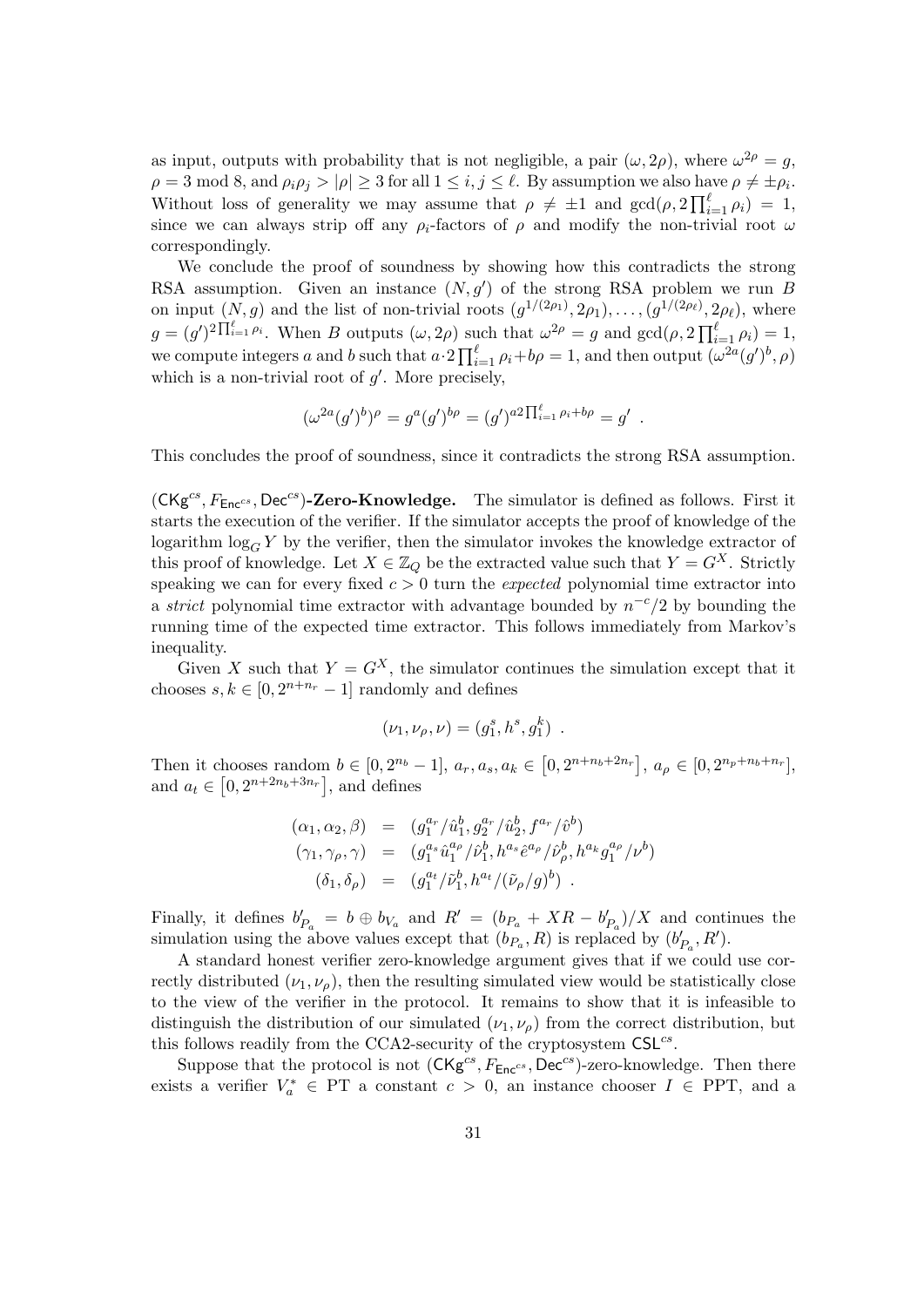distinguisher  $D \in \text{PPT}$  such that

$$
\left|\Pr\left[\text{Exp}_{\pi_a,R_a,I,V_a^*,M,D}^{\text{CKg}^{cs},F_{\text{Enc}^{cs}},\text{Dec}^{cs})-\text{zk}-0}(n)=1\right]-\Pr\left[\text{Exp}_{\pi_a,R_a,I,V_a^*,M,D}^{\text{CKg}^{cs},F_{\text{Enc}^{cs}},\text{Dec}^{cs})-\text{zk}-1}(n)=1\right]\right|\geq \delta(n)
$$

for some  $\delta(n) \geq n^{-c}$ , where M is the simulator described above.

Denote by  $A'$  an adversary to the CCA2-security of  $CSL^{cs}$  defined as follows. It accepts as input a public key  $cpk$  and starts a simulation of the  $(\mathsf{CKg}^{cs}, F_{\mathsf{Enc}^{cs}}, \mathsf{Dec}^{cs})$ zero-knowledge experiment  $Exp_{\pi_a, R_a, I, V_a^*, M, D}^{(CKg^{cs}, F_{\text{Enc}^{cs}}, \text{Dec}^{cs}) - \text{zk}-1}(n)$  using the verifier  $V_a^*$ , the instance chooser I, the distinguisher  $D$ , and the simulator M described above. When the instance compiler outputs  $((pk, m, (u_1, u_2, e, v)), (\omega, r)), A'$  hands  $(\omega^{(\rho-3)/8}, 1)$  to the CCA2-experiment and waits for a Cramer-Shoup ciphertext  $(u_1^*, u_2^*, e^*, v^*)$  in return, where  $\rho$  is the prime  $\rho_i$  such that  $\omega^{2\rho_i} = g$ . Then it replaces  $(\nu_1, \nu_\rho)$  by  $((u_1^*)^2, e^*)$ , continues the simulation and outputs its result. Note that by definition of  $F_{Enc^{cs}}$  we necessarily have  $\omega^{2\rho} = g$  for some such prime, and this also implies that  $\omega \in SQ_N$ . Note that

$$
\left|\Pr\left[\text{Exp}_{\text{CSL}^{cs},A'}^{\text{cca2}-b}(n)=1\right]-\Pr\left[\text{Exp}_{\pi_a,R_a,I,V_a^*,M,D}^{\text{(CKg}^{cs},F_{\text{Enc}^{cs}},\text{Dec}^{cs})-\text{zk}-b}(n)=1\right]\right|<\frac{3}{4}n^{-c} \enspace,
$$

since the difference is bounded by the sum of  $n^{-c}/2$  (due to the knowledge error of the extractor) and some negligible quantity (due to the statistically small error in our honest verifier simulation).

Thus, for a suitable choice of  $c > 0$ , A' breaks the CCA2-security of CSL<sup>cs</sup>. This is a contradiction and the protocol must be  $(\mathsf{CKg}^{cs}, F_{\mathsf{Enc}^{cs}}, \mathsf{Dec}^{cs})$ -zero-knowledge.

#### 6.5 Efficiency of the Concrete Scheme

An authentication tag requires 5 exponentiations to compute and 6 exponentiations to verify. Unique prefixes of authentication keys can be tabulated to speed up identification. The authentication protocol requires 7 rounds, since the subprotocol from [12] requires 4 rounds, but this can be reduced to 5 rounds by interlacing the last two rounds of the subprotocol with the first rounds of the main protocol. For practical parameters,  $n = 1024$  and  $n_r = 30$ ,  $n_b = 50$ , and  $n_p = 85$  the complexity of the prover and verifier in the authentication protocol corresponds to 19 and 17 exponentiations (see Appendix C for how we estimate this).

Furthermore, the complexity of our scheme can be reduced by using standard techniques such as simultaneous exponentiation and fixed-base exponentiation [30], but for typical applications this is not practical for the sender. A simpler way to reduce complexity of a sender is to pre-compute most exponentiations in an offline phase. It is immediate that this reduces the complexity in the online phase to less than one exponentiation. This approach is feasible even on weak computational devices.

The protocol can also be simplified in an other direction by letting the receiver choose the commitment parameters  $G$  and  $Y$  to be used by all parties. This reduces the number of rounds to 3, and also decreases the number of exponentiations by 6 for the prover and 7 for the verifier. However, it seems hard to abstract this version in a natural way and keep the description of the generic scheme reasonably modular. Hence, to keep the exposition clear we have chosen not to present the most efficient solution.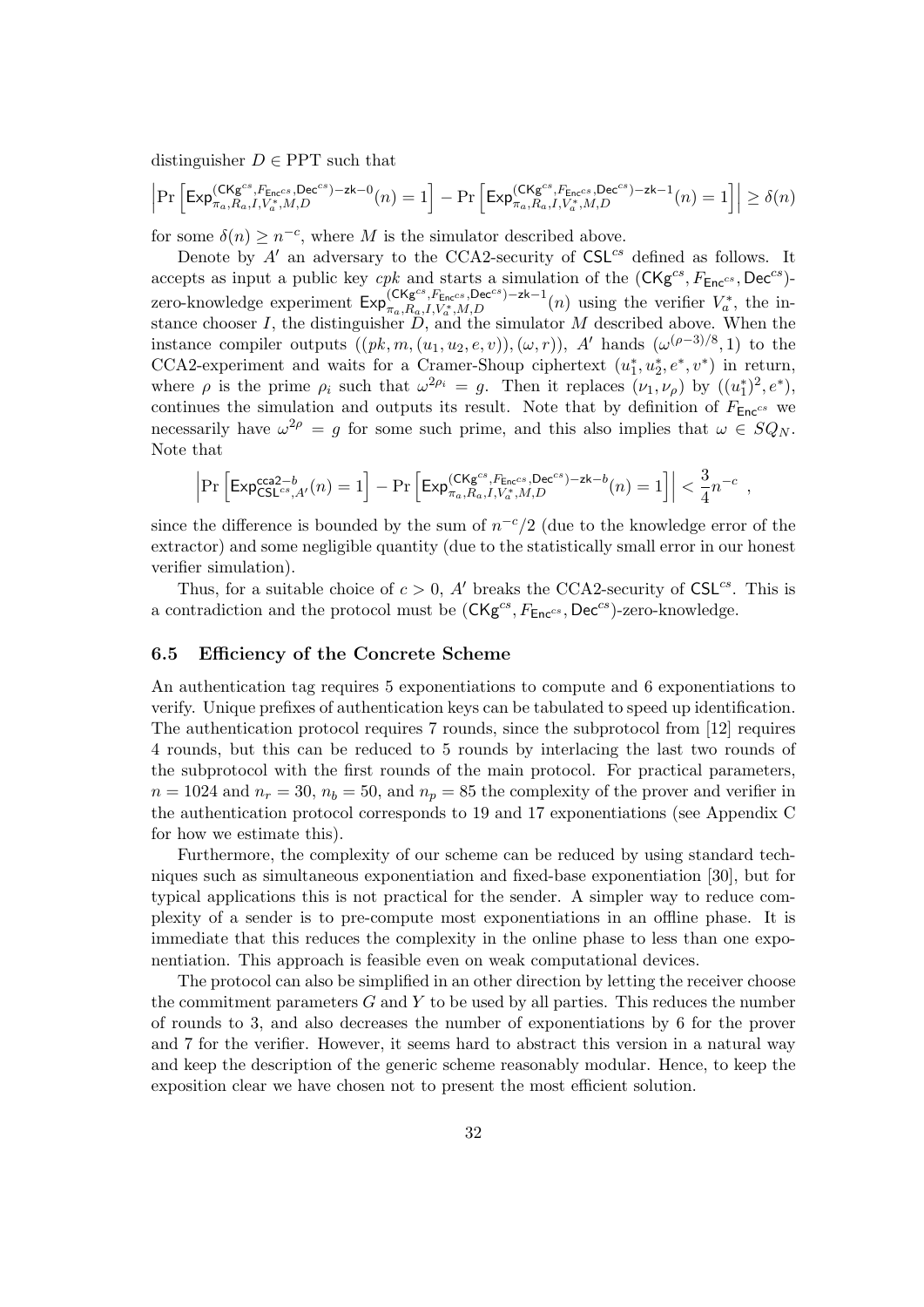# 7 Conclusion

We remind the reader that performing an exponentiation in a bilinear group used for the provably secure group signature schemes corresponds to roughly 6-8 modular exponentiations for comparable security levels. Thus, our scheme is in fact competitive with these schemes, but under a better understood assumption. The standard group signature schemes, analyzed in the random oracle model, clearly out-perform our scheme, but the random oracle model is not sound [9]. This is sometimes considered a purely theoretical nuisance, but we think that the recent attacks on hashfunctions, e.g., the collision-attacks on SHA-1 of Wang [36], show that even in practice it is prudent not to model a hashfunction as a random function.

Furthermore, the strong RSA assumption is arguably the most trusted assumption under which a provably secure ordinary signature scheme is known to exist with sufficiently low complexity for practical use, and the decision Diffie-Hellman assumption is the most studied assumption used in practice for public key cryptography.

In this work we have formalized the new notion of group message authentication, which relaxes some of the requirements of group signatures and has applications to anonymous credit cards, and we have constructed a provably secure scheme under the above two assumptions.

## References

- [1] G. Ateniese, J. Camenisch, S. Hohenberger, and B. de Medeiros. Practical group signatures without random oracles. Cryptology ePrint Archive, Report 2005/385, 2005. http://eprint.iacr.org/.
- [2] G. Ateniese and G. Tsudik. Some open issues and directions in group signatures. In Financial Cryptography '99, volume 1648 of LNCS, pages 196–211. Springer Verlag, 1999.
- [3] N. Barić and B. Pfitzmann. Collision-free accumulators and fail-stop signature scheme. In Advances in Cryptology – Eurocrypt '97, volume 1233 of LNCS, pages 480–494. Springer Verlag, 1997.
- [4] M. Bellare, D. Micciancio, and B. Warinschi. Foundations of group signatures: Formal definitions, simplified requirements, and a construction based on general assumptions. In Advances in Cryptology – Eurocrypt 2003, volume 2656 of LNCS, pages 614–629. Springer Verlag, 2003.
- [5] F. Boudot. Efficient proofs that a committed number lies in an interval. In Advances in Cryptology – Eurocrypt 2000, volume 1807 of LNCS, pages  $431-444$ . Springer Verlag, 2000.
- [6] X. Boyen and B. Waters. Compact group signatures without random oracles. In Advances in Cryptology – Eurocrypt 2006, volume 4004 of LNCS, pages 427–444. Springer Verlag, 2006.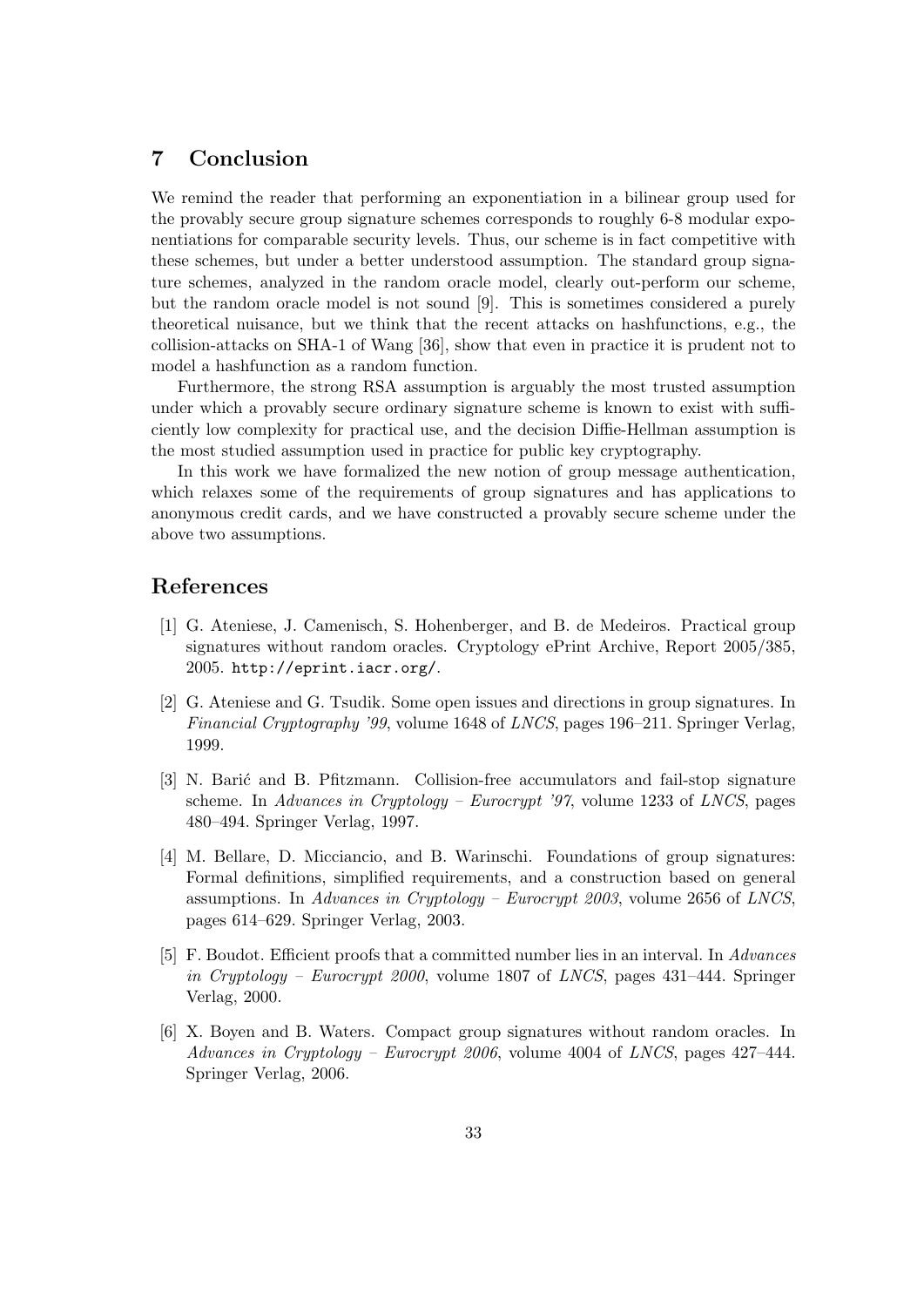- [7] J. Camenisch and J. Groth. Group signatures: Better efficiency and new theoretical aspects. In Security in Communication Networks 2004, volume 3352 of LNCS. Springer Verlag, 2005.
- [8] J. Camensisch and V. Shoup. Practical verifiable encryption and decryption of discrete logarithms. In Advances in Cryptology – Crypto 2003, volume 2729 of LNCS, pages 126–144. Springer Verlag, 2003.
- [9] R. Canetti, O. Goldreich, and S. Halevi. The random oracle model revisited. In 30th ACM Symposium on the Theory of Computing (STOC), pages 209–218. ACM Press, 1998.
- [10] D. Chaum. Designated confirmer signatures. In Advances in Cryptology Eurocrypt  $'94$ , volume 950 of *LNCS*, pages 86–91. Springer Verlag, 1994.
- [11] D. Chaum and E. van Heyst. Group signatures. In Advances in Cryptology Eurocrypt '91, volume 547 of LNCS, pages 257–265. Springer Verlag, 1991.
- [12] R. Cramer, I. Damgård, and P. D. MacKenzie. Efficient zero-knowledge proofs of knowledge without intractability assumptions. In Public Key Cryptography –  $PKC$ 2000, volume 1751, pages 354–372. Springer Verlag, 2000.
- [13] R. Cramer and V. Shoup. A practical public key cryptosystem provably secure against adaptive chosen ciphertext attack. In Advances in Cryptology – Crypto '98, volume 1462 of LNCS, pages 13–25. Springer Verlag, 1998.
- [14] R. Cramer and V. Shoup. Signature schemes based on the strong RSA assumption. In 6th ACM Conference on Computer and Communications Security (CCS), pages 46–51. ACM Press, 1999.
- [15] R. Cramer and V. Shoup. Universal hash proofs and a paradigm for adaptive chosen ciphertext secure public-key encryption. In Advances in Cryptology – Eurocrypt '02, volume 2332 of LNCS, pages 45–64. Springer Verlag, 2002.
- [16] I. Damgård and E. Fujisaki. A statistically-hiding integer commitment scheme based on groups with hidden order. In Advances in Cryptology – Asiacrypt 2002, volume 2501 of LNCS, pages 125–142. Springer Verlag, 2002.
- [17] C. Dwork, M. Naor, and A. Sahai. Concurrent zero-knowledge. In 30th ACM Symposium on the Theory of Computing (STOC), pages 409–418. ACM Press, 1998.
- [18] A. Fiat and A. Shamir. How to prove yourself. practical solutions to identification and signature problems. In Advances in Cryptology – Crypto '86, volume 263 of LNCS, pages 186–189. Springer Verlag, 1986.
- [19] R. Gennaro, S. Halevi, and T. Rabin. Secure hash-and-sign signatures without the random oracle. In Advances in Cryptology – Eurocrypt '99, volume 1592 of LNCS, pages 123–139. Springer Verlag, 1999.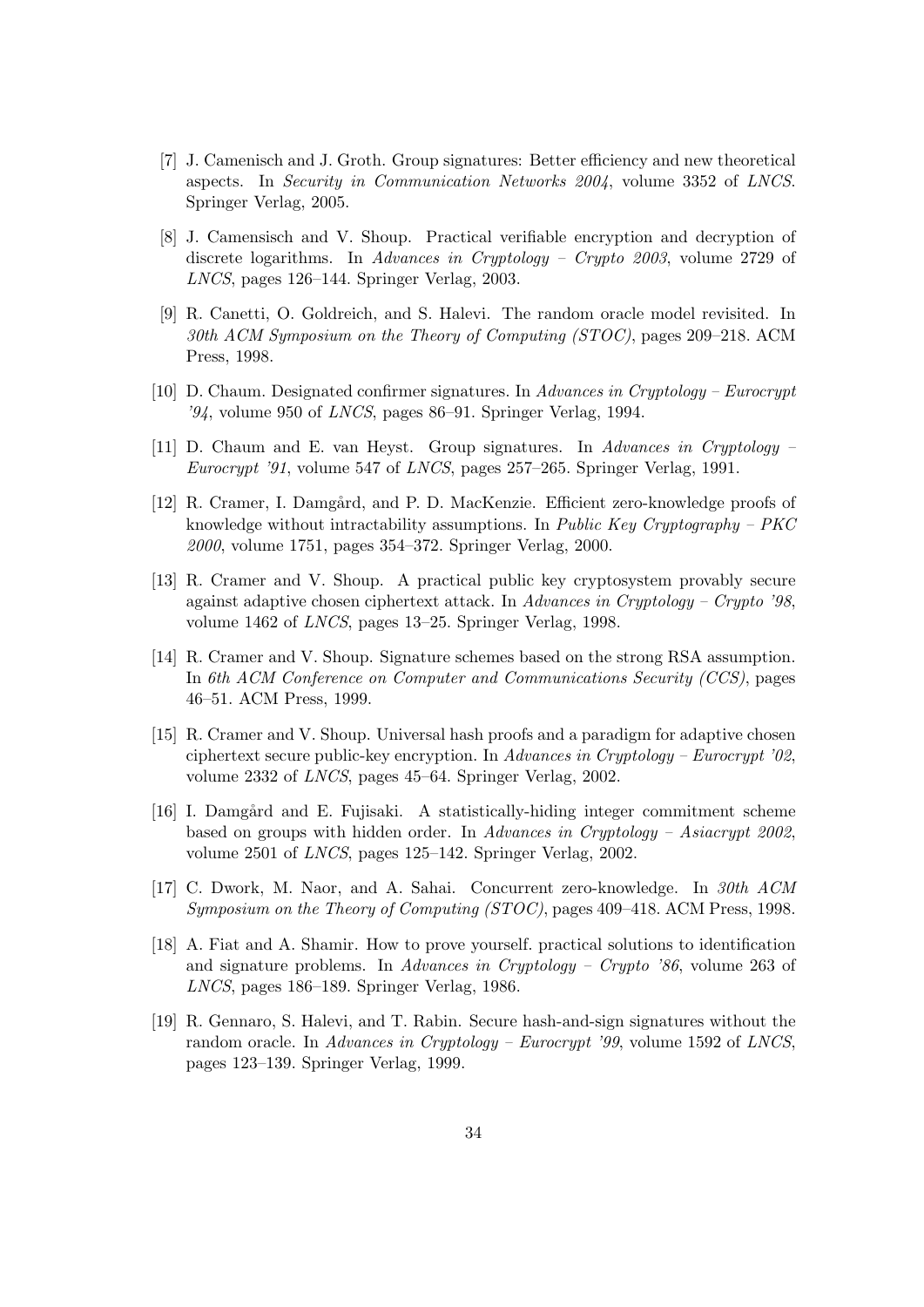- [20] O. Goldreich. A uniform-complexity treatment of encryption and zeroknowledge. Journal of Cryptology, 6(1):21–53, 1993.
- [21] S. Goldwasser, S. Micali, and C. Rackoff. The knowledge complexity of interactive proof systems. SIAM Journal on Computing, 18(1):186–208, 1989.
- [22] S. Goldwasser, S. Micali, and R. Rivest. A digital signature scheme secure against adaptive chosen-message attacks. SIAM Journal on Computing, 17(2):281–308, 1988.
- [23] M. Jakobsson, K. Sako, and R. Impagliazzo. Designated verifier proofs and their applications. In Advances in Cryptology – Eurocrypt '96, volume 1070 of LNCS, pages 143–154. Springer Verlag, 1996.
- [24] A. Kiayias, Y. Tsiounis, and M. Yung. Traceable signatures. In Advances in Cryptology – Eurocrypt 2004, volume 3027 of LNCS. Springer Verlag, 2004.
- [25] A. Kiayias, Y. Tsiounis, and M. Yung. Group encryption. Cryptology ePrint Archive, Report 2007/015, 2007. http://eprint.iacr.org/2007/015.
- [26] J. Kilian and E. Petrank. Identity escrow. In Advances in Cryptology Crypto '98, pages 169–185, 1998.
- [27] S. Kim, S. Park, and D. Won. Group signatures for hierarchical multigroups. In Information Security Workshop – ISW '97, volume 1396 of LNCS, pages 273–281. Springer Verlag, 1998.
- [28] S. Laur and S. Pasini. Sas-based group authentication and key agreement protocols. In Public Key Cryptography – PKC 2008, volume 4939 of LNCS, pages 197–213. Springer Verlag, 2008.
- [29] S. Lucks. A variant of the cramer-shoup cryptosystem for groups of unknown order. In Advances in Cryptology – Asiacrypt '02, pages 27–45, 2002.
- [30] A. Menezes, P. Oorschot, and S. Vanstone. Handbook of Applied Cryptography. CRC Press, 1997.
- [31] S. Micali. Computationally sound proofs. SIAM J. Comput., 30(4):1253–1298, 2000.
- [32] B. Qin, Q. Wu, W. Susilo, and Y. Mu. Group decryption. Cryptology ePrint Archive, Report 2007/017, 2007. http://eprint.iacr.org/2007/017.
- [33] V. Shoup and R. Gennaro. Securing threshold cryptosystems against chosen ciphertext attack. In Advances in Cryptology – Eurocrypt '98, volume 1403 of LNCS, pages 1–16. Springer Verlag, 1998.
- [34] M. Trolin and D. Wikström. Hierarchical group signatures. Cryptology ePrint Archive, Report 2004/311, 2004. http://eprint.iacr.org/.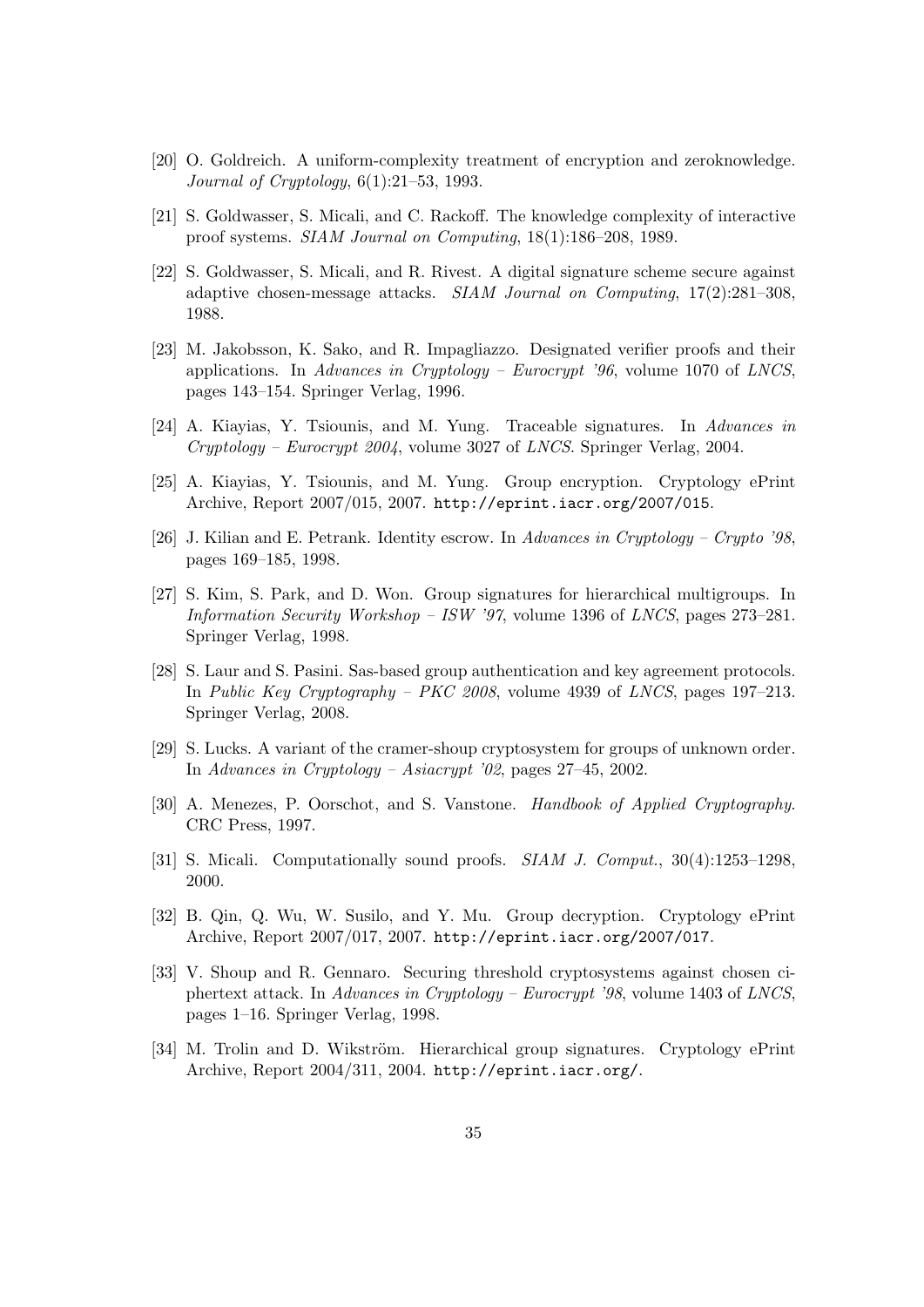- [35] M. Trolin and D. Wikström. Hierarchical group signatures. In 32nd International Colloquium on Automata, Languages and Programming (ICALP), volume 3580 of LNCS, pages 446–458. Springer Verlag, 2005. (Full version [34]).
- [36] X. Wang, Y. L. Yin, and H. Yu. Finding collisions in the full sha-1. In Advances in Cryptology – Crypto 2005, volume 3621 of LNCS, pages 17–36. Springer Verlag, 2005.
- [37] D. Wikström. Designated confirmer signatures revisited. Cryptology ePrint Archive, Report 2006/123, 2006. http://eprint.iacr.org/2006/123.
- [38] D. Wikström. Designated confirmer signatures revisited. In 4th Theory of Cryptography Conference (TCC), volume 4392 of LNCS, pages 342–361. Springer Verlag, 2007. Full version [37].

## A Proof of Proposition 31

Suppose that there is a forger  $A$  with a success probability in the CMA-experiment that is not negligible. Denote by  $m_1, \ldots, m_{t(n)}$  the queries A hands to the signature oracle  $\mathsf{Sig}^{\text{rsa}}_{ssk}(\cdot)$ , and let  $(m,\omega)$  be the output of A. Denote by E the event that A outputs a pair  $(m,\omega)$  such that  $\mathsf{Vf}^{\text{rsa}}_{spk}(m,\omega) = 1$  and  $\forall i : m \neq m_i$ . By assumption Pr [E] is not negligible. Since  $\ell(n)$  is polynomial, an averaging argument implies that there exists a fixed  $\bar{m} \in [1, \ell(n)]$  such that  $\Pr [E \wedge m = \bar{m}]$  is not negligible.

Denote by A' the adversary defined as follows. It chooses  $\bar{m} \in [1, \ell(n)]$  randomly and defines  $S = [1, \ell(n)] \setminus {\overline{m}}$  as the set of messages distinct from  $\overline{m}$ . The adversary  $A'$  takes a random strong RSA problem instance  $(N, h)$  as input and computes  $g = h^{2} \prod_{m \in S} \rho_{m}$  mod N. Note that g is identically distributed to h, since  $2 \prod_{m \in S} \rho_{m}$  is relatively prime to the order of  $SQ_N$ . Then it simulates the CMA-experiment to A. For all queries  $m_l \neq \bar{m}$  the  $\text{Sig}_{ssk}^{\text{rsa}}(\cdot)$ -oracle is easily simulated without using the secret key ssk, since  $g^{1/(2\rho_{m_l})} = h^{\prod_{m \in S \setminus \{m_l\}} \rho_m} \mod N$ . If A asks for a signature of  $\bar{m}$ , then A' outputs  $\perp$ . Otherwise A eventually outputs  $(m, \omega)$ . If  $m \neq \overline{m}$ , then A' outputs  $\perp$ . If  $m = \bar{m}$  then A' computes a and b such that  $1 = a_2 \prod_{m \in S} \rho_m + b \rho_{\bar{m}}$ , and outputs  $(\omega^{2a}h^b, \rho_{\bar{m}})$ . The integers a and b exist since  $2\prod_{m\in S}\rho_m$  and  $\rho_{\bar{m}}$  are relatively prime by construction. Note that if  $\omega^{2\rho_{\bar{m}}}=g \mod N$ , then we have

$$
(\omega^{2a}h^b)^{\rho_{\bar{m}}} = h^{a2}\Pi_{m\in S}\,\rho_m + b\rho_{\bar{m}} = h \bmod N.
$$

If  $\omega^{-2\rho_{\bar{m}}}=g \mod N$ , then we change the sign of  $\rho_{\bar{m}}$  and the above holds. We conclude that  $A'$  breaks the strong RSA-assumption, since conditioned on the event that the output of A' is not  $\perp$ , the event that  $m = \bar{m}$  is independent of the event E and happens with probability  $1/\ell(n)$ , where  $\ell(n)$  is polynomially bounded.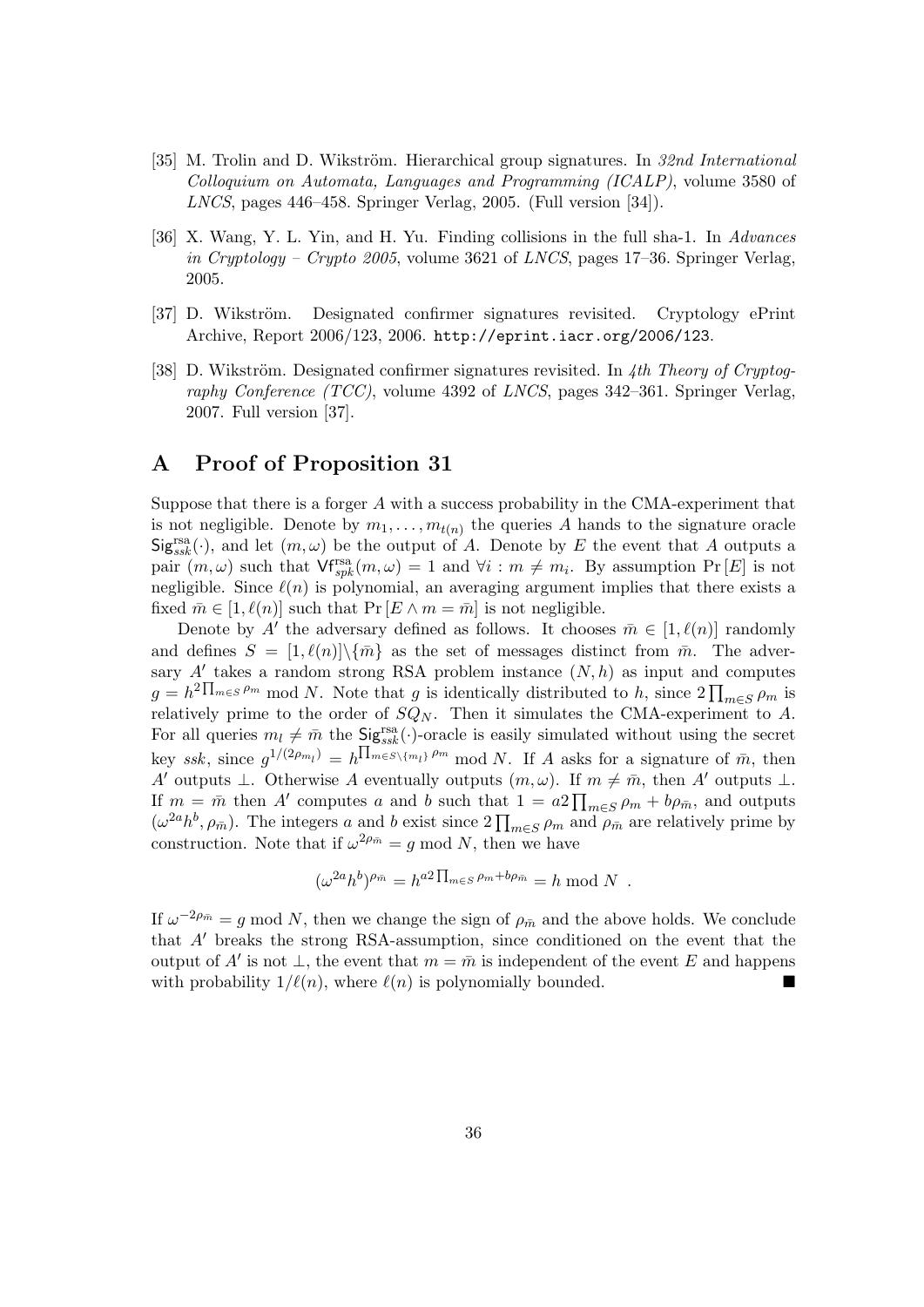## B Assumptions

## B.1 Strong RSA-Assumption

In this paper we use random primes p and q such that both  $(p-1)/2$  and  $(q-1)/2$ are primes. Such primes are sometimes called safe primes. It is not known if there are infinitely many such primes, but in practice a random prime  $p$  has this property with probability roughly  $1/\log p$ . Formally we need an assumption.

**Definition 39** (Safe Prime Assumption). There exists an integer c such that a random *n*-bit prime *p* is safe with probability at least  $n^{-c}$ .

The strong RSA-assumption, introduced in [3], says that it is infeasible to compute any non-trivial root of a random element in  $SQ_N$ , where N is an RSA-modulus.

**Definition 40** (Strong RSA-Assumption). Let p and q be randomly chosen  $n/2$ -bit safe primes, define  $N = pq$ , and let  $g \in SQ_N$  be randomly chosen. Then for every  $A \in \text{PPT}$ :  $Pr[A(N,g) = (g', e) \wedge e \neq \pm 1 \wedge (g')^e = g \bmod N]$  is negligible in n.

**Lemma 41.** Let p and q be randomly chosen  $n/2$ -bit safe primes, define  $N = pq$ , and let  $g, h \in SQ_N$  be randomly chosen. Then for every  $A \in \text{PPT}$ :

$$
\Pr\left[A(N,g) = (g', e_0, e_1, e_2) \wedge (g')^{e_0} = g^{e_1} h^{e_2} \mod N \wedge e_0 \neq 0 \wedge (e_0 \nmid e_1 \vee e_0 \nmid e_2)\right]
$$

is negligible in n.

A proof of this lemma is given, e.g., in Damgård and Fujisaki [16].

#### B.2 Decision Diffie-Hellman Assumption

The decision Diffie-Hellman problem can be considered over many different groups. Below we define the assumption over a large prime order subgroup of a modular multiplicative group.

**Definition 42** (Decision Diffie-Hellman Assumption). Let N be an integer and  $G_q$  a subgroup of  $\mathbb{Z}_N^*$  of prime order q with  $\log q = O(n)$ . Let g be a generator of this group and let  $a, b, c \in \mathbb{Z}_q$  be randomly chosen. Then for every adversary  $A \in \text{PPT}$  the following quantity is negligible in  $n$ :

$$
\left| \Pr \left[ A(N,q,g,g^a,g^b,g^{ab}) = 1 \right] - \Pr \left[ A(N,q,g,g^a,g^b,g^c) = 1 \right] \right| .
$$

# C Program Used To Estimate the Complexity

```
; (load "efficiency.scm")
; (complexity 1024 30 50 81)
```
(define (complexity secp secpR secpC secpP)

<sup>;</sup> Cost of an exponentiation as a function of number of bits in exponent (define (expos bits-in-exp) (/ bits-in-exp secp))

<sup>;</sup> Complexity of prover in terms of exponentiations (define (prover-complexity)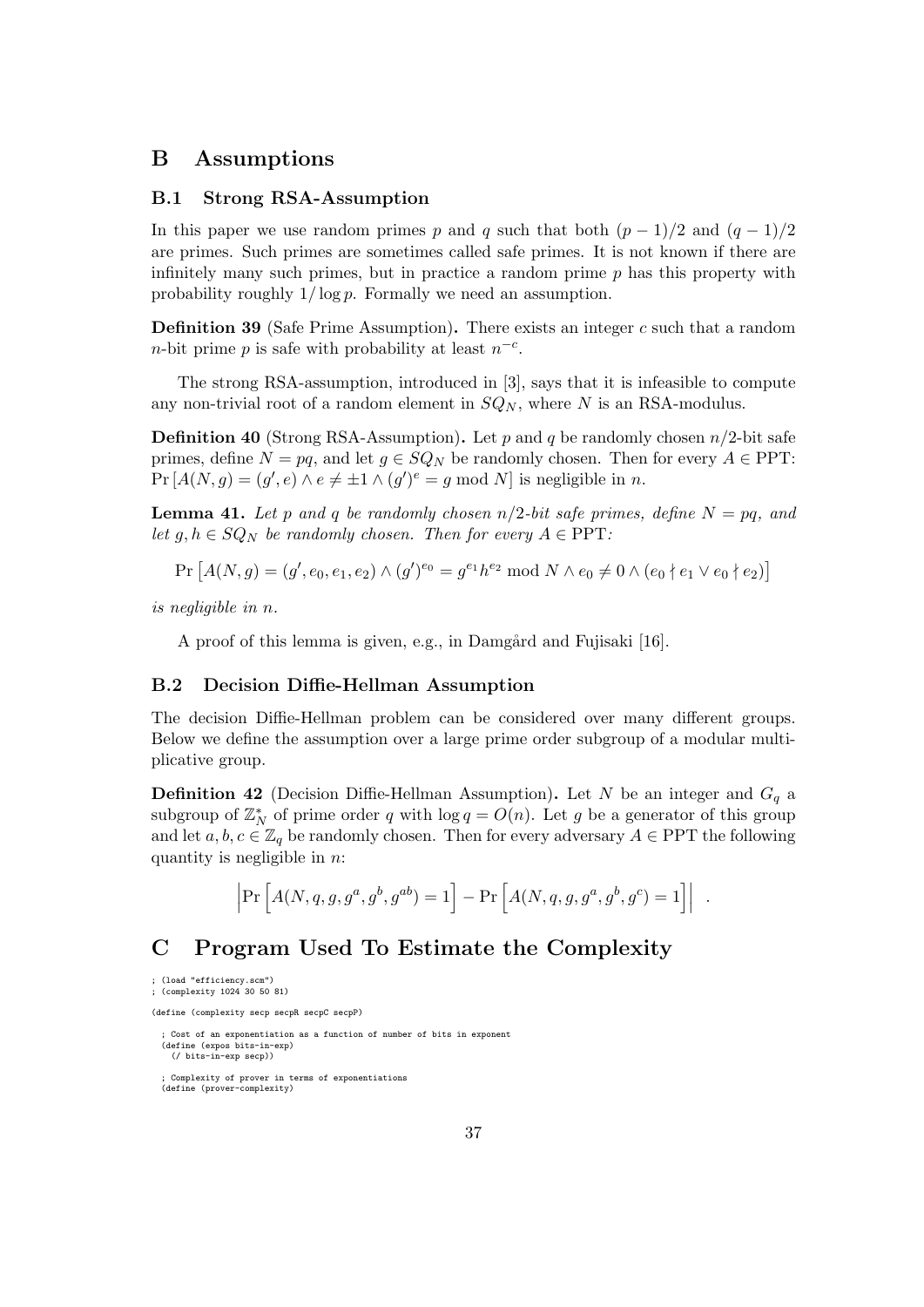$(+ 1$ <br>  $(4)$ <br>  $(2)$ <br>  $(-1)$ <br>  $(-1)$ <br>  $(-1)$ <br>  $(-1)$ <br>  $(-1)$ <br>  $(-1)$ <br>  $(-1)$ <br>  $(-1)$ <br>  $(-1)$ <br>  $(-1)$ <br>  $(-1)$ <br>  $(-1)$ <br>  $(-1)$ 4 ; Cramer et al PoK of exponent 1 ; Compute C (expos secpC)  $(\ast\ 3\ (\text{expos } (+\ \text{see preC }(4\ 2\ \text{see} \text{p}))))\qquad;\ 2\ \text{alphas and beta}\\ (\ast\ 3\ (\text{expos } (+\ \text{see preph})))\qquad;\ 3\ \text{nus}\\ (\ast\ 3\ (\text{expos } (+\ \text{see prep}))\qquad;\ 3\ \text{gamma}\\ (\ast\ 3\ (\text{expos } (+\ \text{see preC }(4\ 2\ \text{seeph}))))\qquad;\ 3\ \text{gamma}\\ (\ast\ 3\ (\text{expos } (+\ \text{see preC }\text{seeph})))\qquad;\ 2\ \text{delta}\\ (\ast\ 2\ (\text{expos } (+\ \text$ ; Complexity of verifier in terms of exponentiations (define (verifier-complexity) ; Cramer et al PoK of exponent 1 ; Check opening of C (expos secpC) (\* 3 (expos (+ secp secpC (\* 2 secpR)))) ; 2 alphas and beta (\* 3 (expos secpC)) (\* 3 (expos (+ secp secpC (\* 2 secpR)))) ; 3 nus and gammas (\* 3 (expos (+ secpP secpC secpR))) (\* 3 (expos secpC))<br>(\* 2 (expos (+ secp (\* 2 secpC) (\* 3 secpR)))) ; 2 nus and 2 deltas<br>(\* 2 (expos secpC)) )) ; Print the result nicely (define (print-complexities) (newline) (newline) (display "Complexity of transfer protocol:") (newline) (display "Prover ") (display (round (prover-complexity))) (display " exponentiations.") (newline) (display "Verifier ") (display (round (verifier-complexity))) (display " exponentiations.") (newline)  $(n_{\text{out}})$ ) (print-complexities) ); (load "efficiency.scm") ; (complexity 1024 30 50 81) (define (complexity secp secpR secpC secpP) ; Cost of an exponentiation as a function of number of bits in exponent (define (expos bits-in-exp) (/ bits-in-exp secp)) ; Complexity of prover in terms of exponentiations (define (prover-complexity) (+ 1 ; Compute Y 4 ; Cramer et al PoK of exponent 1 compute C (expos secpC) (\* 3 (expos (+ secp secpC (\* 2 secpR)))) ; 2 alphas and beta (\* 3 (expos (+ secp secpR))) ; 3 nus (\* 3 (expos secpP)) (\* 3 (expos (+ secp secpC (\* 2 secpR)))) ; 3 gammas (\* 3 (expos (+ secpP secpC secpR))) (\* 2 (expos (+ secp (\* 2 secpC) (\* 3 secpR)))) ; 2 deltas )) ; Complexity of verifier in terms of exponentiations (define (verifier-complexity)  $(+ 6$ <br> $(+ 6$ <br> $+ 6$ <br> $+ 6$ <br> $+ 6$ <br> $+ 6$ <br> $+ 6$ <br> $+ 6$ <br> $+ 6$ ; Check opening of C (expos secpC) (\* 3 (expos (+ secp secpC (\* 2 secpR)))) ; 2 alphas and beta (\* 3 (expos secpC)) (\* 3 (expos (+ secp secpC (\* 2 secpR)))) ; 3 nus and gammas (\* 3 (expos (+ secpP secpC secpR))) (\* 3 (expos secpC)) (\* 2 (expos (+ secp (\* 2 secpC) (\* 3 secpR)))) ; 2 nus and 2 deltas (\* 2 (expos secpC)) )) ; Print the result nicely (define (print-complexities) (newline) (newline) (display "Complexity of transfer protocol:") (newline)